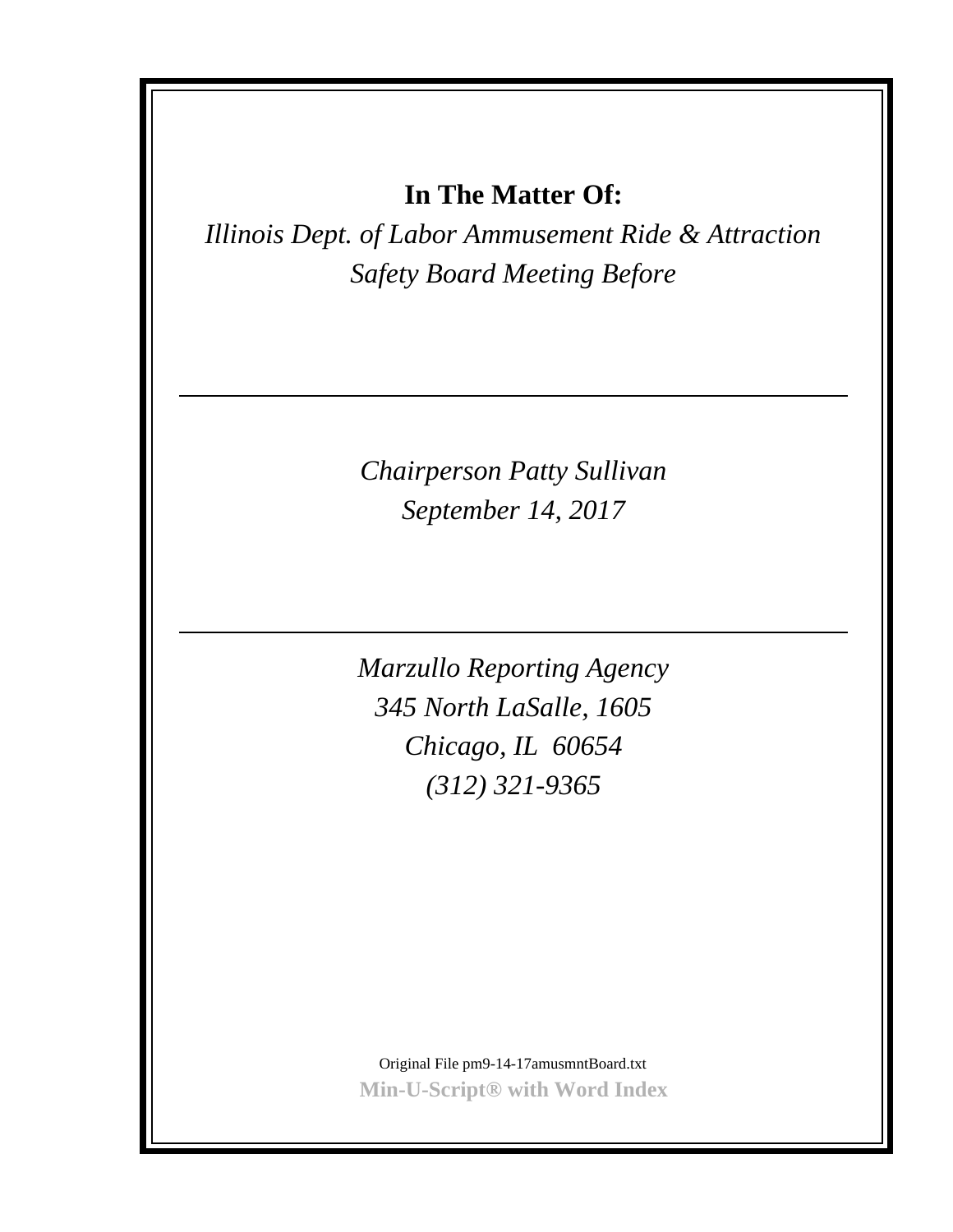**1 ILLINOIS DEPARTMENT OF LABOR 2 AMUSEMENT RIDE AND ATTRACTION SAFETY BOARD 3 September 14th, 2017, at 2:00 o'clock p.m. 7 Report of Proceedings had at the Meeting of the 8 Illinois DEPARTMENT OF LABOR AMUSEMENT RIDE AND ATTRACTION 9 SAFETY BOARD, on September 14th, 2017, at the hour of 2:00 10 o'clock, p.m., pursuant to notice, at 160 North LaSalle 11 Street, Suite S1000, Chicago, Illinois.**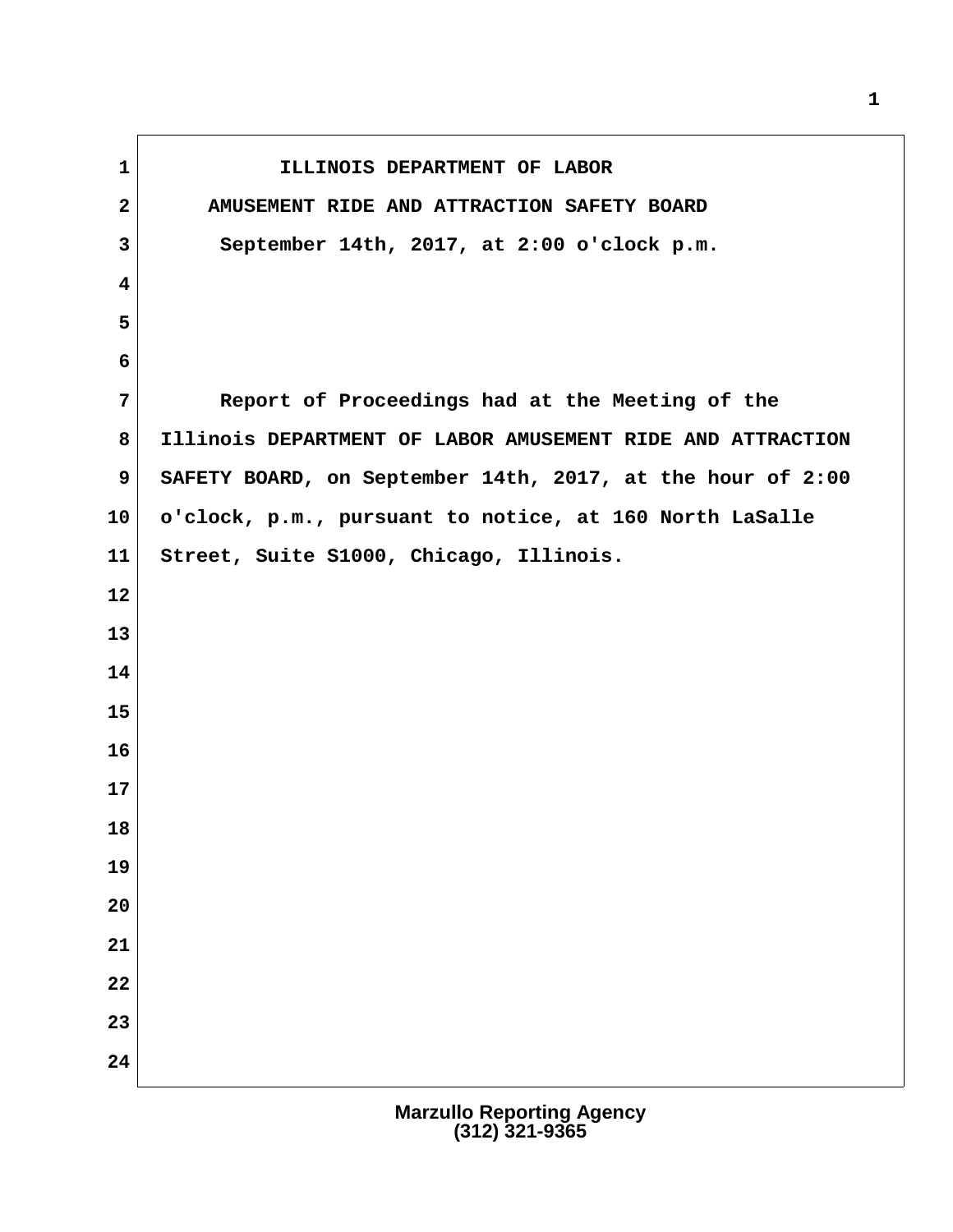**1 APPEARANCE: 2 ILLINOIS DEPARTMENT OF LABOR AMUSEMENT RIDE and ATTRACTION SAFETY BOARD 3 4 MS. PATTY SULLIVAN, Chairperson MR. JOE BEYER, Acting Director 5 MR. WESTON SPARKS, Member MR. DANIEL SCHWABE, Member 6 MR. JOSEPH REDSHAW, Member MR. BRADLEY BROWN, Member 7 MR. DANIEL S. KIRSCHNER, Member MS. LINDA GIVAND RHODES, Member 8 MR. CHRIS WIENEKE, Present Telephonically MR. BENNO WEISBERG, Member 9 10 11 12 13 14 15 16 17 18 19 20 21 22 23 24**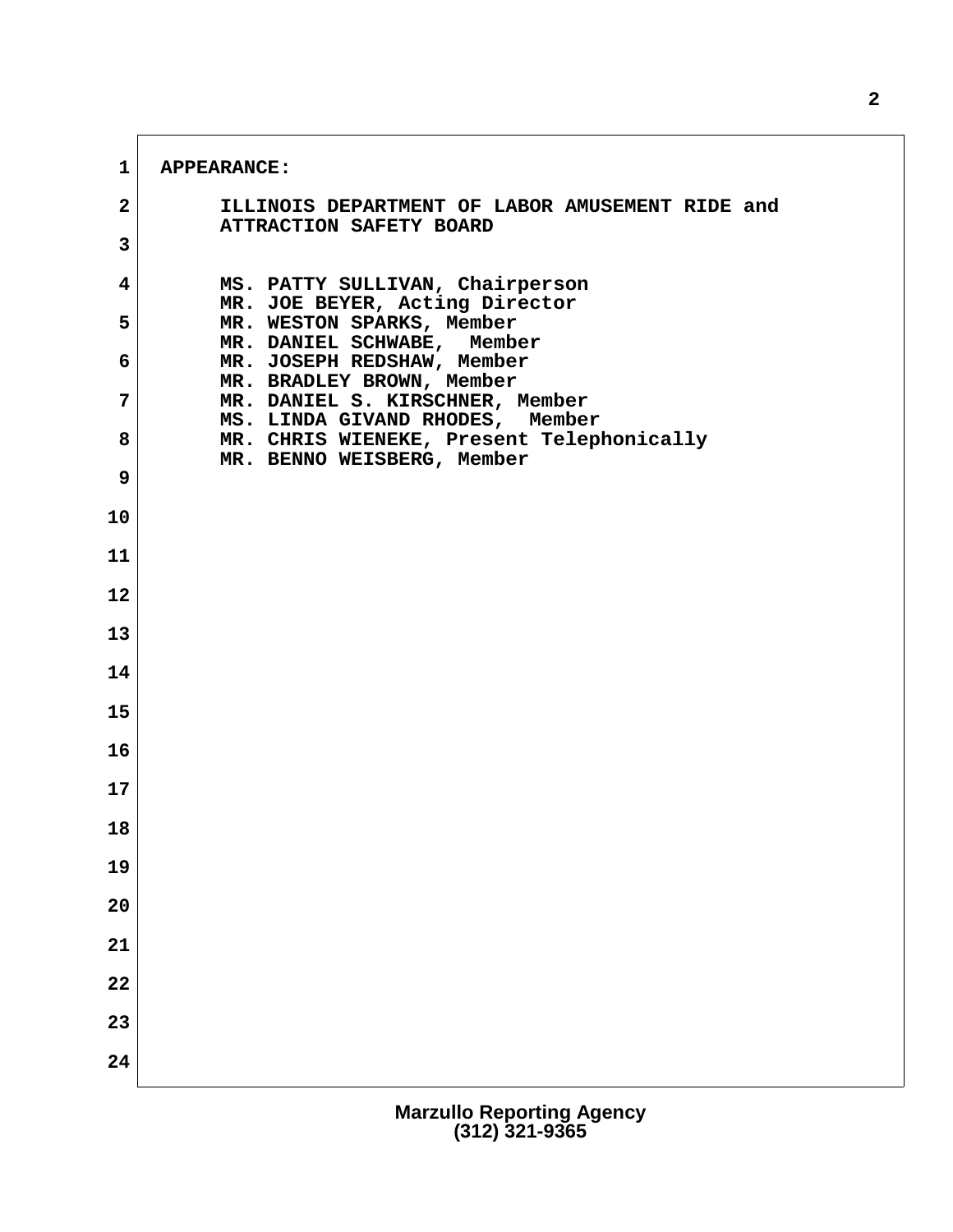**1 CHAIRPERSON SULLIVAN: I would like to call the 2 meeting to order. Before we go to the approval of 3 the agenda, if everybody on the dais up here, 4 starting with our new director, introduce themselves 5 and tell everybody who you are and who you are with. 6 MR. BEYER: Good afternoon, everyone. My name 7 is Joe Beyer. I'm the Acting Directer of the 8 Illinois Department of Labor, and I've been here 9 since April of this year. 10 MR. WEISBERG: Benno Weisberg, general counsel, 11 Department of Labor. 12 MR. BROWN: Brad Brown. I'm an engineer and 13 member of the Board. This is my second Board 14 meeting. 15 CHAIRPERSON SULLIVAN: Patty Sullivan, and I'm 16 the Chair, and I am with Illinois Bridge Company 17 Manufacturer. 18 MR. REDSHAW: Joe Redshaw. I'm with Redshaw 19 Insurance agency. 20 MS. RHODES: Linda Rhodes. I'm a Certified 21 Safety Professional. I'm a public member. 22 MR. KIRSCHNER: Dan Kirschner, attorney and 23 Board Member. 24 MR. SPARKS: Wes Sparks, North American Midway**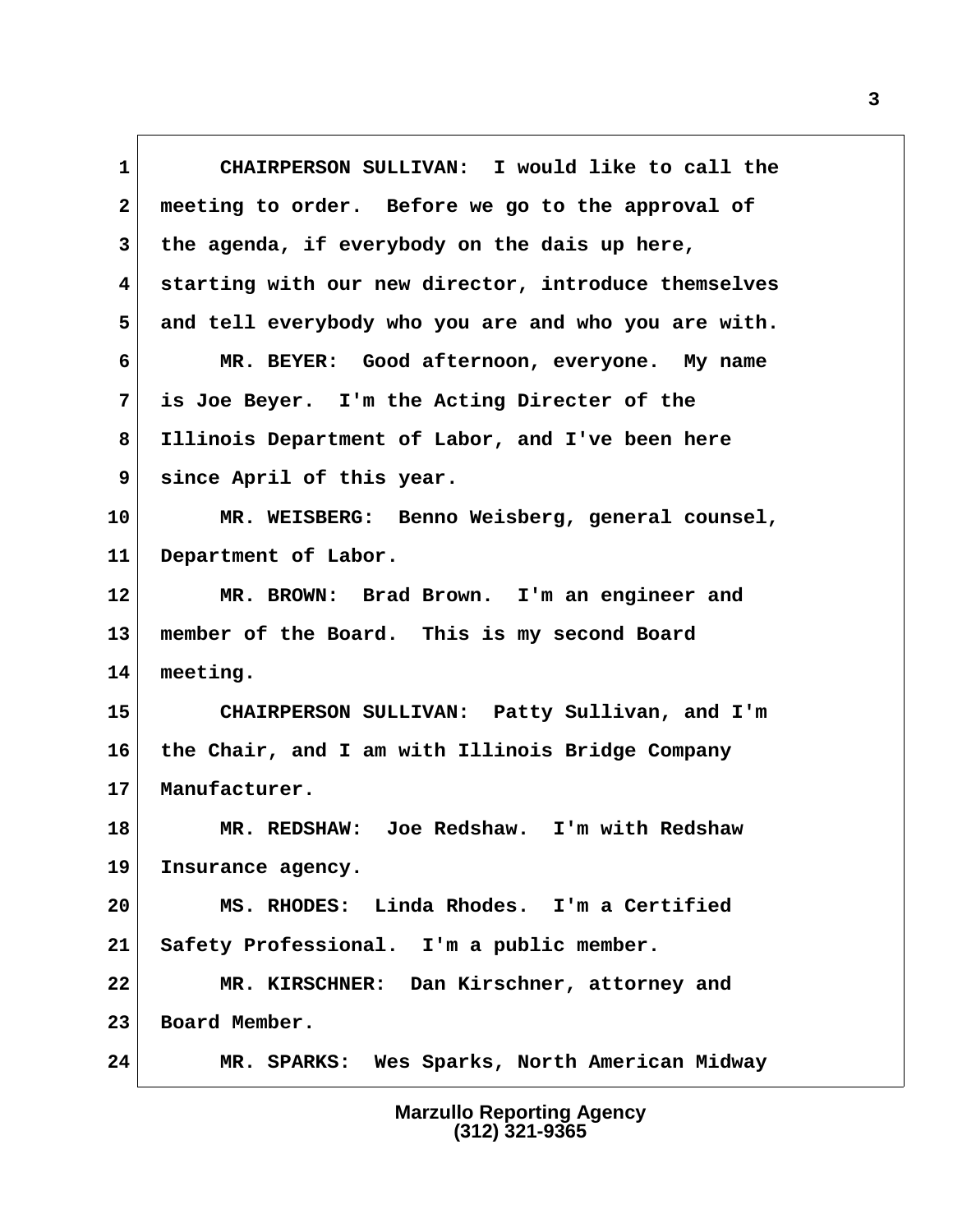**1 Entertainment.**

 **2 MR. SZERIETCH: Bill Szerietch, Acting Division 3 Manager, Department of Labor. 4 MR. COE: Tom Coe. I'm the Chief Ride 5 Inspector for the Department of Labor. 6 MR. BEYER: We also have one person dialed in. 7 Chris wants to introduce himself. 8 CHAIRPERSON SULLIVAN: Okay. 9 MR. WIENEKE: Chris Wieneke. I'm Acting 10 Assistant Director at the Department of Labor. 11 CHAIRPERSON SULLIVAN: Welcome. So let's move 12 on toward approval of agenda. 13 Does anybody want to add anything to the 14 agenda, or do you have something with anything we 15 got on there right now? 16 Hearing none, then I would hear a motion 17 to approve the agenda as presented. 18 MR. BROWN: I'll make that motion. 19 MR. REDSHAW: I'll second that. 20 CHAIRPERSON SULLIVAN: Those in favor? 21 (A chorus of ayes.) 22 CHAIRPERSON SULLIVAN: Those opposed? 23 (No response.) 24 CHAIRPERSON SULLIVAN: Abstentions?**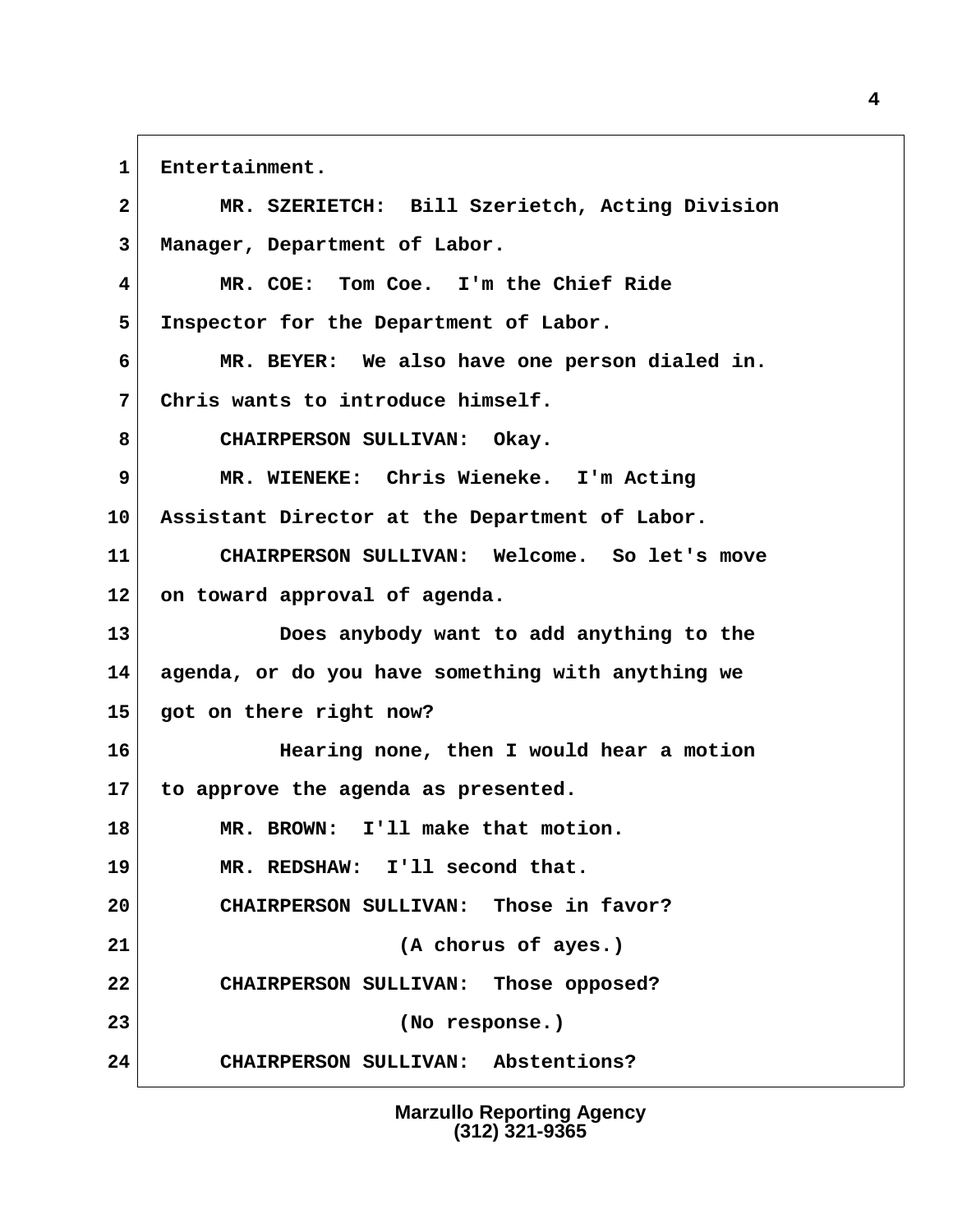**1 (No response.) 2 CHAIRPERSON SULLIVAN: Okay. The agenda is 3 approved, and hopefully everybody has had a chance 4 to look through the minutes. 5 And thank you for sending them out early, 6 Bill, so we could read them before we got here 7 because it's a lot of very small print. Read in a 8 big hurry. 9 Does anybody have any changes or 10 corrections to the minutes that they would like to 11 bring forth? 12 (No response.) 13 CHAIRPERSON SULLIVAN: Hearing none, I would 14 entertain a motion to approve the minutes as 15 presented. 16 MR. KIRSCHNER: So moved. 17 MR. BROWN: I'll second it. 18 CHAIRPERSON SULLIVAN: Those in favor? 19 (A chorus of ayes.) 20 CHAIRPERSON SULLIVAN: Those opposed? 21 (No response.) 22 CHAIRPERSON SULLIVAN: Abstentions? 23 (No response.) 24 CHAIRPERSON SULLIVAN: Okay. Thank you. Old**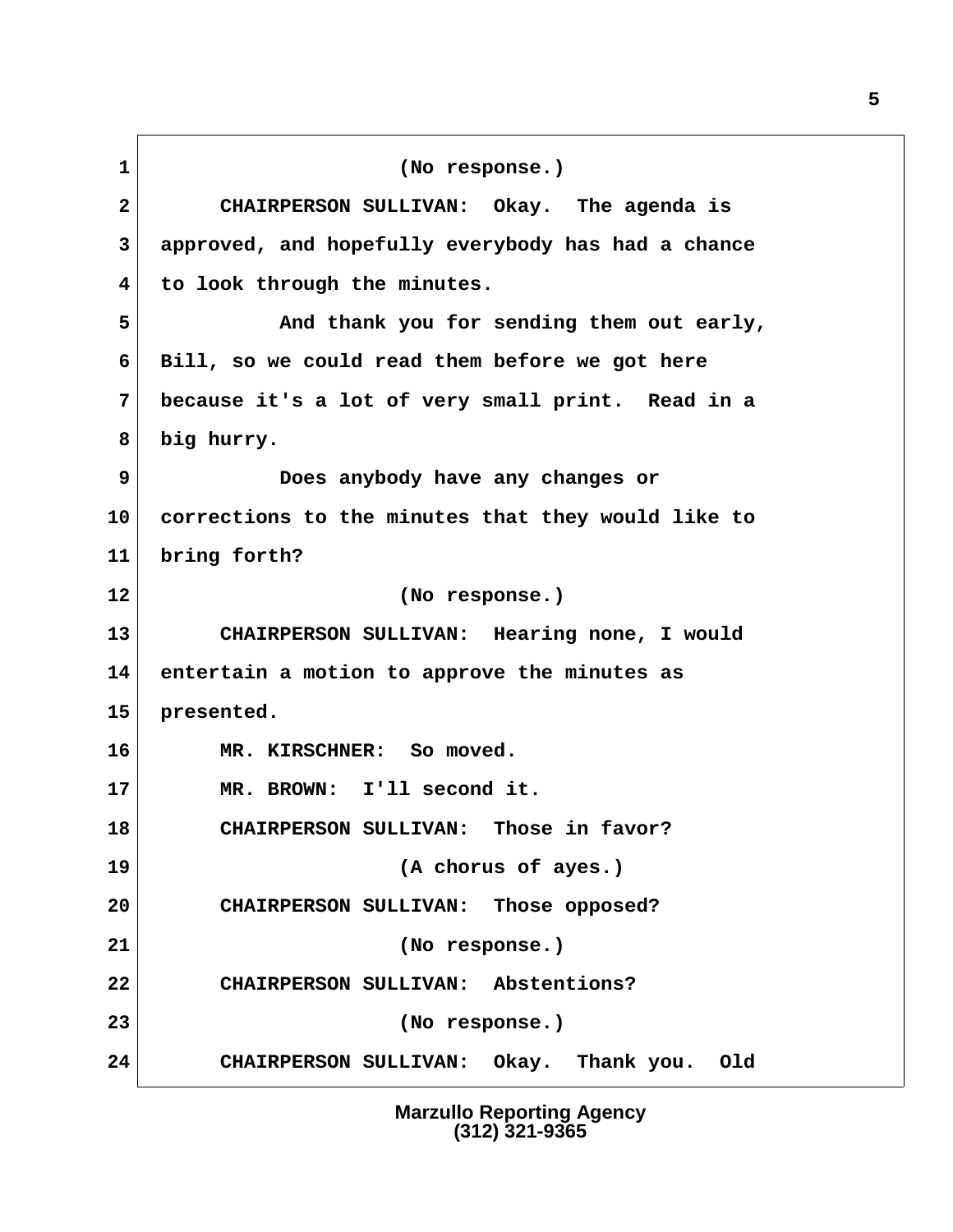**1 business. Now, I'm not sure if some of the things 2 under new business aren't actually old business, 3 like the WOW Balls. 4 MR. SZERIETCH: I kind of struggled with that, 5 too. 6 CHAIRPERSON SULLIVAN: Because we discussed it 7 some time ago, and this Board decided they wanted to 8 see what the ASTMF 24.24 did, what the subcommittee 9 did with WOW Balls. 10 So I chaired the subcommittee, but we had 11 four or five meetings where maybe one person showed 12 up, and that was an inspector, and no operators and 13 no manufacturers showed up. 14 And, so, I felt like we really wouldn't be 15 -- we wouldn't be writing the kind of standards that 16 ASTM is intended to do without all the different 17 people involved who are stakeholders in that. So I 18 just canceled the subcommittee. I'm not an expert 19 on it. 20 MR. SZERIETCH: I wasn't aware that it was 21 canceled. 22 CHAIRPERSON SULLIVAN: Yeah, we just 23 disintegrated that subcommittee because, you know, I 24 needed help identifying them. If the people who**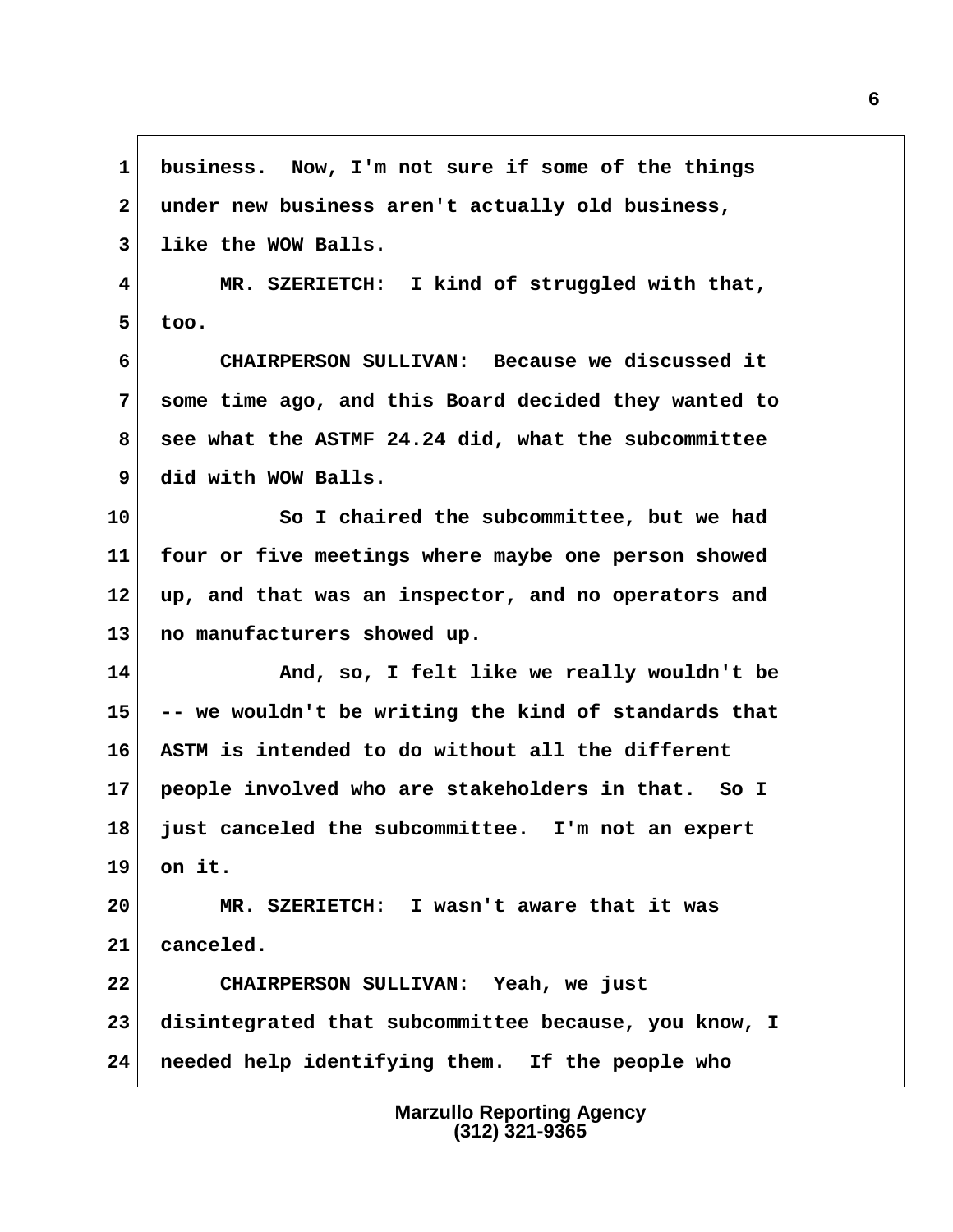**1 were involved with it weren't interested enough,** 2 then we let it go.

 **3 So, I saw the printouts that you gave us 4 CPSC warns of deadly danger with Water Walking 5 Balls, and I'll tell you my opinion of this. This 6 was a very knee-jerk reaction because where they had 7 an issue was WOW Balls were going out on the ocean, 8 and they weren't being tethered to anything.**

**9** They were just out there, and there was, I **10 believe, some sort of incident with them, and they 11 got out to where they couldn't get back. And, so, 12 that's what really kicked off the Consumer Product 13 Safety Commission.**

14 And a lot of these things, quite frankly, **15 were knee-jerk reactions, and the gentleman that I 16 talked to from the CPSC admitted that pretty much, 17 but they didn't know enough about it to really speak 18 to the real issues or suggest what should be done 19 with WOW Balls.**

**20 So, if you have read this, and one of the 21 things that Linda was very concerned about for the 22 State of Illinois was the page on bacteria and Zorb 23 Balls; and we were concerned about it, too. 24 If you can't easily spray it in between**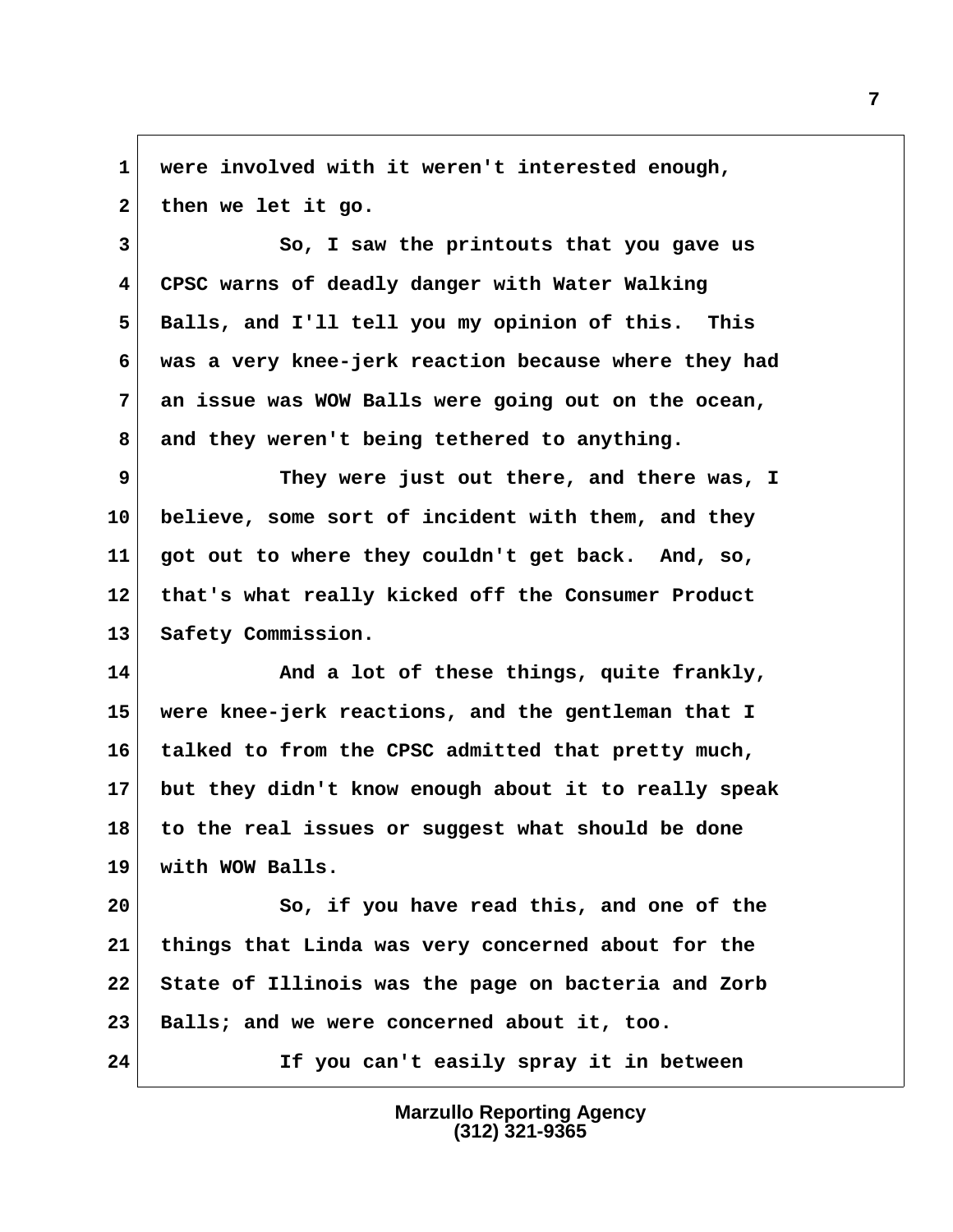**1 every single patron that would be in it, and have it 2 ready for the next person without having some, I 3 guess, leftover residue that might not go over well 4 with them.**

 **5 So -- and I tried to get a hold of people. 6 Now the Zorb Balls, as I understand it, Zorbs are 7 the ones that bounce downhill, and the WOW Balls are 8 the ones that are in water.**

 **9 So, I would be opposed to the Zorb Balls 10 in the State of Illinois, in any way, shape or form 11 because if you can just go -- if you're not in a 12 limited area, who knows what can happen. I don't 13 think they really have been allowed much in the 14 U.S., unless it's some place private, anyway.**

**15 But even Water Balls, if they have -- 16 there are a number of Water Ball operations, and 17 they've had no incidents and no problems, but I just 18 didn't feel like writing it myself for ASTM because 19 that's not the way the subcommittees are supposed to 20 be, or the tax group.**

**21 That's not how they are supposed to be 22 posed with just a person -- it should have all the 23 different stakeholders, the operators, the 24 manufacturers, the inspectors, and hopefully through**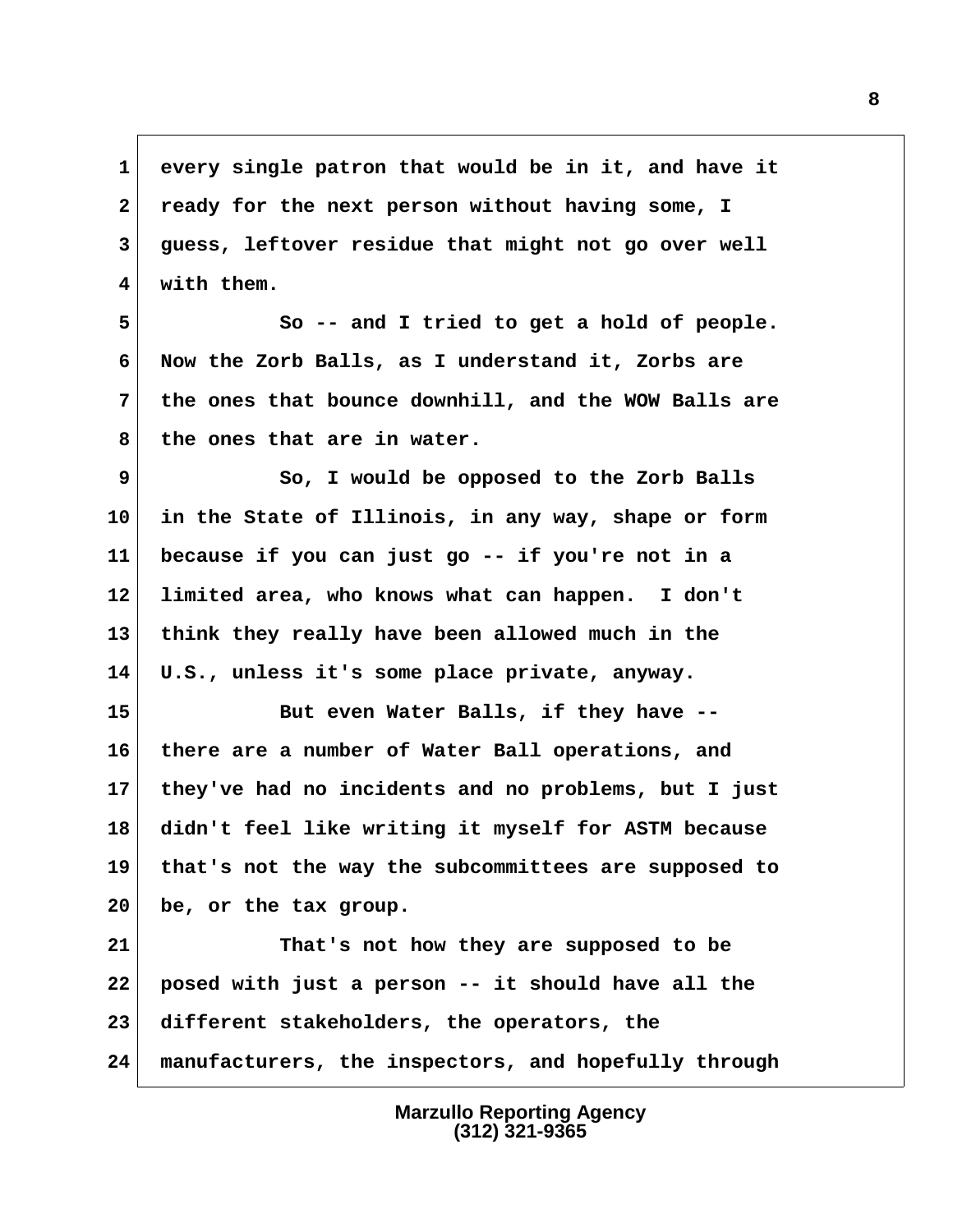**1 general public people involved, and they didn't show 2 up.**

 **3 So we didn't have the expertise to follow 4 through, as far as I was concerned.**

 **5 MS. RHODES: I wanted to add a comment when 6 you're finished, Patty.**

 **7 CHAIRPERSON SULLIVAN: Go ahead.**

 **8 MS. RHODES: I do agree with Patty that we did 9 not feel we were the experts who should be writing 10 the standards or for the Zorb or the WOW Balls.**

**11 The committee, itself, I believe the focus 12 under you, Dan, was the WOW Balls, the actual Walk 13 on Water Balls. While I did have a concern with 14 both of the types of balls, and the potential 15 infection, based on the materials we received from 16 some of the safety agencies, my biggest concern was 17 with the WOW Balls, and the fact that the people in 18 them were exceptionally trapped and helpless, unless 19 someone came to rescue them.**

**20 I remember that particular concern I had 21 being -- of there being a lot of debate about it. 22 So, I appreciated that because it was a healthy 23 debate. I still maintain, though, that I did not 24 feel comfortable with that and, therefore, agreed**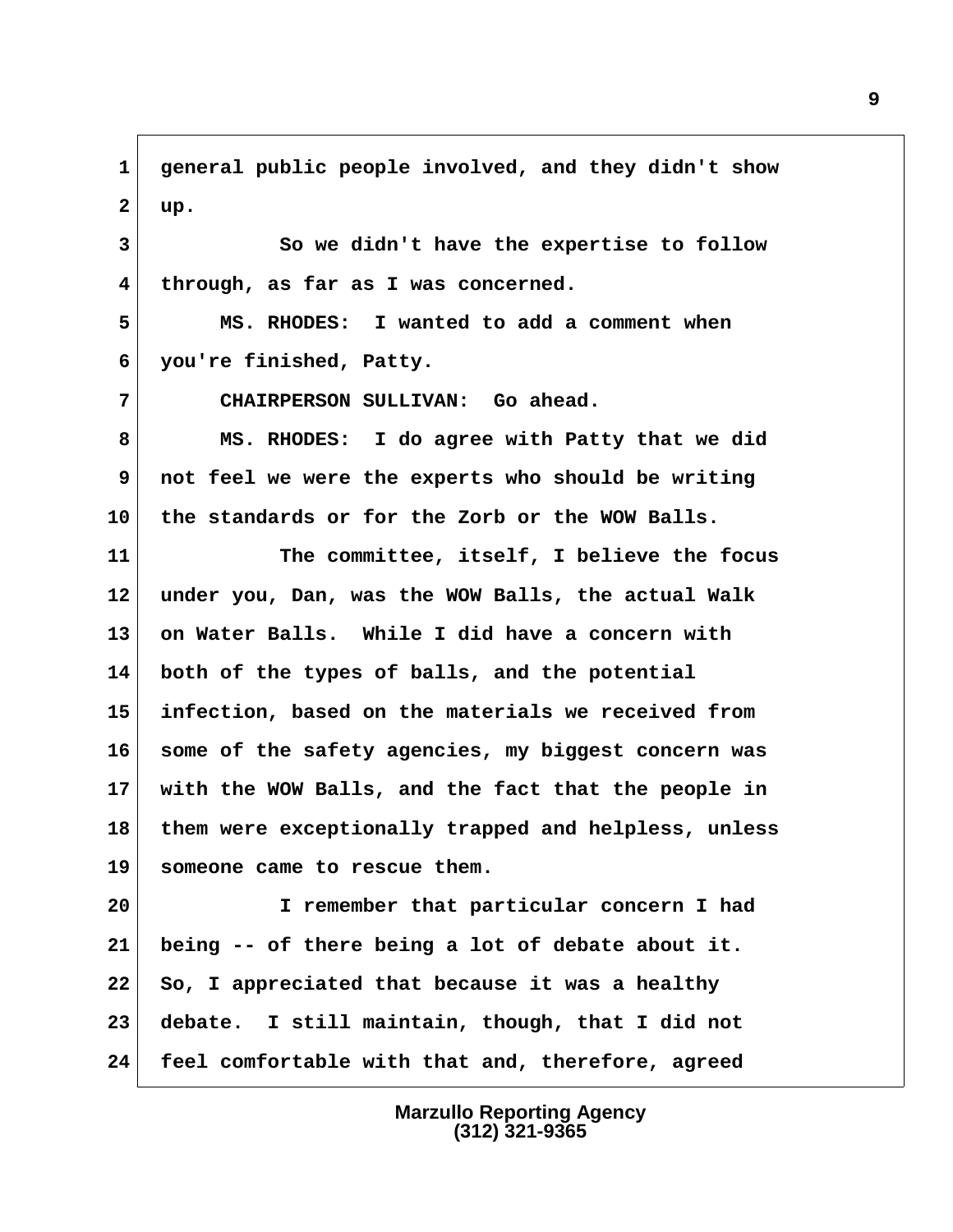**1 with Patty that someone else should you be providing 2 us with some additional information about this 3 before we could consider it for Illinois. 4 So, I never felt I got enough information 5 to feel comfortable saying they were okay for 6 Illinois, and made that clear, and I don't remember 7 which meeting. But none of us felt comfortable 8 going forward as a result of that. 9 In fact, someone showed up and did a 10 demonstration for us for one of the balls. I still 11 didn't feel comfortable. 12 CHAIRPERSON SULLIVAN: That was the year 13 before. 14 MS. ROHODES: I felt even worse about it after 15 that particular incident. 16 MR. KIRSCHNER: One of the issues we also 17 talked about was raised in here was whether or not 18 this is the proper department to be addressing it, 19 given the statute, whether or not it actually falls 20 under the Department of Health that regulates water 21 parks and water slides. 22 When you look at their statutes, it goes 23 into regulating attractions and devices that also 24 involve water. So, this actually might be a matter**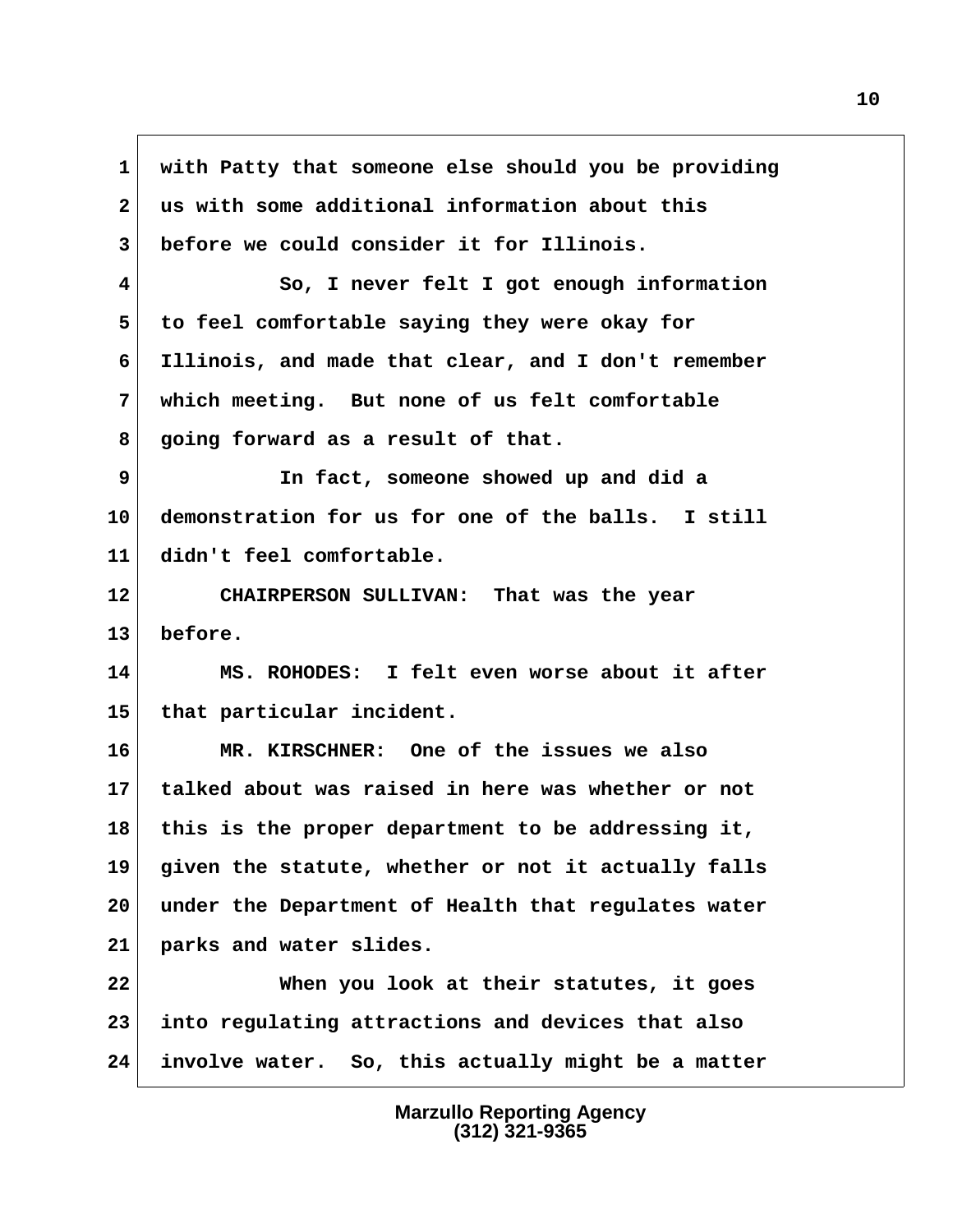**1 that is appropriate before the Department of Health 2 versus Department of Labor.**

 **3 MR. BEYER: I'm not sure if everyone saw on the 4 back of this main sheet, Bill had included some 5 portions of the relevant statute, and highlighted a 6 few areas, the second of which was part of the 7 definition of inflatable attraction.**

 **8 One of the conditions is the continuous 9 air flow by one or more blowers; and it's my 10 understanding based on that, these may very well not 11 fall under that.**

**12 So, before we get -- I think a prior 13 question we were discussing whether or not how we 14 write standards or what attempts we're going to make 15 at that. I think there is the first issue of 16 whether we even fall under this act under the 17 Department's purview.**

**18 MR. KIRSCHNER: Do you know -- we discussed 19 this. It's going back now four years, several 20 iterations. There was going to be some 21 communication. I don't know if it was Ryan or Joe's 22 office, in terms of reaching out to the Department 23 of Health.**

**24 Do you know if there is any notes filed**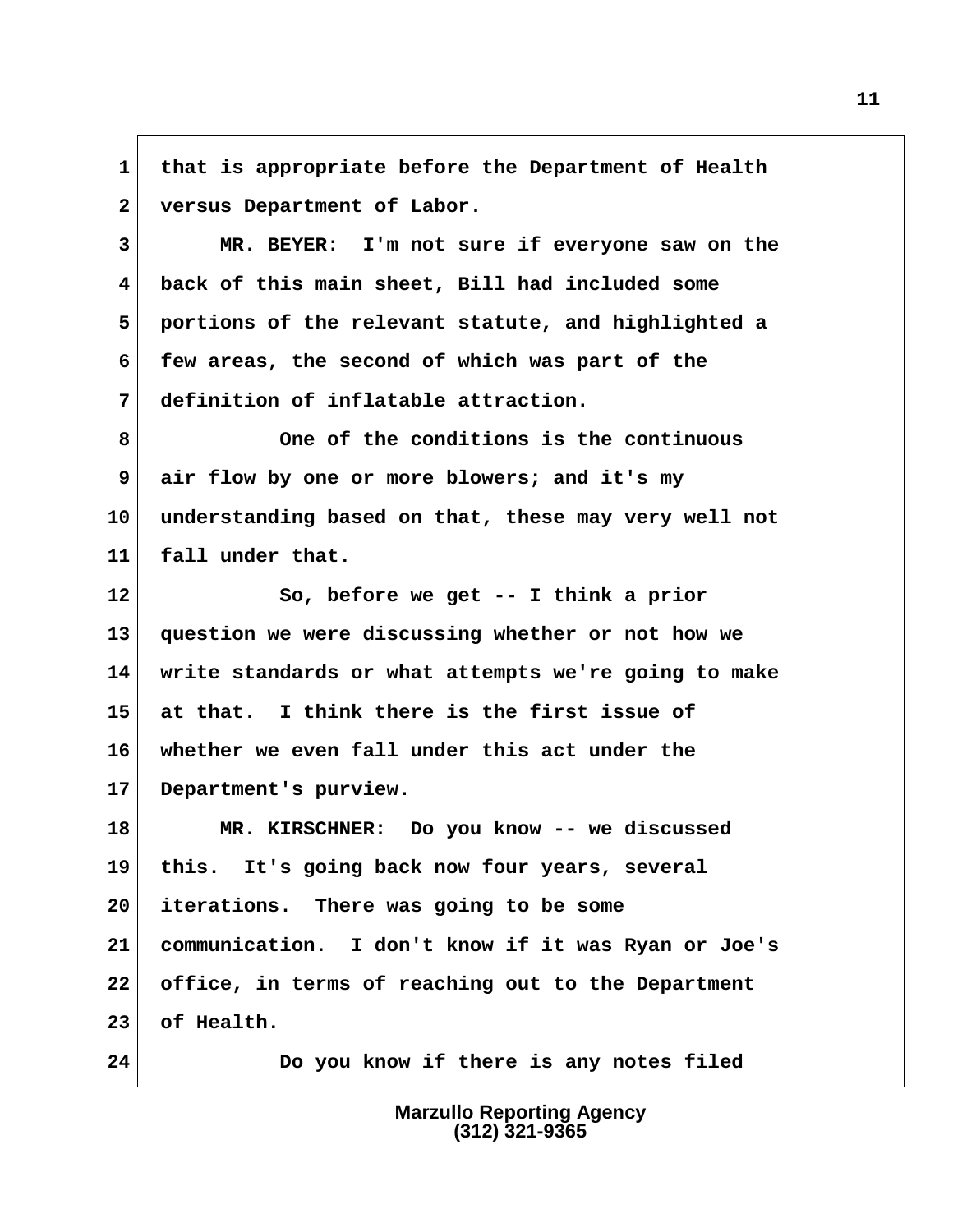**1 whether or not that was ever done?**

 **2 MR. WEISBERG: I don't.**

 **3 CHAIRPERSON SULLIVAN: I don't know if that was 4 ever done, because this Board basically sluffed it 5 off to let ASTM write the standards, and then we'll 6 poll the man from there; and that's where I tried to 7 move forward with it, but I didn't get any, you 8 know, help from there. So I just dropped the 9 committee.**

**10 MR. SZERIETCH: I did review Ryan's notes that 11 he left behind, and there was no outreach to the 12 Health Department or anything.**

**13 MR. KIRSCHNER: Maybe that what we do now, we 14 table it. Perhaps the Department can reach out to 15 the Department of Health and get their feedback 16 whether it even belongs on our table or not.**

**17 MR. SZERIETCH: The whole purpose of me 18 bringing this up is what Joe alluded to on the back 19 page. I don't even feel it fits our regs, because 20 it clearly says that an inflatable attraction is, 21 you know, an inflatable that is kept -- it's shaped 22 by one or more blowers. This is just a beach ball. 23 CHAIRPERSON SULLIVAN: Basically. 24 MR. SZERIETCH: So, we thought we would run it**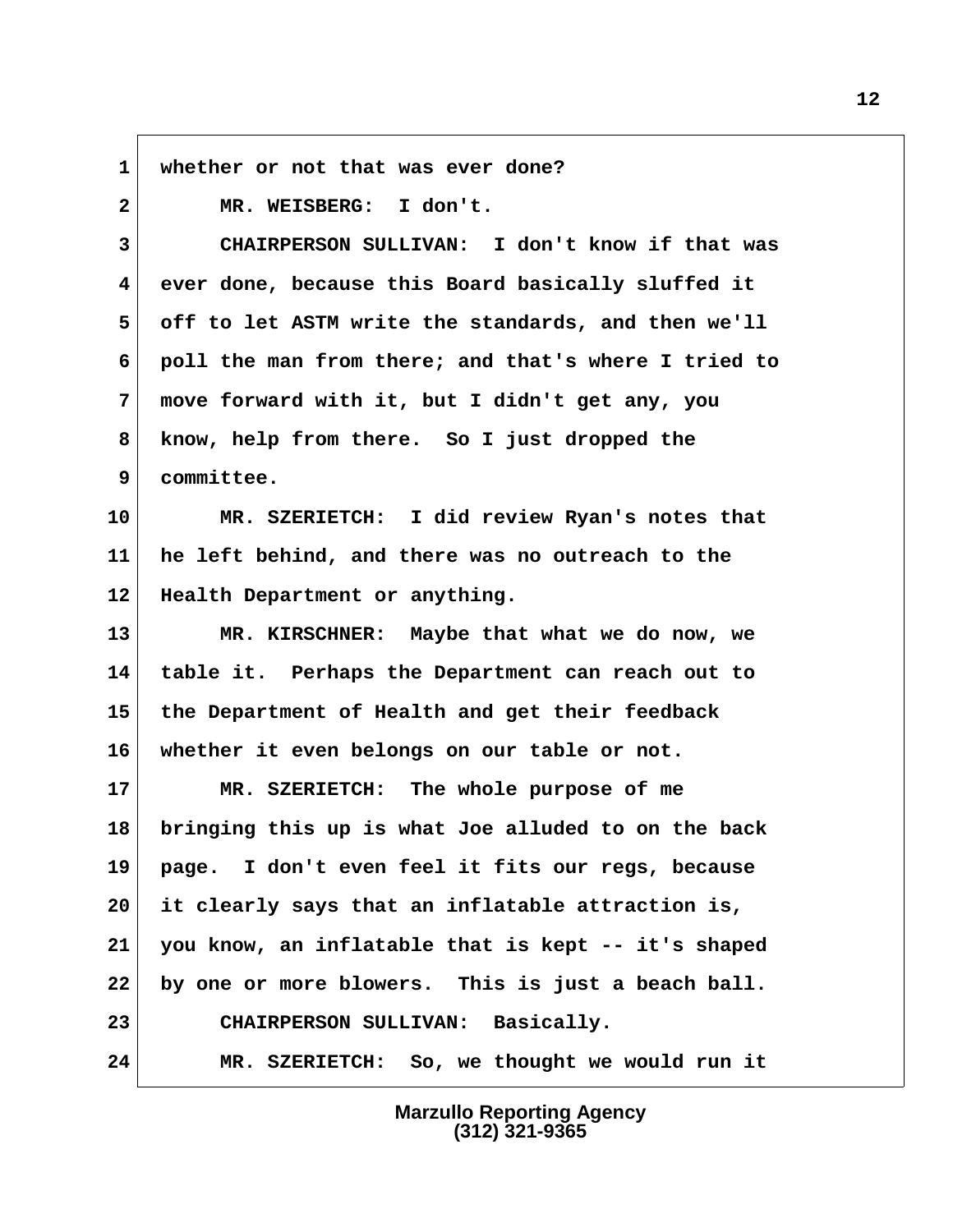**1 by the Board again to get your opinion, as far as** 2 whether we should not even regulate these.  **3 And, to be honest with you, I think we 4 permitted four of them this year. No Wild Balls, 5 one Zorb Ball or two Zorb Balls and two Knockerballs 6 or three Zorb Balls and one Knockerball. 7 CHAIRPERSON SULLIVAN: The Zorb Balls are 8 running? I mean, are they in running? 9 MR. SZERIETCH: No. A lot of them will have an 10 inflatable track, but some of them don't. 11 CHAIRPERSON SULLIVAN: Okay. And, so, they're 12 just -- 13 MR. SZERIETCH: They blow them up at a park and 14 they go, and the Knockerballs are even more 15 disturbing. 16 CHAIRPERSON SULLIVAN: What are Knockerballs? 17 Excuse me, but I don't know. 18 MR. JOHNSON: We're wondering the same thing. 19 MR. SZERIETCH: It's like an egg-shaped Zorb 20 Ball that fits over the top of your body with a 21 harness inside, a shoulder harness. Your legs are 22 free to dangle. You just basically run at everybody 23 and run into each other. 24 MS. RHODES: I will be too old for this.**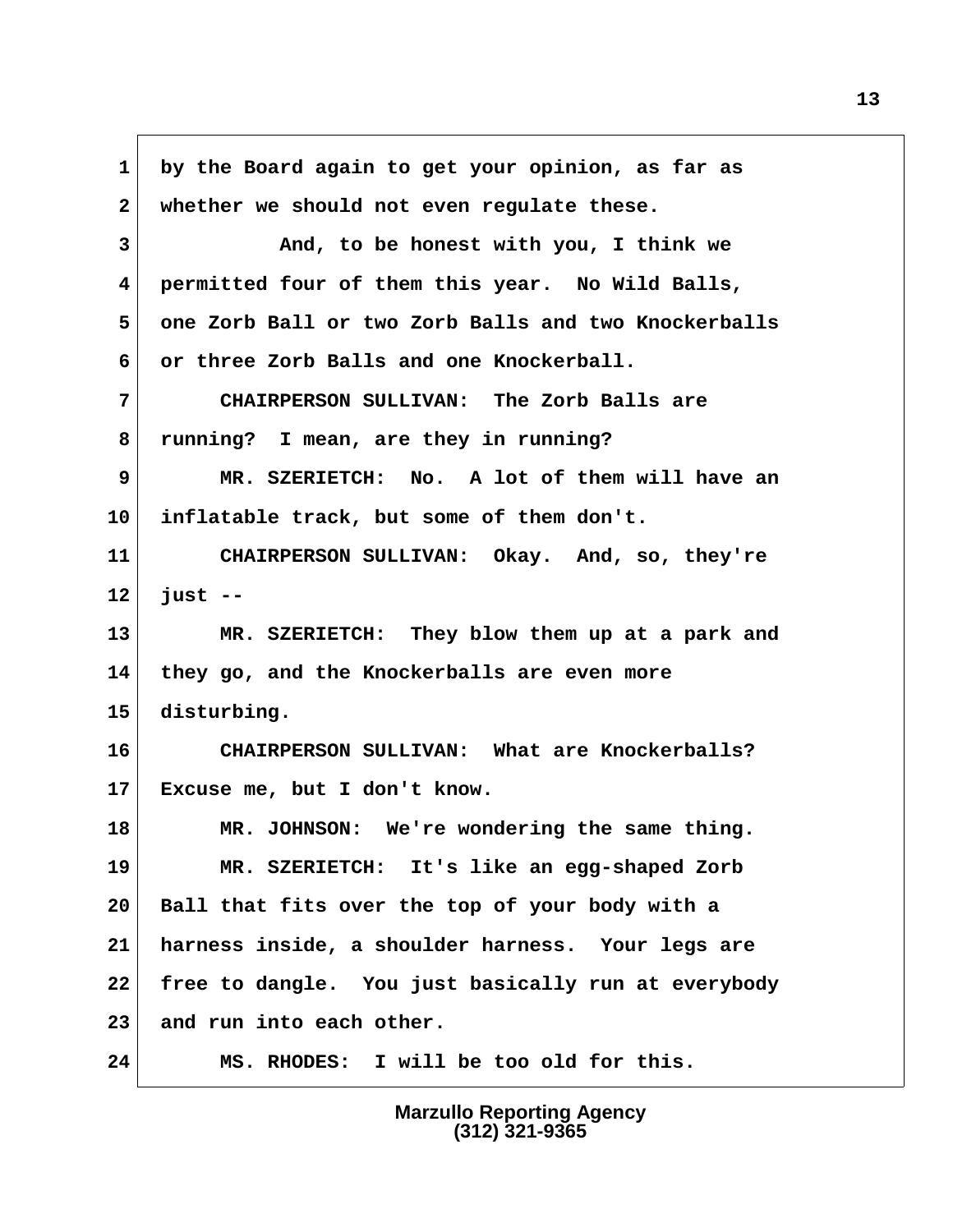**1 MS. VAUGHN: They could do a demonstration with** 2 the Board.

 **3 MR. BROWN: I've actually done one of the 4 Knockerballs. There's was a birthday my wife hooked 5 up with that brought a few of them. They did it in 6 the school gymnasium at their little school.**

 **7 It's just what he said, it's like a big 8 beach ball. You are in the center. You kind of 9 hold on to the thing, and you run around and bounce 10 it at everybody and run around. It seems pretty 11 safe.**

**12 Knee injuries I think are potentially 13 prevalent. You do fall. It certainly doesn't fit 14 the definition of what I see here in our regulations 15 of what -- I think the regulations were intended to 16 cover or what's your perspective on that? 17 MR. KIRSCHNER: My other concern is the**

**18 operators of those have some clarity. The 19 Department takes the position that they don't 20 regulate WOW Balls.**

**21 I don't want the WOW Balls operators left 22 with the impression they don't have to be regulated. 23 Perhaps the Department of Health is in a position to 24 be regulating that. I would like to have some**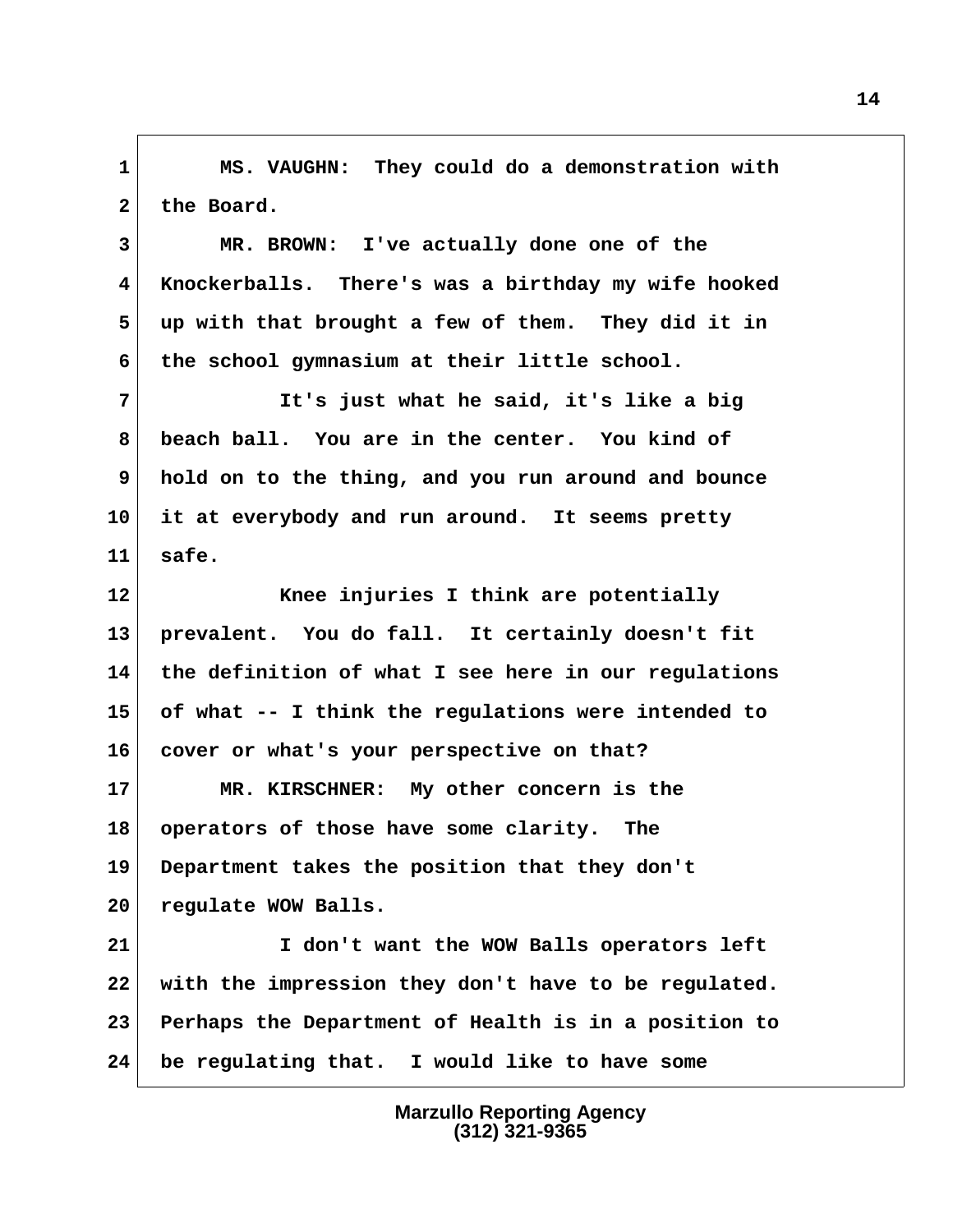**1 documentation referring the operators to the 2 Department of Health and from the Department Health 3 whether these things are operating together.**

 **4 MR. BEYER: What we can do before the next 5 meeting is set up some discussions with Department 6 of Public Health; and then if we choose to table it 7 at this time, we can present or perhaps if it even 8 makes sense to invite representatives from IDPH to 9 come to the next Board meeting to discuss that.**

**10 CHAIRPERSON SULLIVAN: And ASTM does have a 11 number of standards wherein they do discuss water 12 quality and all those kinds of things. So, I guess, 13 in my head, it wasn't falling that far afield, but 14 being zipped up inside and not being able to keep, 15 you know, keep some kind of germ-free or relatively 16 germ-free environment kind of did it for me. So, 17 Linda convinced me.**

**18 MR. SZERIETCH: I think it's important to note 19 that this industry really has not grown any. I 20 mean, it just really kind of stayed where it's at 21 right now.**

**22 CHAIRPERSON SULLIVAN: I think there was a big, 23 you know, hit at the beginning of it because it is 24 pretty labor intensive, if they're doing it right.**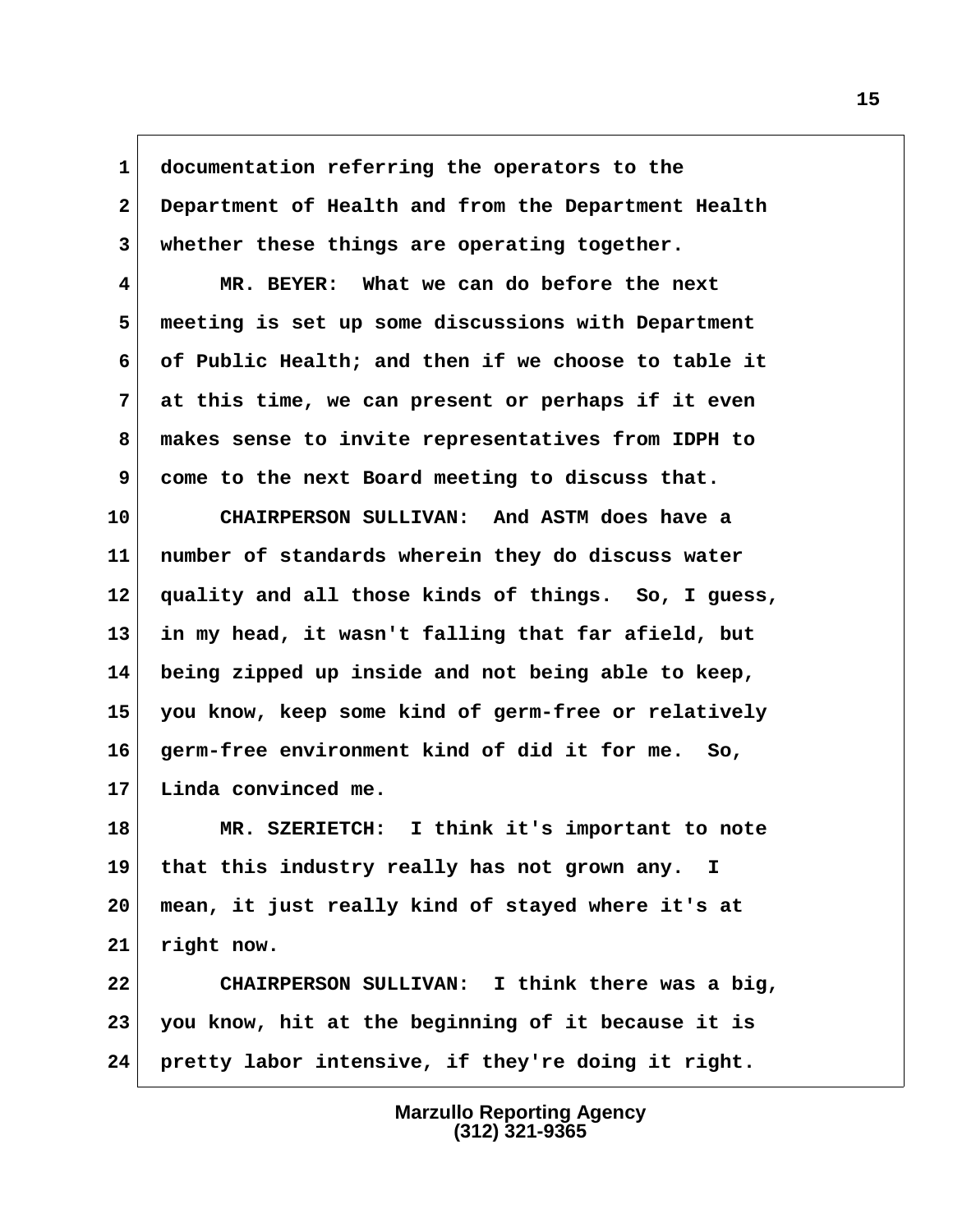**1 MR. SZERIETCH: Yes.**

 **2 CHAIRPERSON SULLIVAN: To have the people in 3 the pool with the Water Balls to be able to be sure 4 they're not going anywhere, bumping into each other 5 with bad results.**

 **6 But that would be great if you could get 7 the Department of Health to come and discuss with 8 us, because, I mean, if nothing else, we could all 9 be better informed about it and make maybe a little 10 bit more informed decision about whether or not we 11 want them in the State of Illinois.**

**12 MR. BEYER: Sure.**

**13 CHAIRPERSON SULLIVAN: Because they would have 14 counterparts in other states that do allow them in, 15 probably.**

**16 Any more discussions on Water Balls, 17 Zorbs, Knockerballs? What are they called?**

**18 MR. SZERIETCH: Knockerballs.**

**22 (No response.)**

**19 CHAIRPERSON SULLIVAN: Knockerballs. Okay, 20 hearing none, is there any other old business that 21 anyone wants to bring up?**

**23 CHAIRPERSON SULLIVAN: Then I would suggest we 24 go on to new business, and so the first thing would**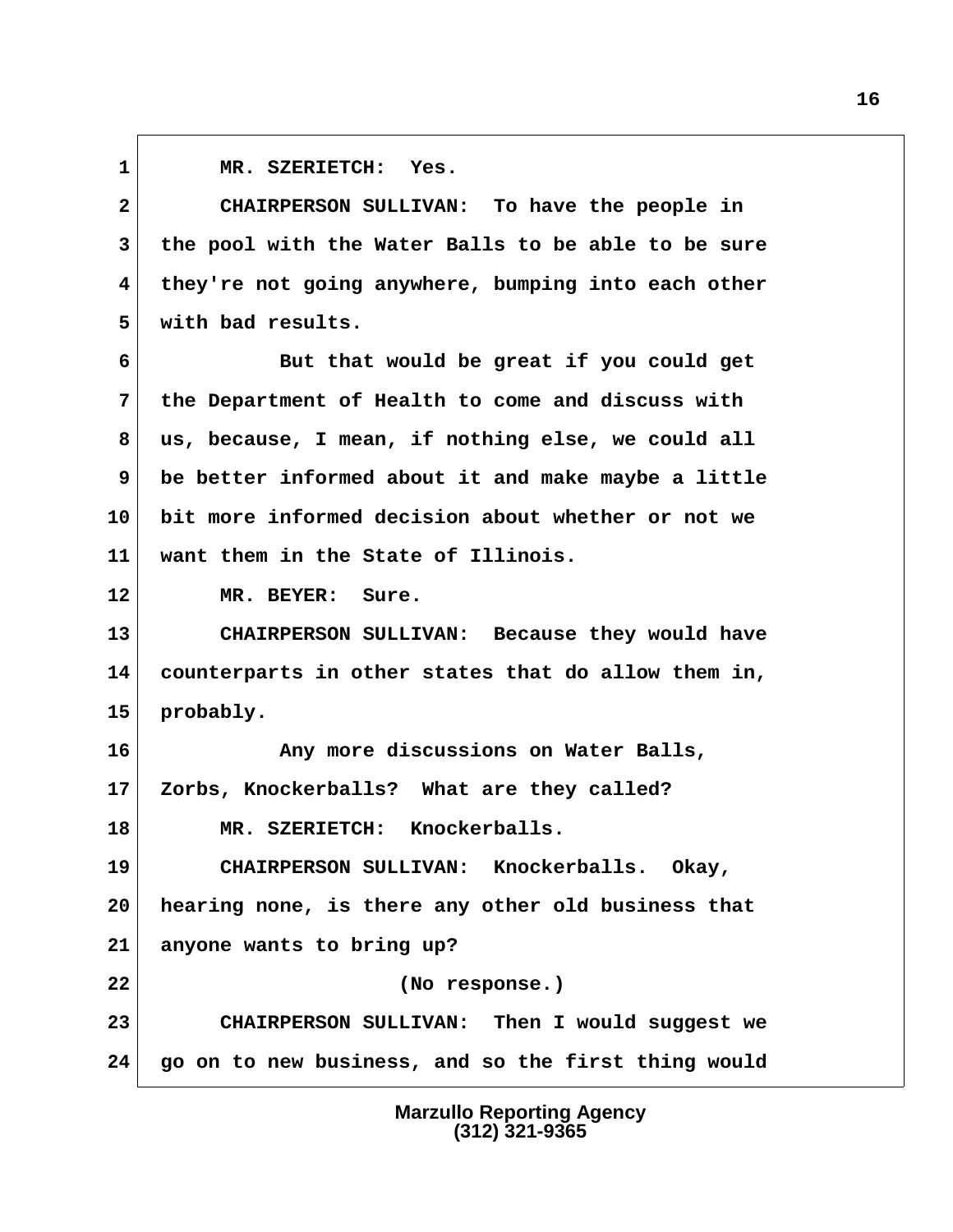**1 be the rule change with qualifications of 2 inspectors. 3 MR. SZERIETCH: I apologize for my coughing**

 **4 right up front. I've been hit by the sick bug.**

 **5 CHAIRPERSON SULLIVAN: As long as you don't 6 breath.**

 **7 MR. SZERIETCH: I'll try my best not to cough. 8 CHAIRPERSON SULLIVAN: As long as you don't get 9 into a WOW Ball with us.**

**10 MR. SZERIETCH: So, the rule change in August 11 of 2014, after consultation with the Carnival Board, 12 the Joint Committee on Amusement Administrative 13 Rules, JCAR changed the requirements for carnival 14 inspectors, but it doesn't appear in the 15 classification that the Department of Labor uses to 16 hire inspectors was updated to reflect the new 17 standards.**

**18 Complicating the issue is the current 19 title of Public Safety Inspector is shared by both 20 OSHA and carnival divisions. Both division managers 21 at that time had previously agreed that the current 22 class specification should be split into two 23 separate jobs.**

**24 CMS has pulled the language for carnival**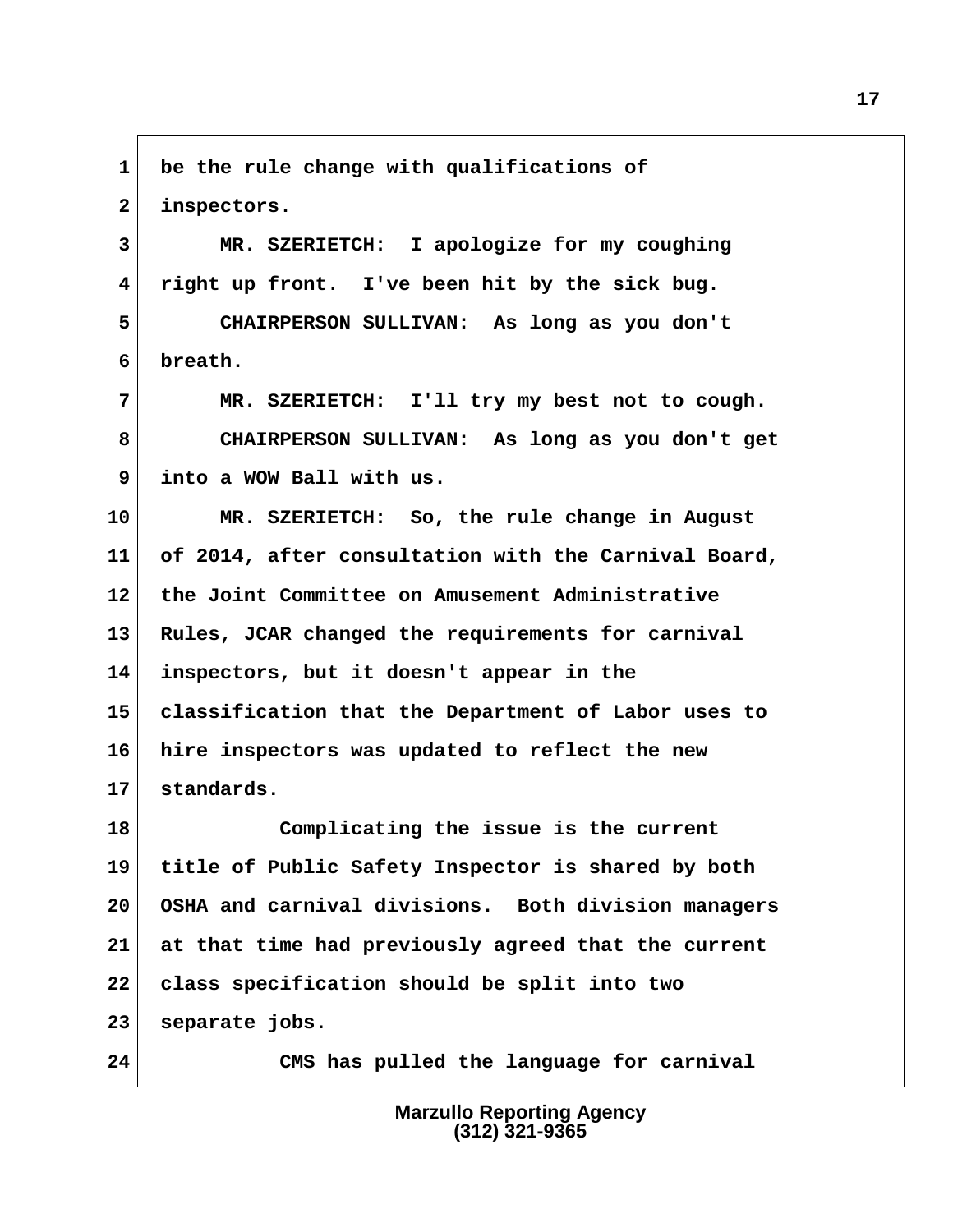**1 inspectors from the public safety inspector class 2 specification to create an amusement ride inspector 3 classification.**

 **4 In February of this years, CMS asked that 5 the Carnival Board to modify the language in the 6 Administrative Rules. That is where we are right 7 now.**

 **8 Excuse me. The modified language in the 9 handout from your package, you can see that the 10 desired change to the act, we would like to change 11 the current requirement of a four-year Bachelor of 12 Science or Bachelor of Arts Degree, and change that 13 to an equivalent language of having knowledge, skill 14 and mental development, equivalent to completion of 15 four years of college, including course work in 16 engineering, physical science or related fields, et 17 cetera.**

**18 Why are we doing this? The reason that we 19 want to do this is twofold. This change will allow 20 for clear interpretation and permit a substitution 21 of work experience for collegiate education.**

**22 This will also allow for the new class 23 specification document of the amusement ride safety 24 inspector position to be drafted with a type of**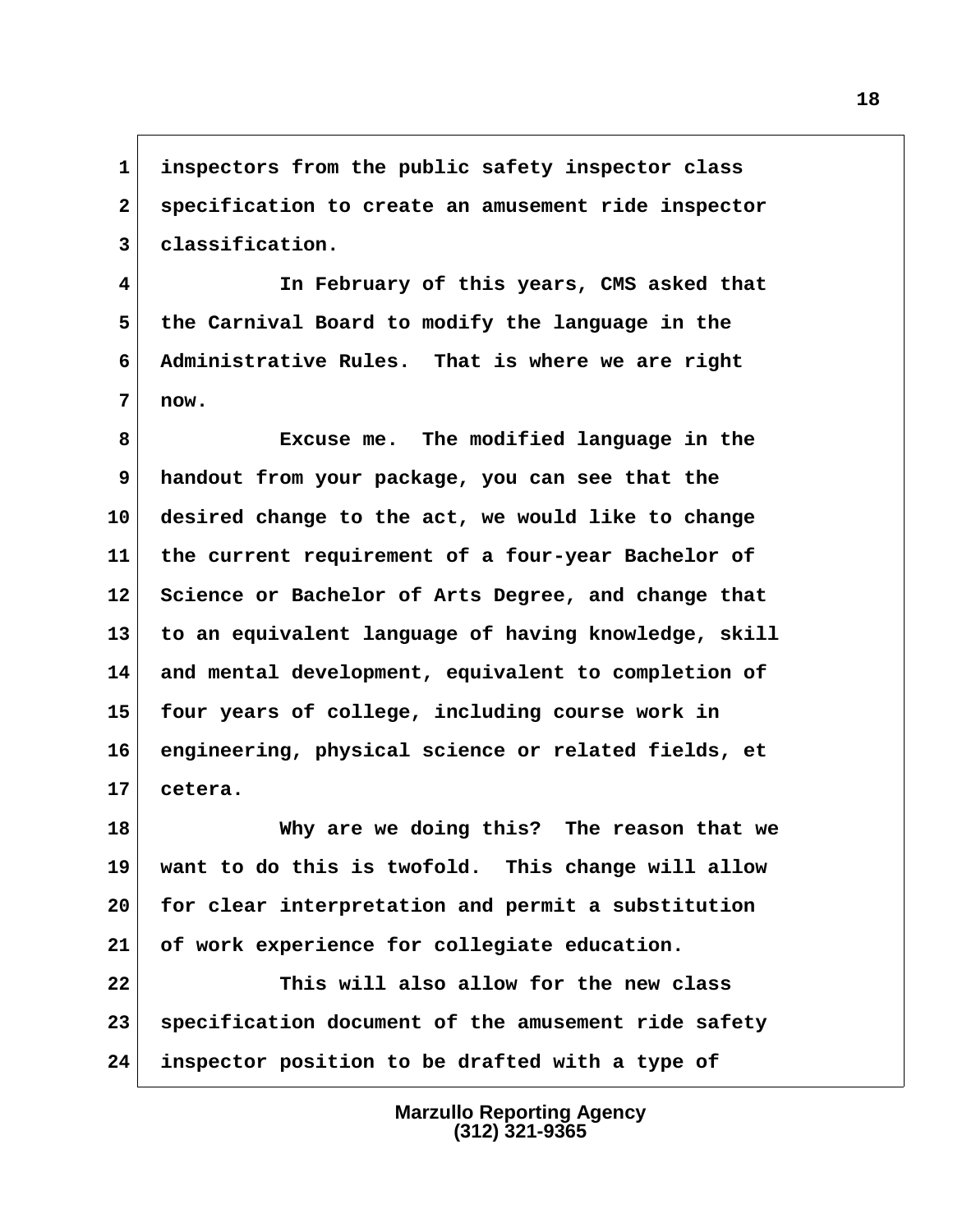**1 minimum education and experience requirements we are 2 seeking.**

 **3 These standards, along with the grading 4 scale that we are currently working on with CMS to 5 determine the allowable qualified field of study 6 course work, should provide an adequate candidate 7 pool.**

 **8 Excuse me. Under this change, a person 9 with four years of experience in the specified 10 fields would qualify. A person that has completed 11 four years of college with course work in specified 12 fields, but did not receive a Bachelor's Degree, 13 would also qualify.**

**14 A person that has achieved a Bachelor's 15 Degree with course work in the specified fields 16 would qualify; and, finally, a person with an 17 acceptable combination of education and experience 18 would qualify.**

**19 The degree is mentioned. It is considered 20 a hard-and-fast requirement, and this does not allow 21 for substitution of work experience for the 22 collegiate education requirement.**

**23 An example of that would be right now we 24 require a Bachelor's Degree, and that language does**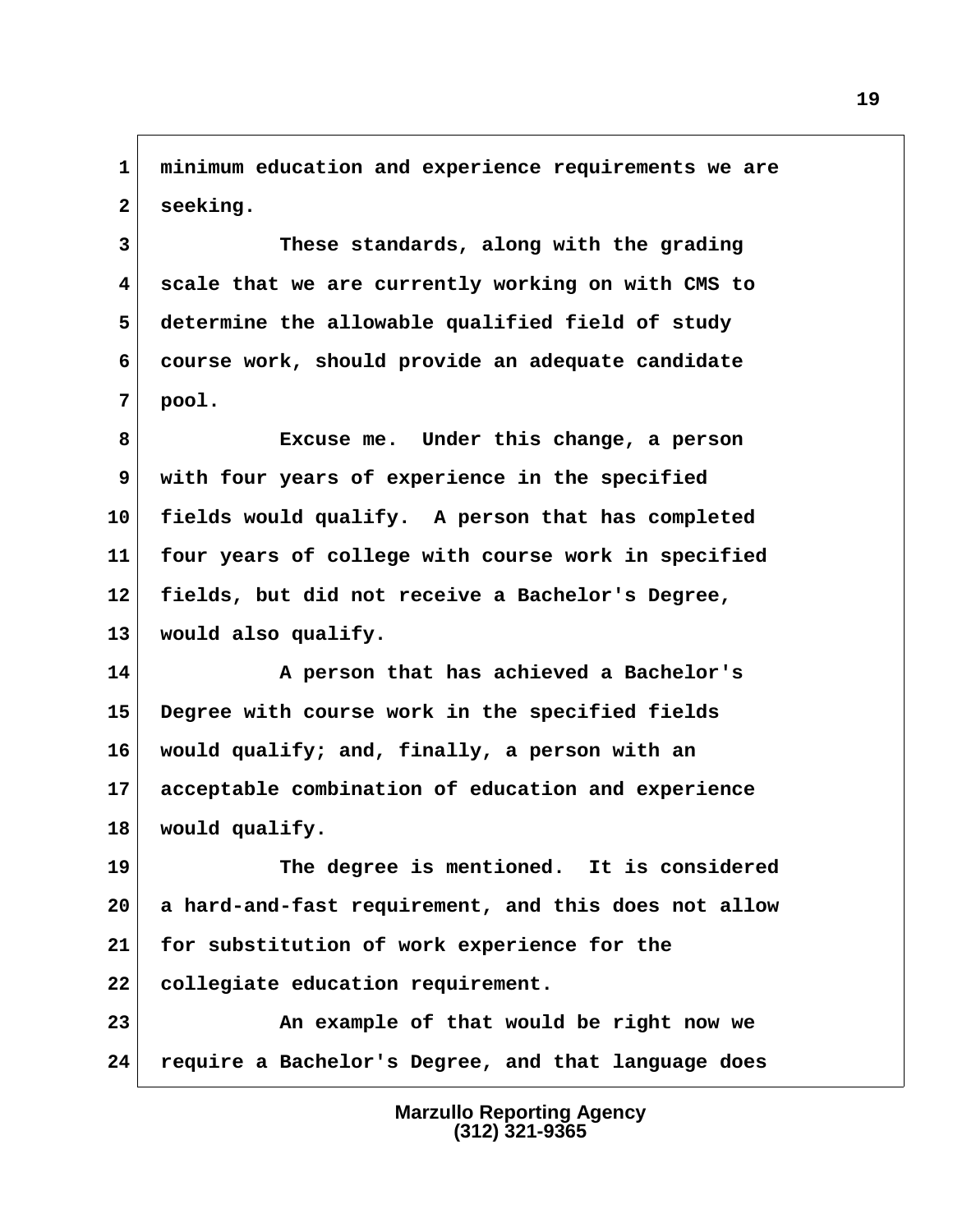**1 not allow for substitution. If we put the 2 equivalency language in, that requires knowledge, 3 skill, mental development, et cetera, that would 4 qualify.**

 **5 So, basically, we're just wanting to -- 6 we've got, you know, possibly a few inspectors that 7 are close to retirement. We just want to make sure 8 that we have the wording correct that we can bring 9 in all good possible candidates for this position, 10 and this will allow us to do that.**

**11 CHAIRPERSON SULLIVAN: If I could make a 12 comment. I think -- I mean, a four-year degree is 13 nice, but you still, even if it's in engineering, 14 physical sciences or related fields, it still takes 15 a lot of training and time on the job toward what 16 needs to be inspected and how, and all those kinds 17 of things, and to be able to pick out anything that 18 could be dangerous.**

**19 So, I think this is very good. I did have 20 a question, though. At the top where 21 Section 6000.25 qualification is, is this going to 22 be ride inspectors, ride and attraction inspectors? 23 MR. SZERIETCH: Yes. 24 CHAIRPERSON SULLIVAN: And, now, does this also**

> **Marzullo Reporting Agency (312) 321-9365**

## **20**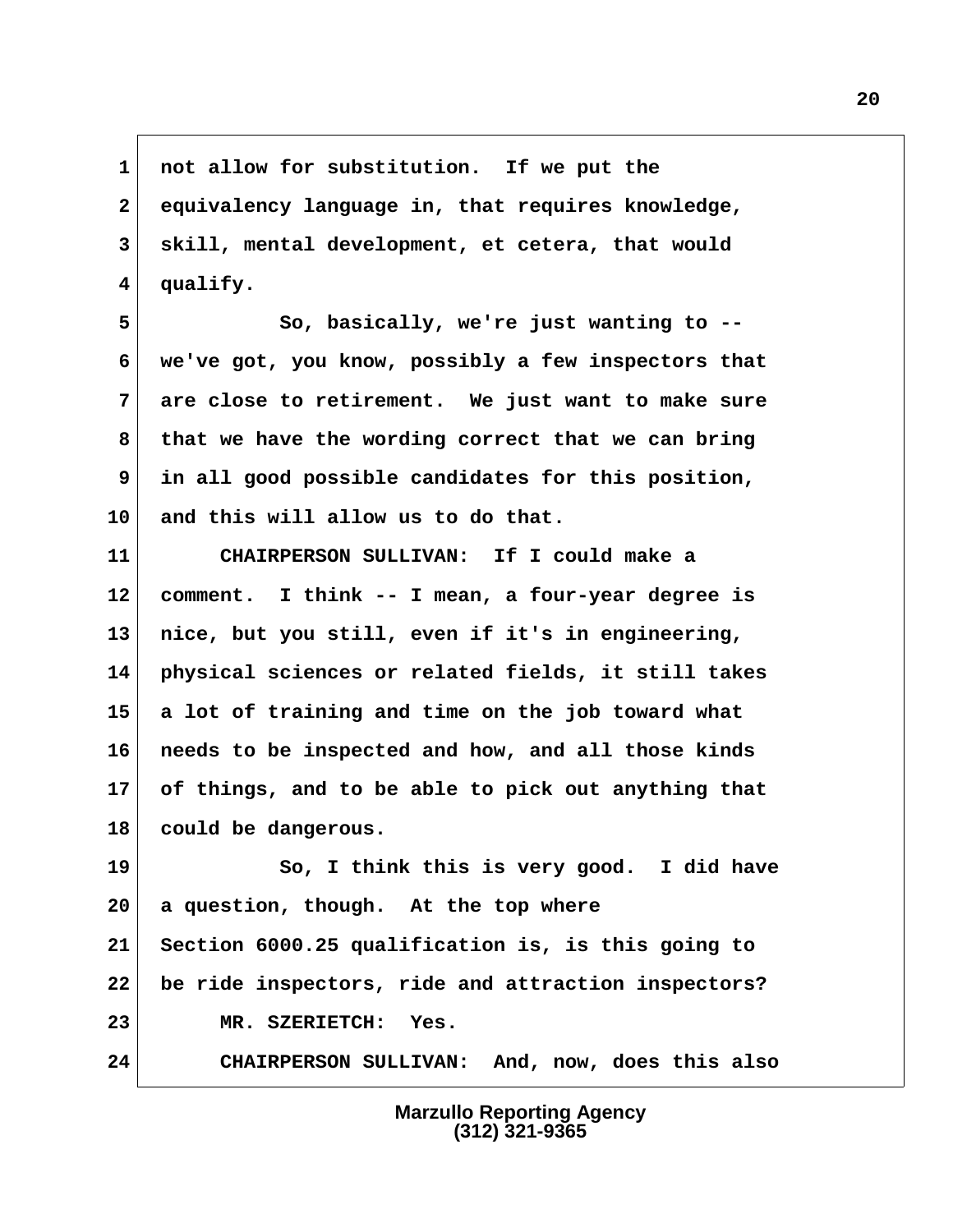**1 apply to a ski lift inspectors?**

| $\overline{\mathbf{2}}$ | MR. SZERIETCH: What do you mean?                     |
|-------------------------|------------------------------------------------------|
| 3                       | CHAIRPERSON SULLIVAN: Well, they are under the       |
| 4                       | umbrella of our regulations and our Board. So, the   |
| 5                       | same thing would apply to them, because do our       |
| 6                       | inspectors, our ride inspectors, still go out and do |
| 7                       | ski inspections?                                     |
| 8                       | MR. SZERIETCH: Yes.                                  |
| 9                       | CHAIRPERSON SULLIVAN: Okay. So, we'll leave          |
| 10                      | it to you to figure out how to get all those titles  |
| 11                      | in there.                                            |
| 12                      | MS. RHODES: Question for you also, Bill:<br>Has      |
| 13                      | it been our experience to date that there has been a |
| 14                      | problem with recruiting and finding great candidates |
| 15                      | with the wording that existed prior to what's being  |
| 16                      | recommended today?                                   |
| 17                      | MR. SZERIETCH: Yes. In a way, it has. Like,          |
| 18                      | for Tom's position, we had a hard time finding       |
| 19                      | someone that was qualified to fill his position, but |
| 20                      | his is kind of a special circumstance.               |
| 21                      | But as far as, you know, the amusement               |
| 22                      | ride inspectors, we really haven't had any turnover  |
| 23                      | yet. So, we have had, you know, one here and there,  |
| 24                      | and I wasn't in on the interview process. So, I      |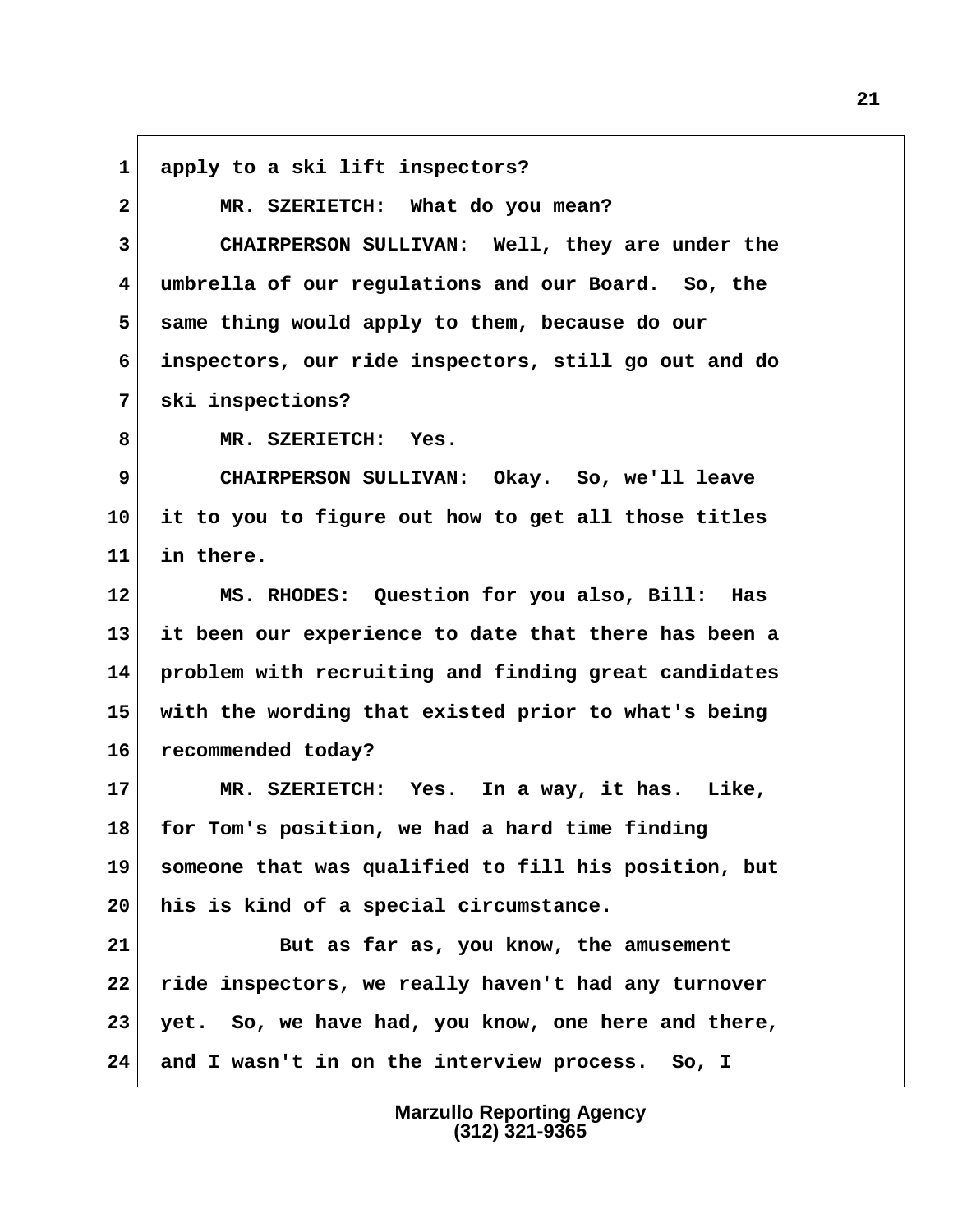**1 don't really know how big a candidate field we had, 2 nor was I in this position. 3 So, but I can see down the road where we 4 could have, you know, two to three inspectors that**

 **5 may retie. So, this will certainly help open that 6 candidate field up a little bit.**

 **7 MS. RHODES: Based on what you anticipate? You 8 are anticipating there would be trouble. I want to** 9 understand it. That is why I'm asking the question. **10 So, we haven't had occasions lately --**

**11 MR. SZERIETCH: No.**

**12 MS. RHODES: -- to recruit? When we do 13 recruit, because we have a couple people retiring, 14 what is our kind of recruitment process? From what 15 pool do we draw? Where do we go to recruit or 16 what's that process?**

**17 MR. SZERIETCH: Well, we open it up in the CMS; 18 however, they post the job. We open it up for 19 bidding through other state agencies, if they want 20 to come over.**

**21 But there's, you know, a grading scale 22 that CMS uses to determine whether a candidate is 23 qualified. So, that's what we're wanting to do is 24 get this in line more with, you know, CMS's grading**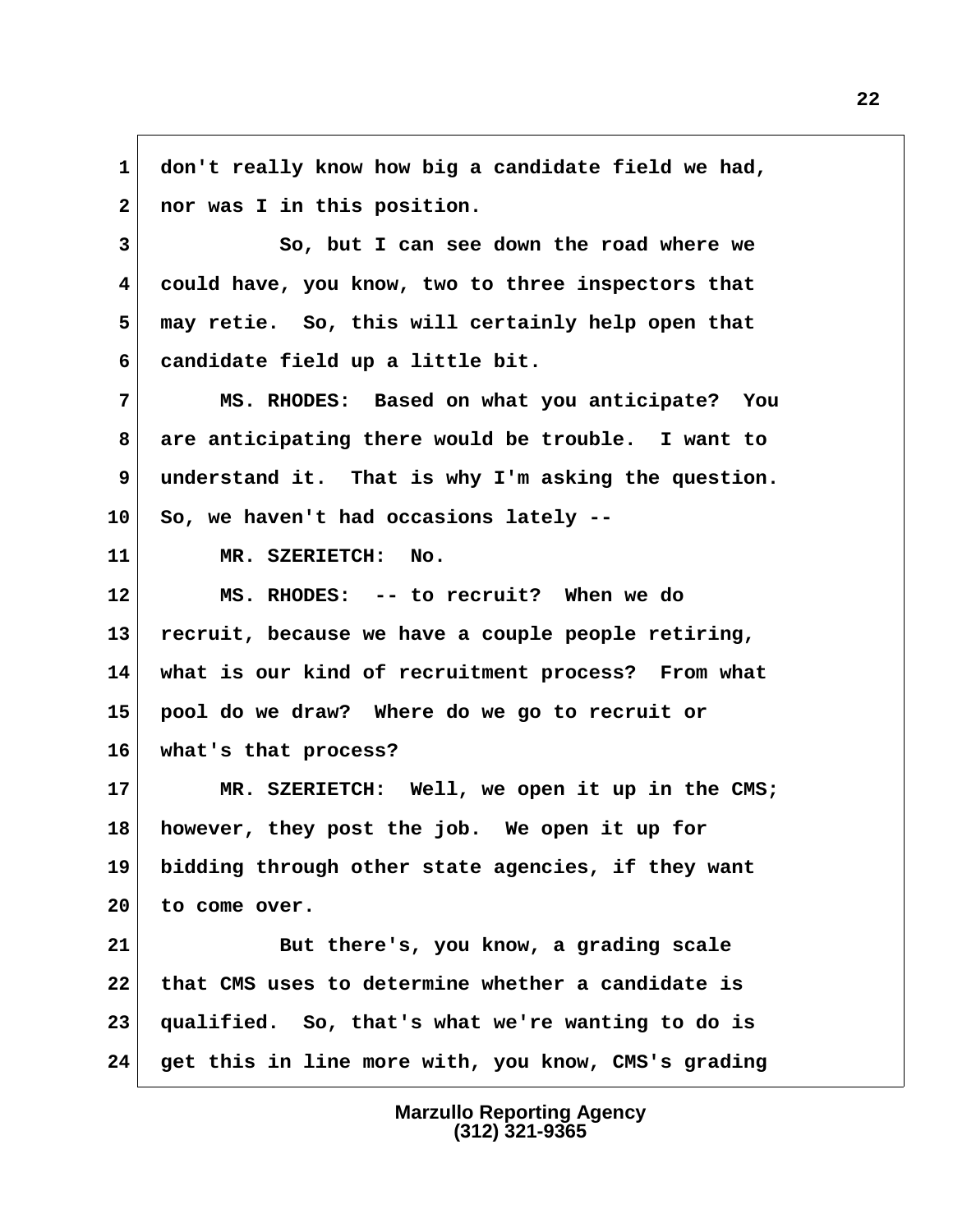**1 scale and also to open it up to where someone that 2 did have that kind of education, didn't get the 3 Bachelor's Degree, is just as well qualified and we 4 include them, too. 5 MS. ROHODES: Thank you. 6 MR. SZERIETCH: Anymore questions on that? 7 CHAIRPERSON SULLIVAN: What does the acronym 8 CMS actually stand for? 9 MR. SZERIETCH: Central Management Services. 10 CHAIRPERSON SULLIVAN: Okay. Just wondering. 11 So, they are kind of responsible for bringing in 12 candidates? 13 MR. SZERIETCH: Yes, they are the ones that 14 issue a grade for this position, and, you know, 15 based on what we put down here. 16 So, when it was changed back in 2014, it 17 never really got communicated to CMS. That's what 18 we wanted to correct. 19 CHAIRPERSON SULLIVAN: Yeah. 20 MR. SZERIETCH: Any other questions? 21 MR. BROWN: But, I would just like to make a 22 comment. I can see where the wording would 23 definitely help you to broaden your perspective on 24 candidates and even as someone who is a licensed**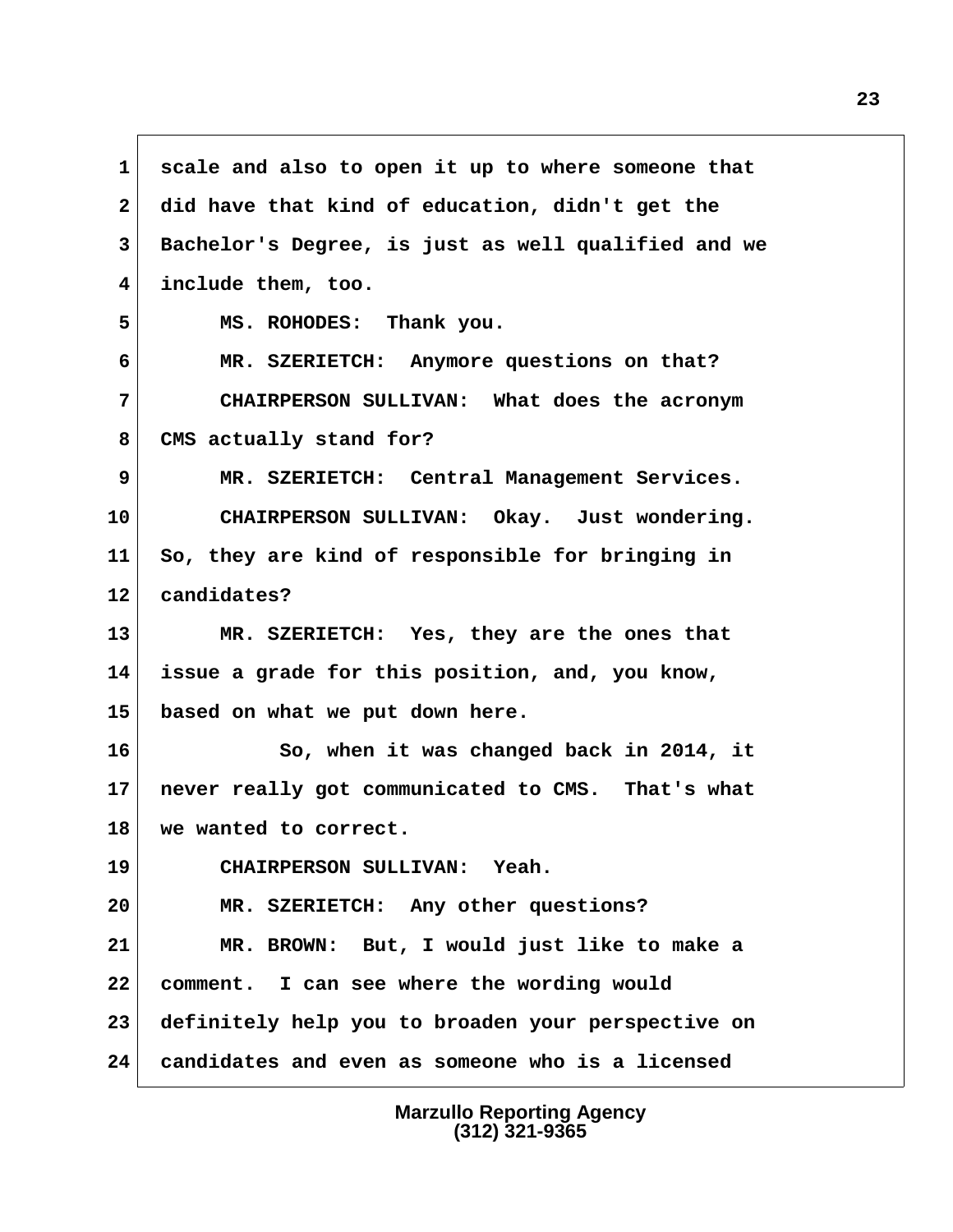**1 professional engineer.**

 **2 I also value, you know, the real-world 3 experience that comes with a lot of things, too. 4 So, I encourage, as you are reviewing candidates, 5 you know, keep the bar high, but utilize that 6 flexibility. 7 MR. SZERIETCH: Yes. The next thing I want to 8 talk about is an update on Fire Ball rides, 9 Freak-Out rides, and the State's response to the 10 incident in Ohio that everybody I'm sure has heard 11 about. 12 July 26th -- and, first off, I want to 13 apologize to all the Board Members for not properly 14 notifying you after the action that we took. So, I 15 just wanted to let you know that I understand I 16 should have contacted you sooner, and hopefully you 17 will accept my apologize on that. 18 So, July 26th is the accident in Ohio; and 19 on the 27th, we suspended operation of Fire Ball 20 type rides, Freak-Out rides, and an Extreme ride. 21 Later on down the line, we suspended a 22 Spinout ride, and the reason why we did that is at 23 the time we didn't have much information to go on. 24 We didn't know exactly what happened, but**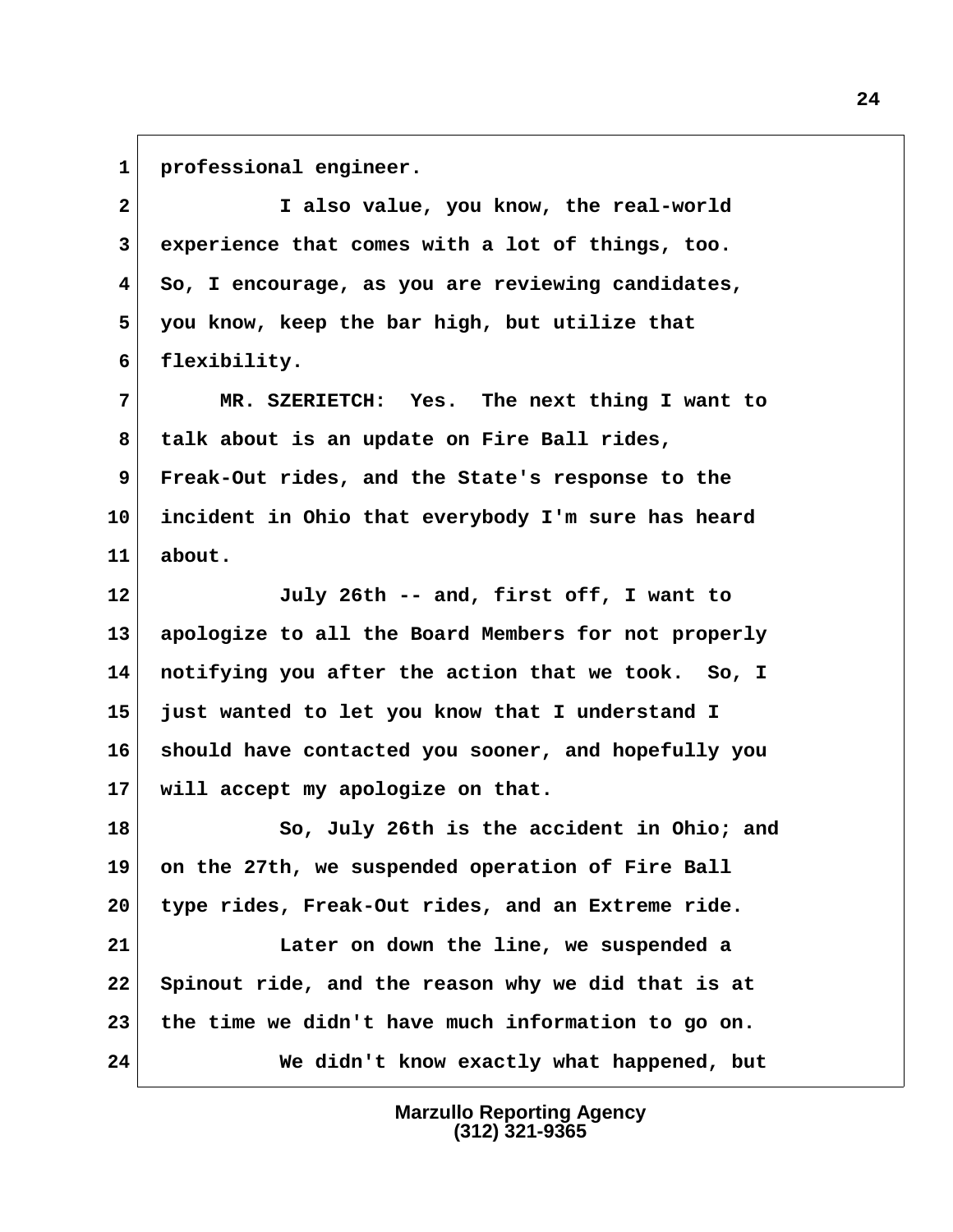**1 after discussing it, talking to the manufacturer, we 2 decided that we were going to require an NDT of the 3 Freak-Out rides and have them reopened. They passed 4 the NDT and also the a Department of Labor 5 inspection.**

 **6 So, all of them have been done, and every 7 one of them passed. They were all operated. Three 8 Fire Ball rides are still not operating. We don't 9 expect to -- we don't expect any of the three to 10 operate this year. Two of them weren't even coming 11 into the State, is my understanding.**

**12 The Extreme Ride is up and running. The 13 Spinout is still stopped because it's a voting 14 issue, a stop order for that, based on the seat 15 design, the gondola design.**

**16 Very similar for the same as the Fire Ball 17 type rides that were affected. So, there was a 18 lengthy NTD that came out from the manufacturer for 19 the Fire Ball rides. There is one that has been 20 done this year, but I don't think that they will be 21 bringing this out. The season is just too close to 22 an end.**

**23 So, that is where we are at with the Fire 24 Ball, Freak-Out, Extreme rides. They are all**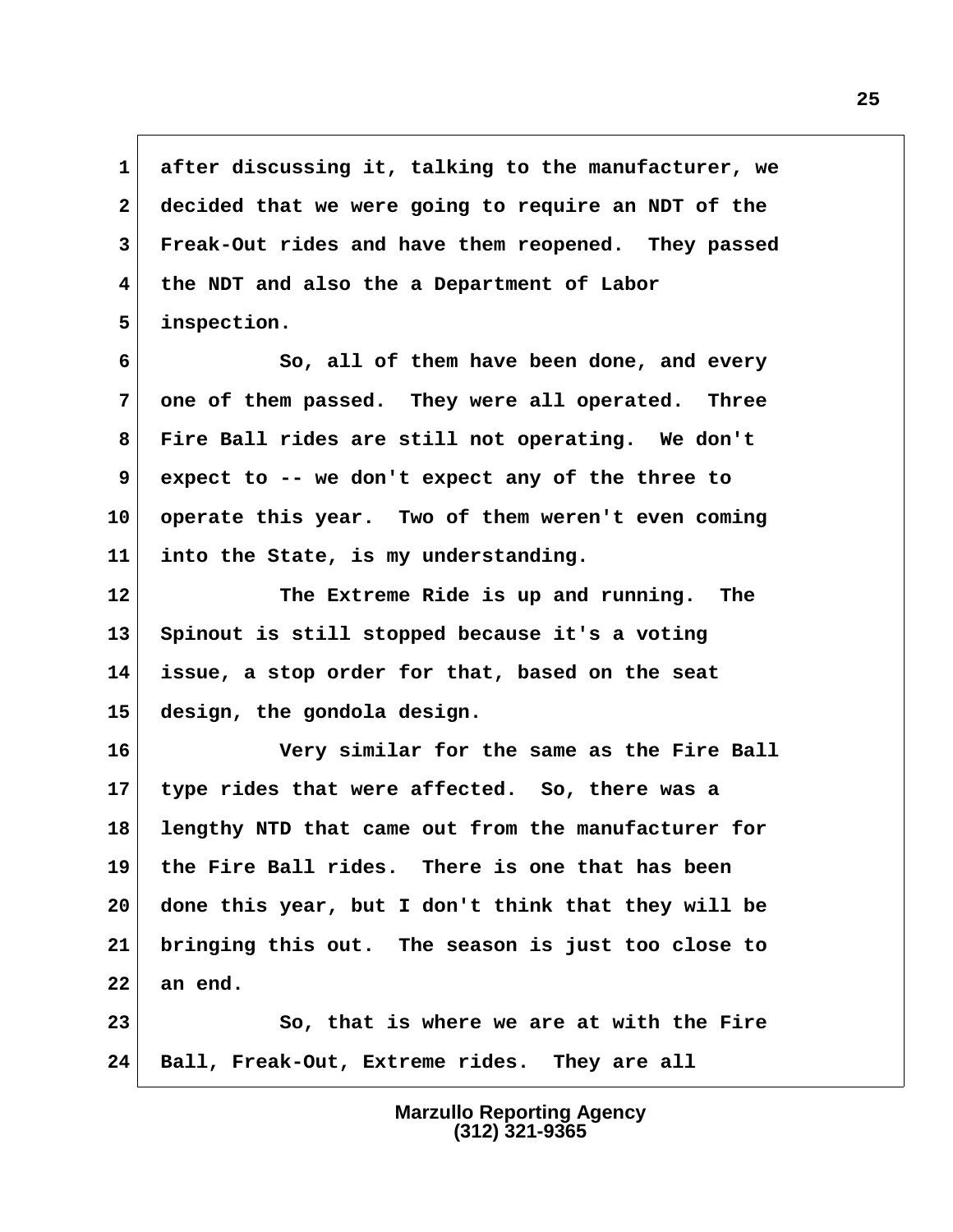**1 running, except for the Fire Balls. They are still 2 out.**

 **3 And that really -- does anybody have any 4 questions on that?**

 **5 MS. ROHODES: It's more about our internal 6 inspection protocol based on the fact that our 7 action following what happened in Ohio resulted in 8 rides that still are not operating.**

 **9 Is there anything we believe we need to 10 double back now and change kind of on a go-forward 11 basis, or is that still being evaluated?**

**12 MR. SZERIETCH: It's -- you know, the final 13 report hasn't come out of Ohio. We pretty much 14 understand, you know, what happened there. You 15 know, right now, I think that that was a one-time 16 thing; and, you know, this NDT test is not something 17 we're going to require in the future.**

**18 The manufacturer may, but as far as the 19 department, I don't think it's anything we're going 20 to require in the future. We wanted to get an idea 21 of where, you know -- whether there was some metal 22 degradation, take a look at the welding in that 23 area; and just, you know, double check and make sure 24 that everything was good.**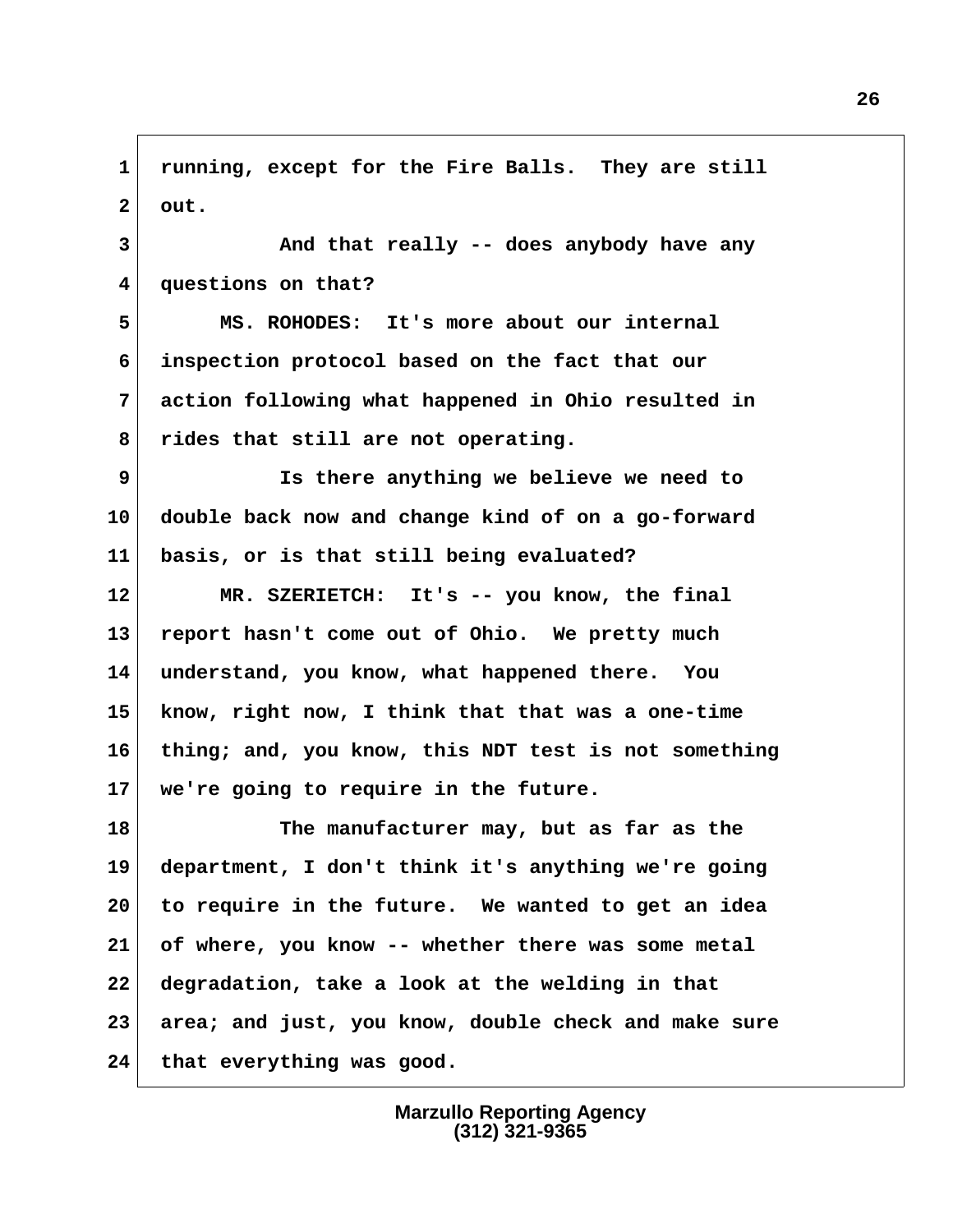**1 MR. KIRSCHNER: Bill, sorry.**

 **2 CHAIRPERSON SULLIVAN: Go ahead. 3 MR. BEYER: I want to add I think it would be 4 particularly helpful to have input on the Board on 5 this going forward and not only to set up what our 6 process and procedures will be, in terms of 7 notification, and whether we call an emergency 8 meeting or whatever it may be, but also what action 9 we feel would be appropriate in circumstances like 10 this. 11 So, as Bill mentioned, we were obviously 12 operating on very limited information. I've never 13 been on the grainy U Tube video that came out of the 14 accident. There was no official work coming out. 15 We spoke with other states as well who had**

**16 taken similar actions. Some reversed that then at 17 some point after that, but to get input on what we 18 would feel comfortable with, because the 19 manufacturer had issued some serial number 20 guidancing 1 through 40, whatever it was. 21 They are covered, the rest are not. So,**

**22 we're looking at that, again, very early in the 23 process. Is this enough to go on to open these 24 rides, which certainly look quite similar?**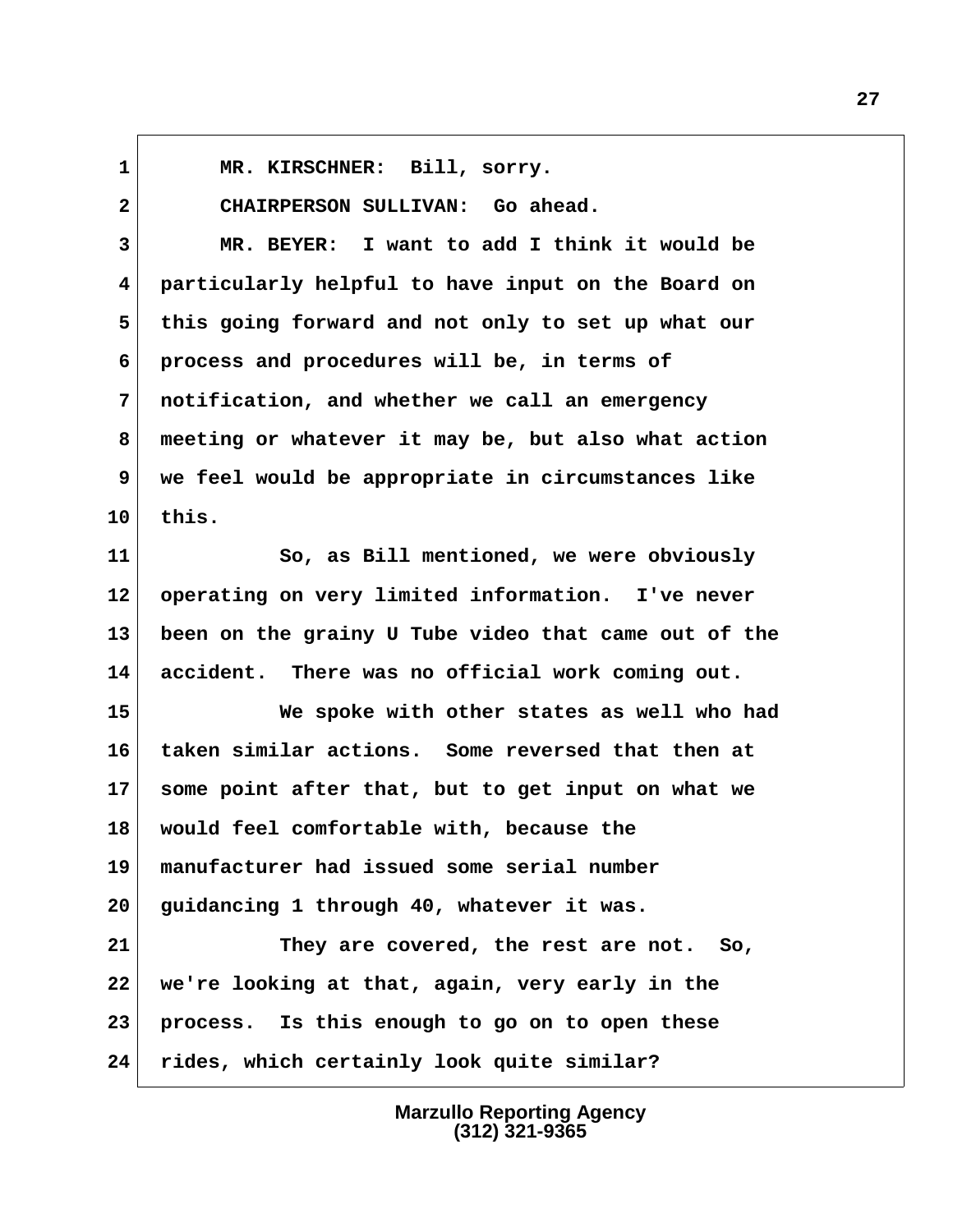**1** But we understand the way they are  **2 assembled, there are differences. And, 3 particularly, given that the ride in Ohio what ended 4 up -- maybe the final report is not out yet, but 5 there was corrosion of a certain degree that was not 6 apparent, and then several inspections that it did 7 pass.**

 **8 So, faced with all of that, that is what 9 we were considering. So, going forward, if the 10 manufacturer does issue guidance like this again, is 11 that enough? Do we feel comfortable going on that 12 alone?**

**13 MR. SZERIETCH: Another thing I'll add is, you 14 know, we had several rides that were set to open 15 that next day. So, without any information right 16 away, we felt this was the best course of the action 17 in the immediate, you know.**

**18 CHAIRPERSON SULLIVAN: I think it would be good 19 for the Board to be brought in, because some of us 20 may even have contacts who can talk to the 21 manufacturer and get it straight from them what 22 exactly happened, because they are the ones who 23 really know their product the best.**

**24 And as a manufacturer, I wanted to know**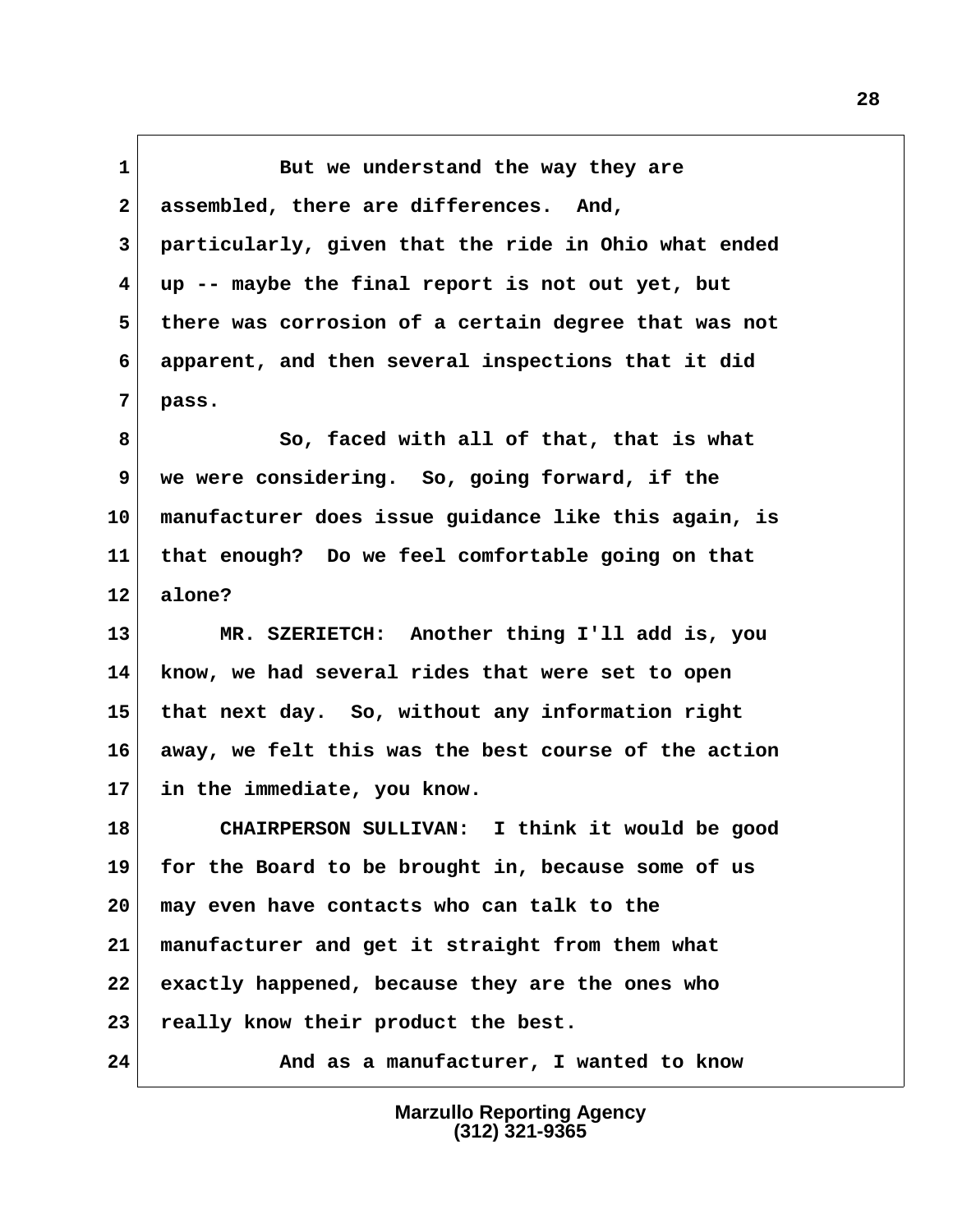**1 because if I had any like-type joints that could 2 hold water or condensation, I wanted to know because 3 it could happen on any ride, if you have that 4 situation.**

 **5 And, so, I think it's good. So, I got my 6 staff together right away, after I found out what it 7 was. Bill had a pretty good idea after talking to 8 the manufacturer and Bill Johnson, but it is -- I 9 think it is good because then maybe we could bring 10 in somebody who has talked to the manufacturer.**

**11 I don't have all those folks' phone 12 numbers, but the owners will have them, and then 13 maybe we could make a pretty solid.**

**14 But as a manufacturer, if I said serial 15 No. 1 to 40, you could be darn sure that I don't 16 think it's going to occur in any others because I 17 want to be sure that I don't have something out 18 there that could cause an accident.**

**19 And, so, I think it's pretty fair to go 20 with what they say, because, you know, nobody -- I 21 don't know of any manufacturers that wouldn't be 22 conservative when it comes to what serial numbers 23 are affected, and they are the only ones that know 24 their prints and their actual design.**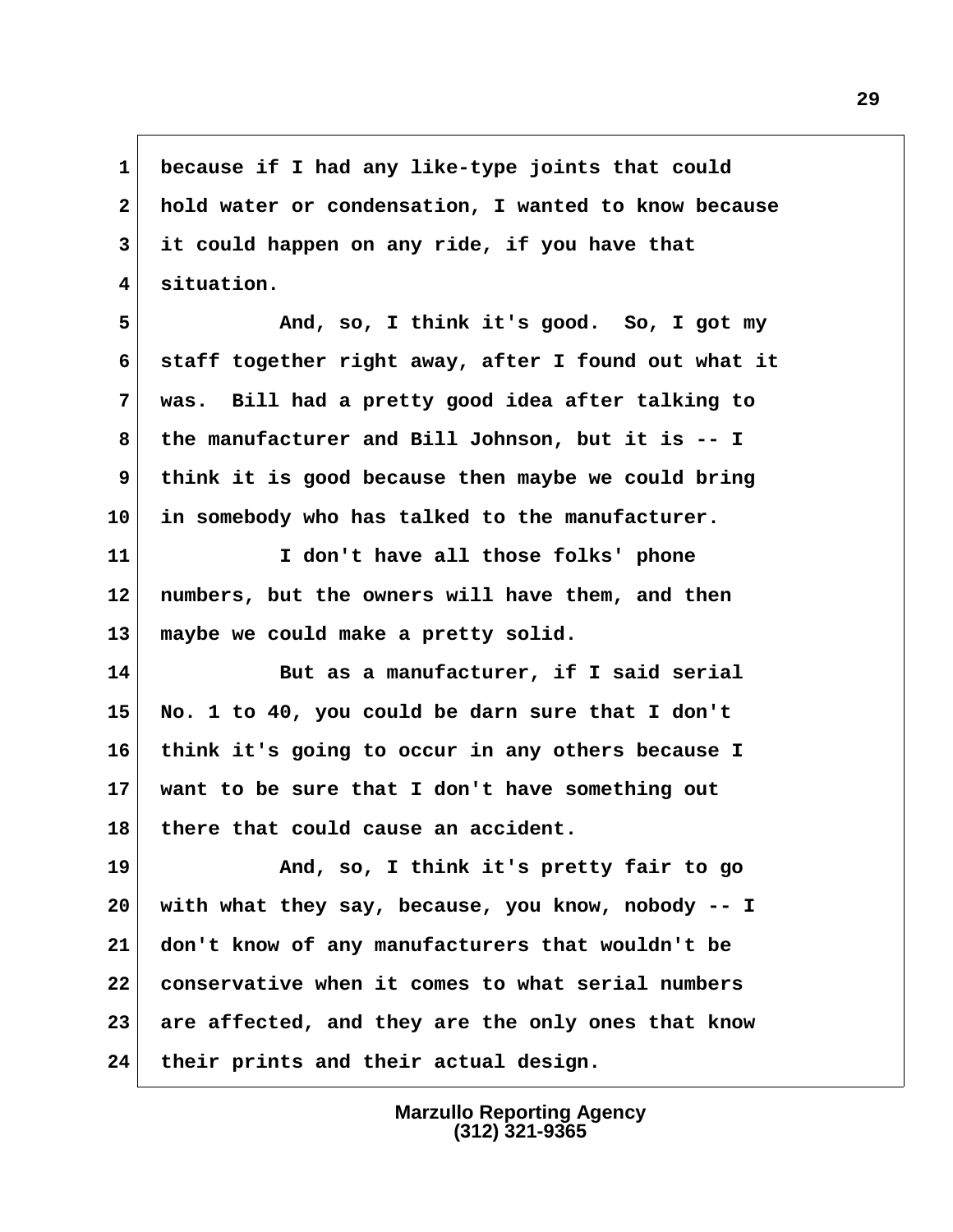**1 MR. BEYER: Sure. And I think adding to the 2 difficulty at that point was that they had come out 3 with this guidance, but it was still before a point 4 where anything official had been said about 5 corrosion or the presence of, you know, water that 6 had built up over time.**

 **7 So, from our perspective, we felt there 8 was still a piece missing that they are saying, 9 "These aren't covered. These are assembled 10 differently," but it was begging the question, 11 "Well, why is it the fact they are assembled? Why 12 does that matter, or what is it specifically about 13 that that gives us piece of mind for rider safety 14 that will prevent this from happening elsewhere?" 15 But, certainly --**

**16 CHAIRPERSON SULLIVAN: Well, I think this is 17 one reason we have an engineer on our Board to help, 18 you know, help guide us if we have questions.**

**19 Did you ever -- do you guys even know 20 where on the ride this actually happened? Maybe 21 Bill could give us a quick explanation.**

**22 MR. SZERIETCH: You guys are supposed to have 23 this in your packet, but --**

**24 CHAIRPERSON SULLIVAN: I don't see it.**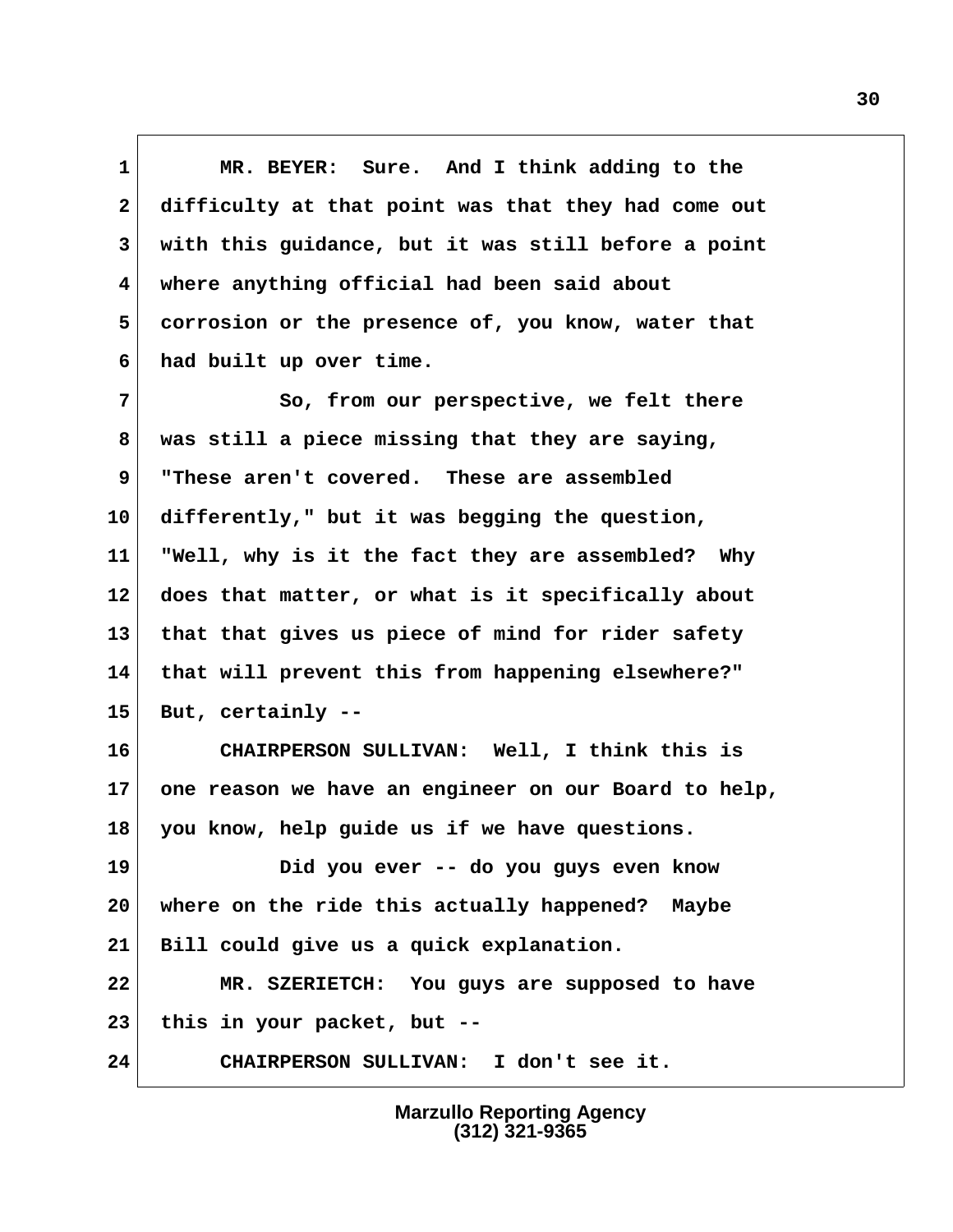**1 MR. SZERIETCH: It shows the picture of the 2 area that K&G is requiring the NDT on. It's 3 basically where the square tubing meets the gondola 4 assembly. So, I could pass that over to you. 5 CHAIRPERSON SULLIVAN: That would be good, so 6 everybody can see kind of what we're talking about. 7 MS. ROHODES: If you could send us a copy, that 8 would be great. 9 MR. SZERIETCH: Like I said, all these things 10 will be in the packet I will get sent to you. 11 CHAIRPERSON SULLIVAN: Just E-mail them. 12 MR. SZERIETCH: Okay. 13 CHAIRPERSON SULLIVAN: Is there anything else 14 that you have? 15 MR. BEYER: Perhaps if there are any thoughts 16 about -- if anyone has any specific thoughts on what 17 type of beyond a phone to call individually to Board 18 Members, anything more than that that would be 19 appropriate? 20 MR. SZERIETCH: I know several years ago when 21 we had the Yo-Yo incident in California, we 22 suspended the Yo-Yo rides. I think half were sent 23 E-mails to all the inspectors and Board Members 24 alike and notified them, you know, right away.**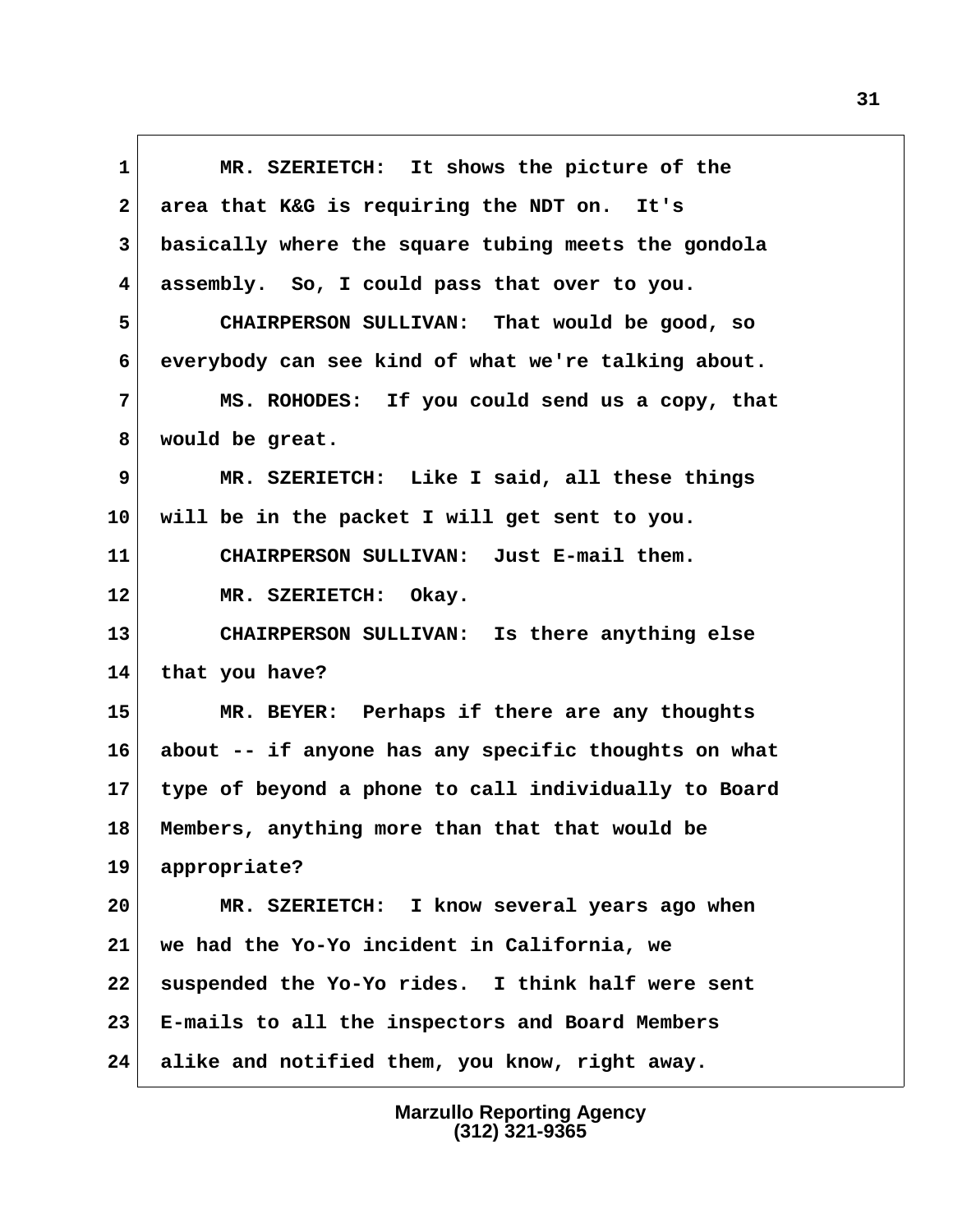**1 So, I have no problem E-mailing or calling 2 them individually. I could do either and I could do 3 both. 4 MS. ROHODES: I would be comfortable with an 5 emergency conference call that all of us could be 6 on. That way whatever, you know, you could share to 7 all of us at one time, if the Meeting Act allows 8 that. 9 MR. SZERIETCH: It doesn't. 10 MS. ROHODES: Can't do it? Never mind. 11 MR. KIRSCHNER: In the past, the Department has 12 always taken the position that, you know, the 13 emergency stuff is emergency stuff. 14 Normally, we don't need a meeting with it. 15 While the statute requires we meet twice a year, it 16 doesn't seem we're going to meet twice a year. 17 The individual director should feel free 18 to call the meeting as they feel necessary because 19 the Board is a sounding Board. That's why it exists 20 in our statute to advise the Department as the 21 Department sees fit. 22 CHAIRPERSON SULLIVAN: I don't think it would 23 be out of line to call a meeting, and whoever could 24 get there, good. Whoever needed to be on the phone,**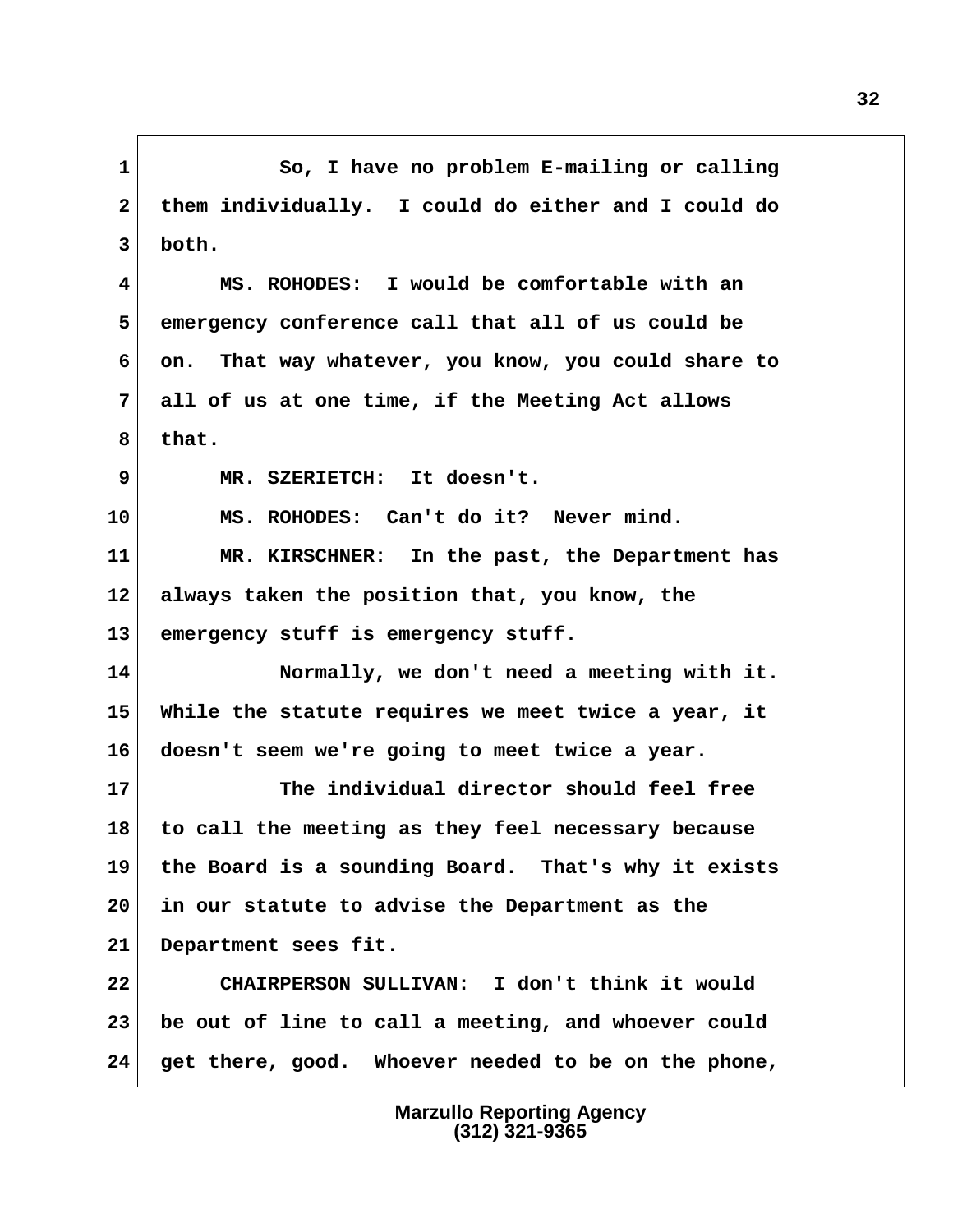**1 good. You never know who has the magic.**

| $\mathbf{2}$ | MR. KIRSCHNER: With the Open Meetings Act, we        |
|--------------|------------------------------------------------------|
| 3            | just have to have one person to be on the phone. We  |
| 4            | only need a quorum to vote on something. If we're    |
| 5            | not voting, the quorum part doesn't matter.          |
| 6            | CHAIRPERSON SULLIVAN: Well, and I think we           |
| 7            | would just be in an advising capacity on this        |
| 8            | anyway, or a sounding board for you to say, "Does    |
| 9            | this sound reasonable and practical and conservative |
| 10           | that we would be comfortable with?"                  |
| 11           | MR. BROWN: I would agree with that. We've got        |
| 12           | to look at our Board Members with a wealth of        |
| 13           | experience and knowledge and different perspectives  |
| 14           | that could help guide the process.                   |
| 15           | MR. WEISBERG: On the Open Meetings Act, so if        |
| 16           | there is a 48-hour notice requirement even for       |
| 17           | special meetings.                                    |
| 18           | You know, I think the work around here               |
| 19           | would be video conference, if everybody could get to |
| 20           | Springfield or Chicago. You know, the 48-hour        |
| 21           | period sort of sets the Board for notice to the      |
| 22           | general public.                                      |
| 23           | Any time a majority of a quorum when the             |
| 24           | Board meets, it's subject to open meetings           |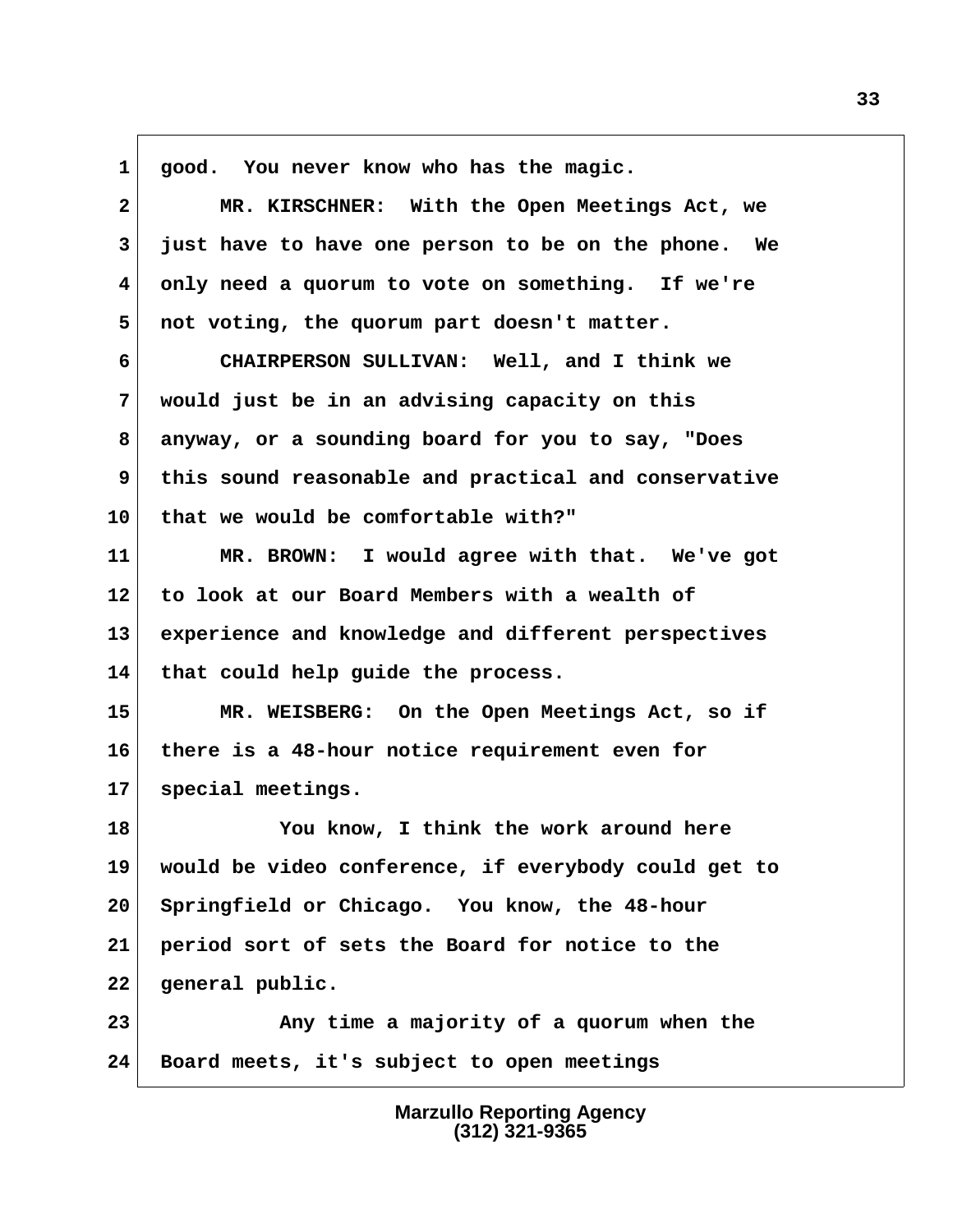**1 requirements. So, you can't jump on a conference 2 call and, you know, can't have the meeting same day** 3 or occur the next day, you know, practically, if  **4 it's a true emergency, you need to meet. 5 You know, just the Open Meetings Act 6 requirements are there, but they obviously don't 7 physically prevent folks from getting together. 8 Anything less than a majority of a quorum is not 9 subject to Open Meetings Act requirements. There's 10 probably some work around there as well. 11 CHAIRPERSON SULLIVAN: Okay. I think we would 12 like to be, you know, at least know about it. If 13 there's any way we can help, we would be more than 14 happy to. 15 MR. KIRSCHNER: Correct me if I'm wrong. With 16 the Open Meetings Act, there is no reason the 17 Department can't call each Board Member individually 18 and talk collectively. 19 MR. WEISBERG: That's right. 20 MR. SZERIETCH: We can certainly do that. So, 21 that bulletin that you seen is the new K&G bulletin 22 that addresses the issue with the Fire Ball rights, 23 serial No. 1 through 39. 24 It's an extensive NDT. That will be on**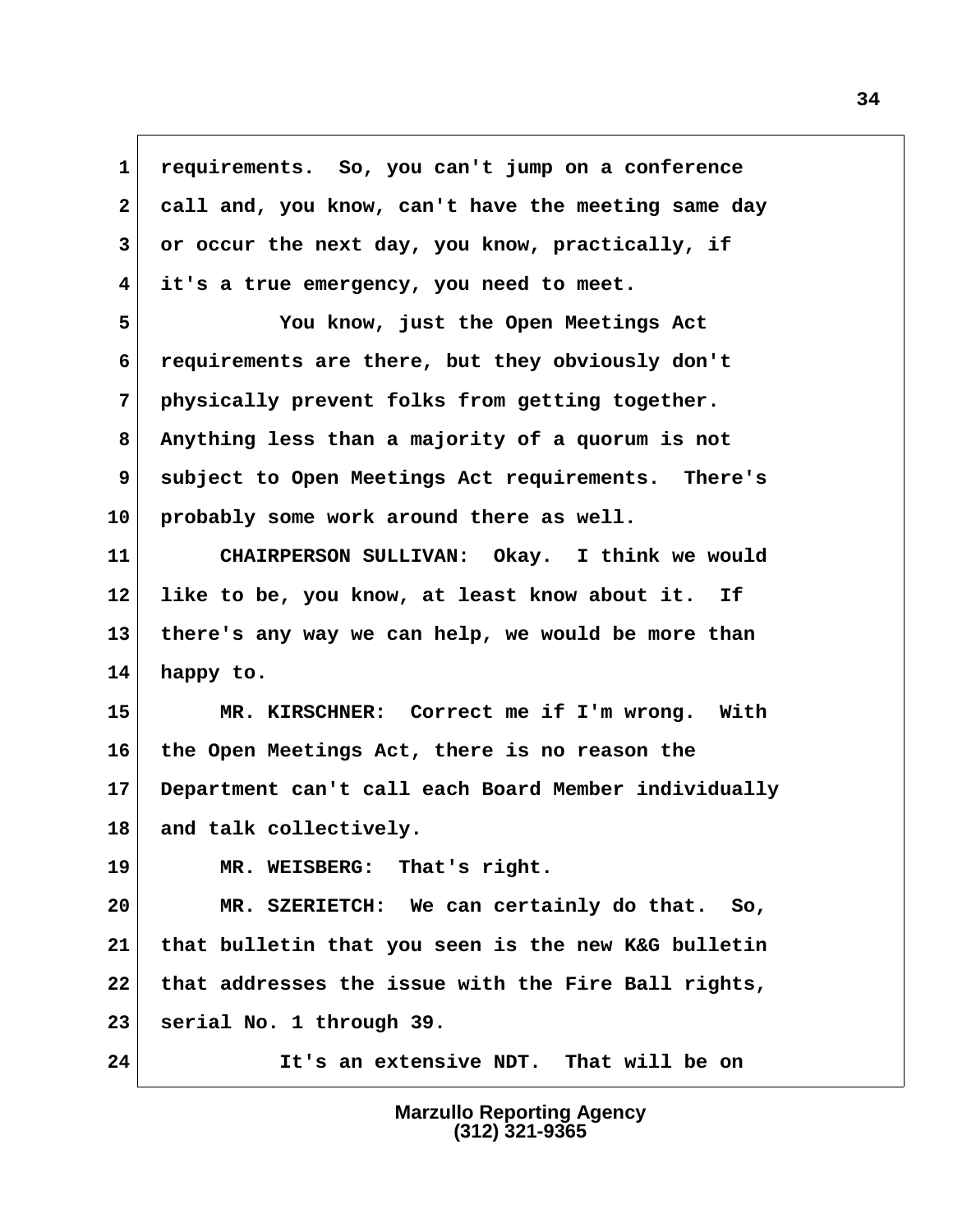**1 the NTD list. I will have an updated copy for the 2 January meeting, a very, very detailed NDT, as you 3 can imagine. Go ahead, Tom. 4 MR. COE: This is Tom Coe. There is one 5 important thing you need to know on it that that NDT 6 only approves operation through December 31st of 7 this year. I guess they were setting up themselves 8 to wait for the first of the year to see if anything 9 new that came up. 10 CHAIRPERSON SULLIVAN: Manufacturers don't 11 always like to have a knee-jerk fix either. 12 MR. SZERIETCH: As far as I know, nothing has 13 come out officially from Ohio's accident. I imagine 14 that's going to take a little time. 15 The other bulletin that is kind of related 16 to that is the Tivoli Spinout has the same type of 17 seats. They have their own procedure, NDT 18 procedure, and that is also going to be on the NDT 19 list. 20 Chance has one called the Revolution, same 21 type of seat again. So, there's three different 22 manufacturers that have the same type of seating and 23 possibly the same type of issues. So, NDT is on 24 those.**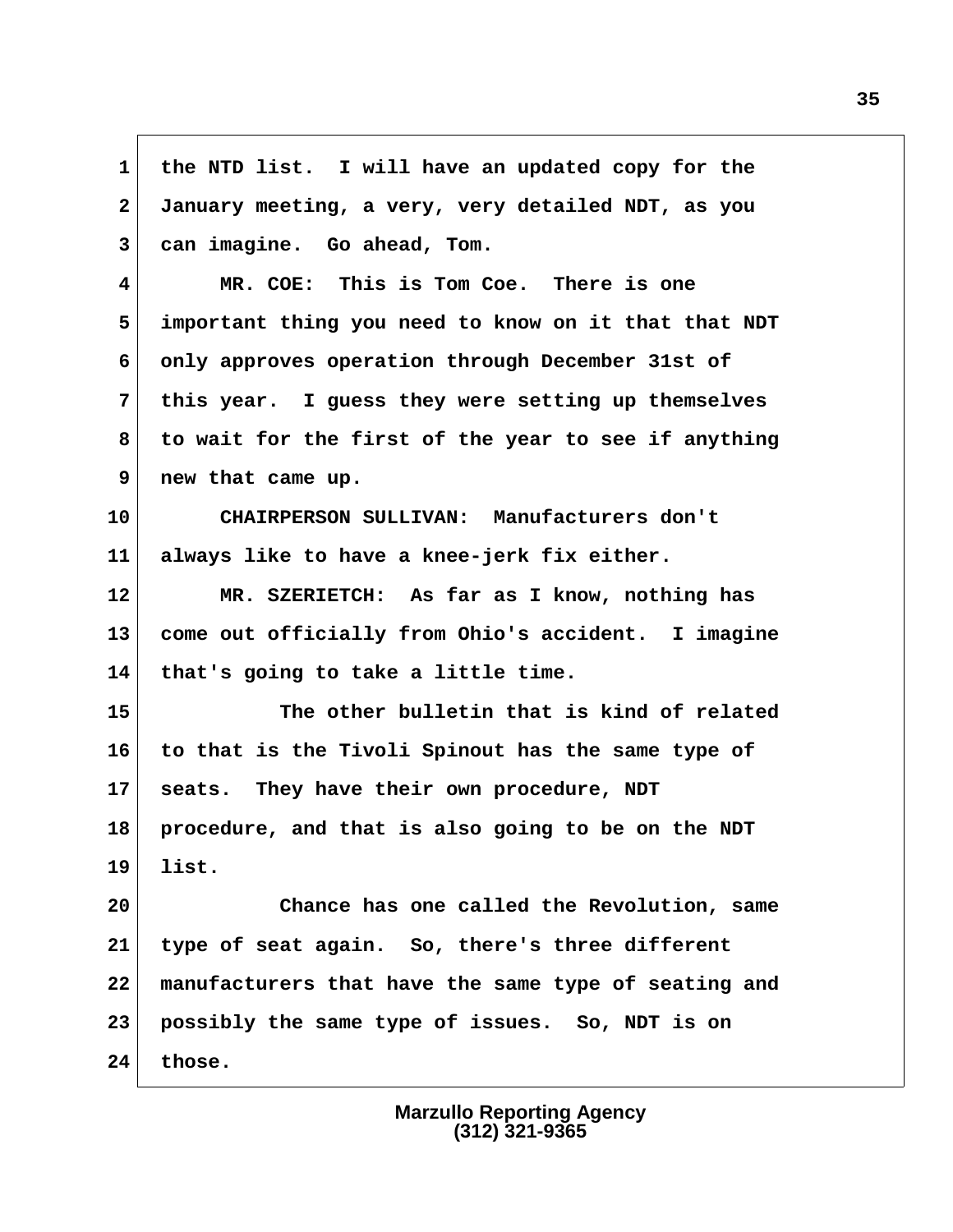**1 I've got a couple more. Bad Tech put one 2 on the Cliffhanger. All it is it's not an NDT. I'm 3 sorry, it's just a safety bulletin. 4 And, to be honest with you, I'm not sure 5 why, but it's just a cover that goes over a latch. 6 I'm assuming someone got their finger pinched. Do 7 you know, Wes?** 8 MR. SPARKS: I did not hear.  **9 MR. SZERIETCH: They don't really say why. It 10 could be just a design improvement. So, they 11 developed a cover to go over the latching hook that 12 goes into the latch mechanism. 13 CHAIRPERSON SULLIVAN: Sometimes it's just to 14 keep the customers from letting themselves out of 15 the seat before the ride is over. 16 MR. SZERIETCH: Right. Yeah, it could be 17 something like that as well. ARM issued one on the 18 Super Shot, certain models, I believe. Actually, it 19 may be all of them. 20 What's happening is the trolley, if it's 21 not engaged properly by the hooks, is damaging some 22 of the square tubing on each of the four corners of 23 the tower. So, there is an inspection procedure to 24 check for that, and that is all I've got for the**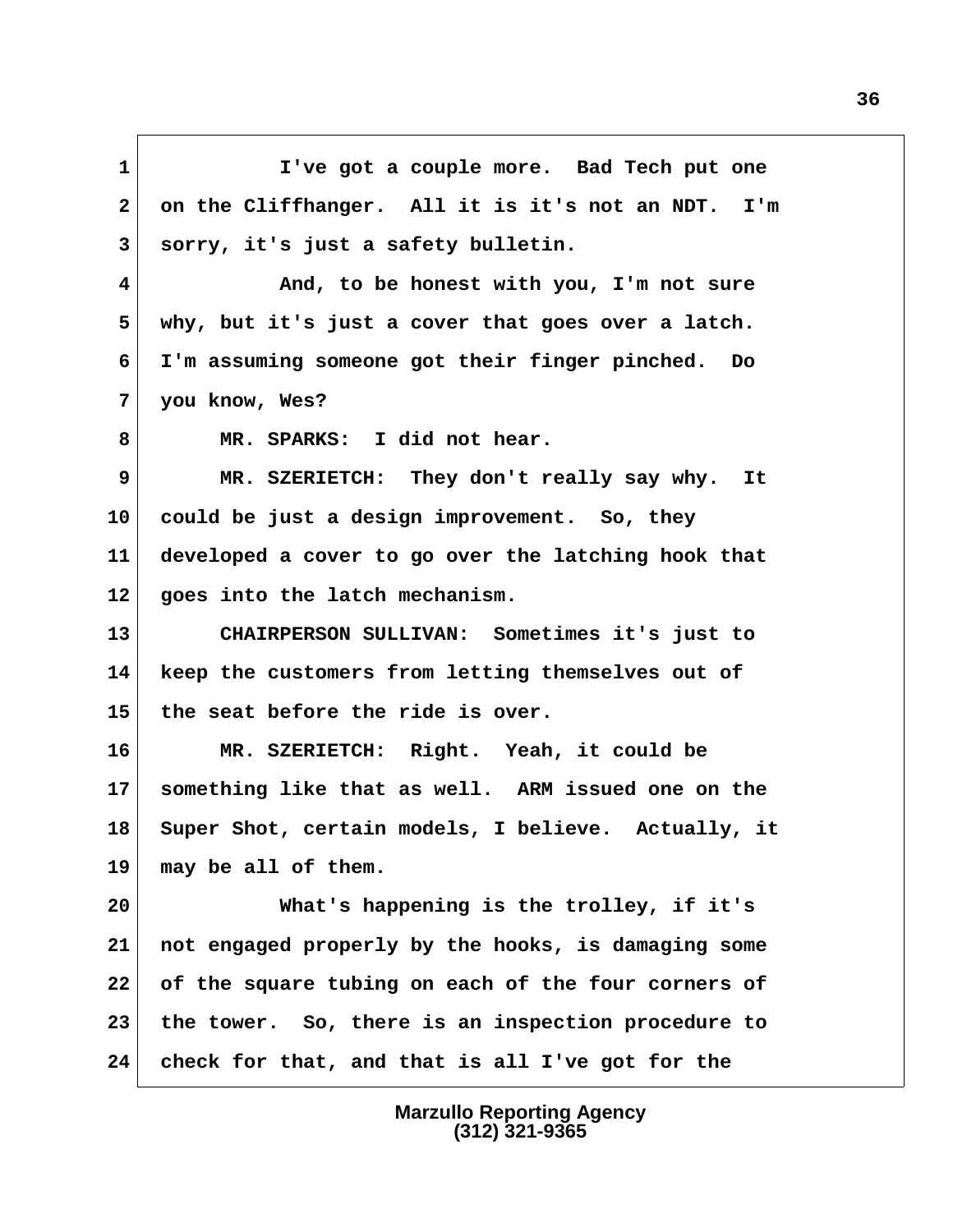1 bulletins.

| $\mathbf{2}$    | We will post these on the website, and I             |
|-----------------|------------------------------------------------------|
| 3               | will send that bulletin to the Board Members. I can  |
| 4               | send them all to you if you would like.              |
| 5               | CHAIRPERSON SULLIVAN: That would be great.           |
| 6               | MR. SZERIETCH: The only thing I have to cover        |
| 7               | is just, you know, I cover these at every meeting,   |
| 8               | department policies.                                 |
| 9               | I ask that the operators get the                     |
| 10 <sub>1</sub> | applications in 30 days prior to needing it          |
| 11              | inspected. It helps us get everybody's schedule and  |
| 12 <sub>2</sub> | making sure we can get to everybody and get them     |
| 13              | open on time.                                        |
| 14              | One other thing, if there is any added               |
| 15 <sub>2</sub> | show dates, to please go on the website              |
| 16              | ridesafetyillinois.gov. There is a show date tab     |
| 17 <sub>2</sub> | that you can add additional show dates. Make sure    |
| 18              | that that stays updated.                             |
| 19              | Because I know a lot of operators get                |
| 20              | shows added throughout the season for various        |
| 21              | reasons; and if you can keep that updated for us, it |
| 22              | would be very much appreciated.                      |
| 23              | The only thing we have left on my end is             |
| 24              | the next meeting location and time, and then we can  |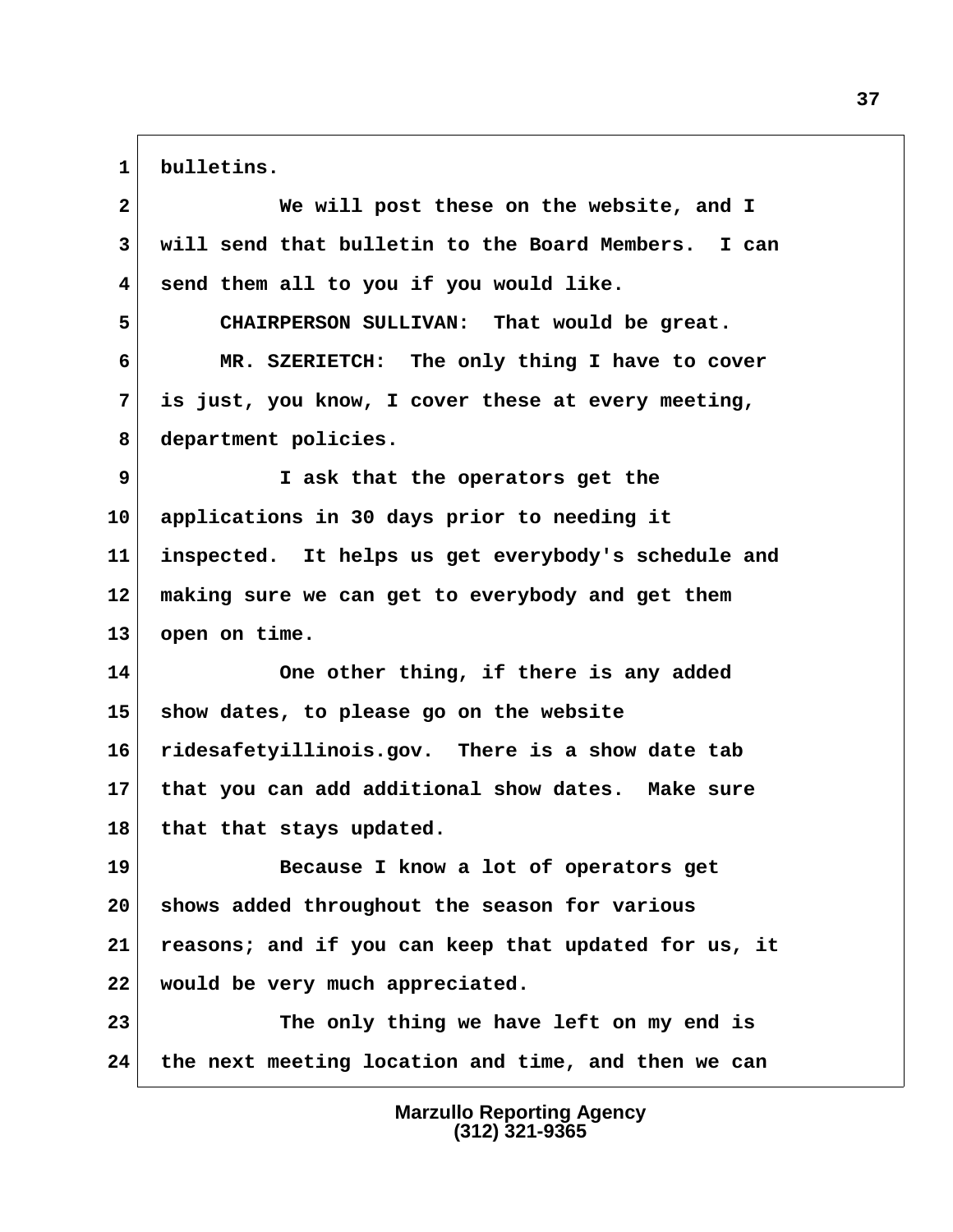**1 get to public comments and questions. I put a 2 couple dates down here. It's not set in stone. 3 It's just something that we could take a 4 look at and see if it looks okay to everybody now. 5 Thursday, January 18th, in Springfield. Thursday, 6 September 13th, 2018, in Chicago. 7 CHAIRPERSON SULLIVAN: Are we pretty sure that 8 coincides with the Fair Board Meeting? 9 MR. SZERIETCH: Yes. 10 CHAIRPERSON SULLIVAN: We've had an issue with 11 the Fair Board people never acting or trying to 12 update when they are putting it in their literature, 13 and they are still many times saying the meeting is 14 on Friday or Saturday. 15 And, so, folks who look at the material 16 they get from the Fair Board folks, who are actually 17 planning the meeting and organizing things, perhaps 18 we could contact them and let them know. 19 MR. SZERIETCH: Okay. 20 CHAIRPERSON SULLIVAN: That would give us a lot 21 less confusion for the folks who are tying to come. 22 MR. SZERIETCH: I remember the last couple 23 years that's been an issue. Yeah, I just wrote a 24 note down here to do that. So, I'll coordinate with**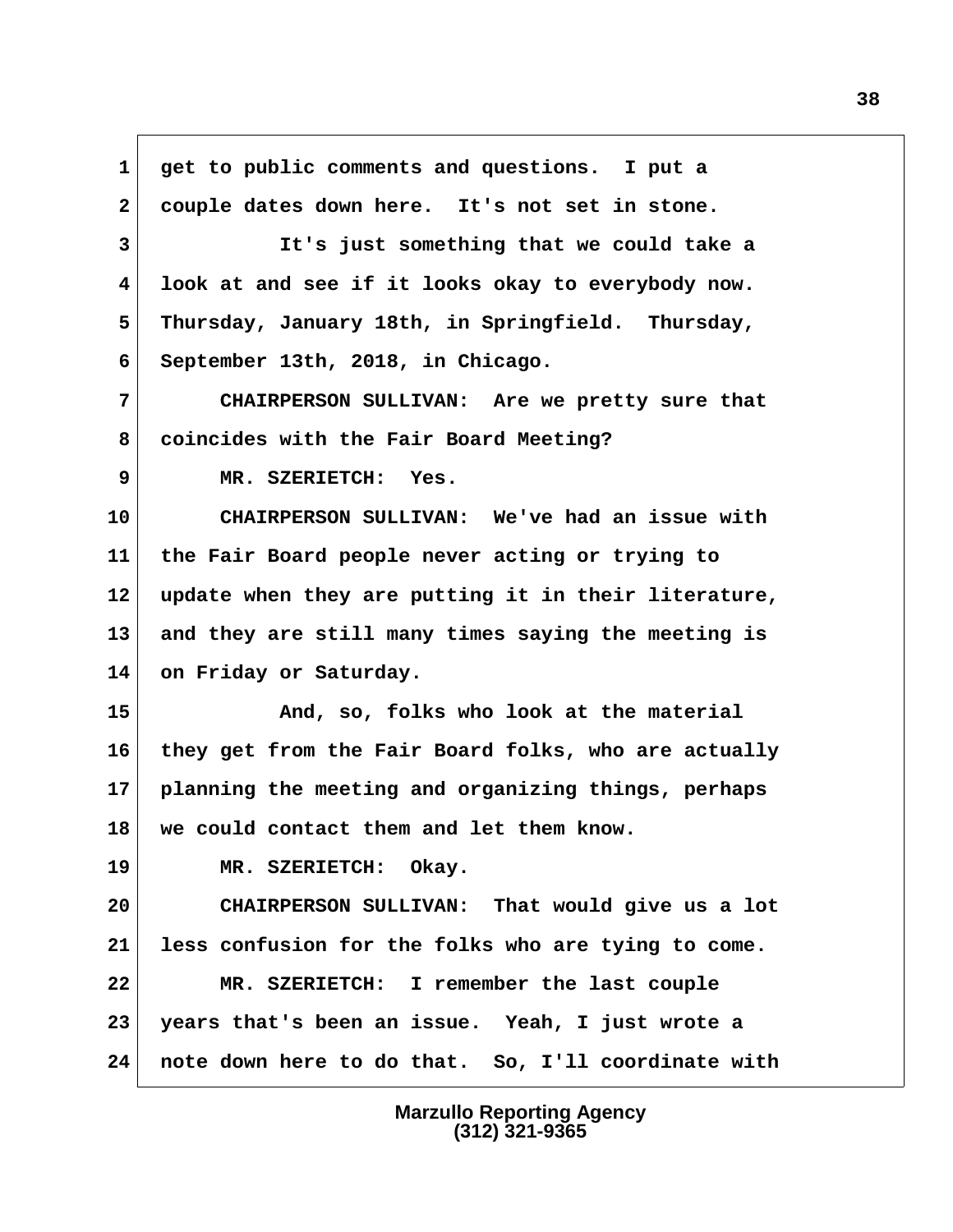**1 him. 2 CHAIRPERSON SULLIVAN: Thank you. 3 MR. SZERIETCH: I will double check, but I 4 double checked and triple checked January 18th, 5 2018, is when supposedly the IAAF convention is. 6 CHAIRPERSON SULLIVAN: And the Almanac probably 7 will say that will be coldest weekend in the winter. 8 MR. JOHNSON: It usually is. There is a new 9 person in charge. It might be easier to communicate 10 with them than the girl that was doing it before. 11 CHAIRPERSON SULLIVAN: Okay, cool. 12 MR. SZERIETCH: Do you know who that is? 13 MS. VAUGHN: Charlotte Farto (phonetic). I'll 14 give her the information. I'll tell her. 15 CHAIRPERSON SULLIVAN: Do you know what time 16 that meeting might be? 17 MR. SZERIETCH: We usually have the meeting at 18 4:00. 19 MS. ROHODES: Patty, I have a question for you. 20 Were there any noteworthy incidents, including near 21 misses, in Illinois on rides this year to date that 22 you can share with us? If not, that's great. 23 MR. SZERIETCH: No. You know, I don't want to 24 say too much because I don't want to jinx myself,**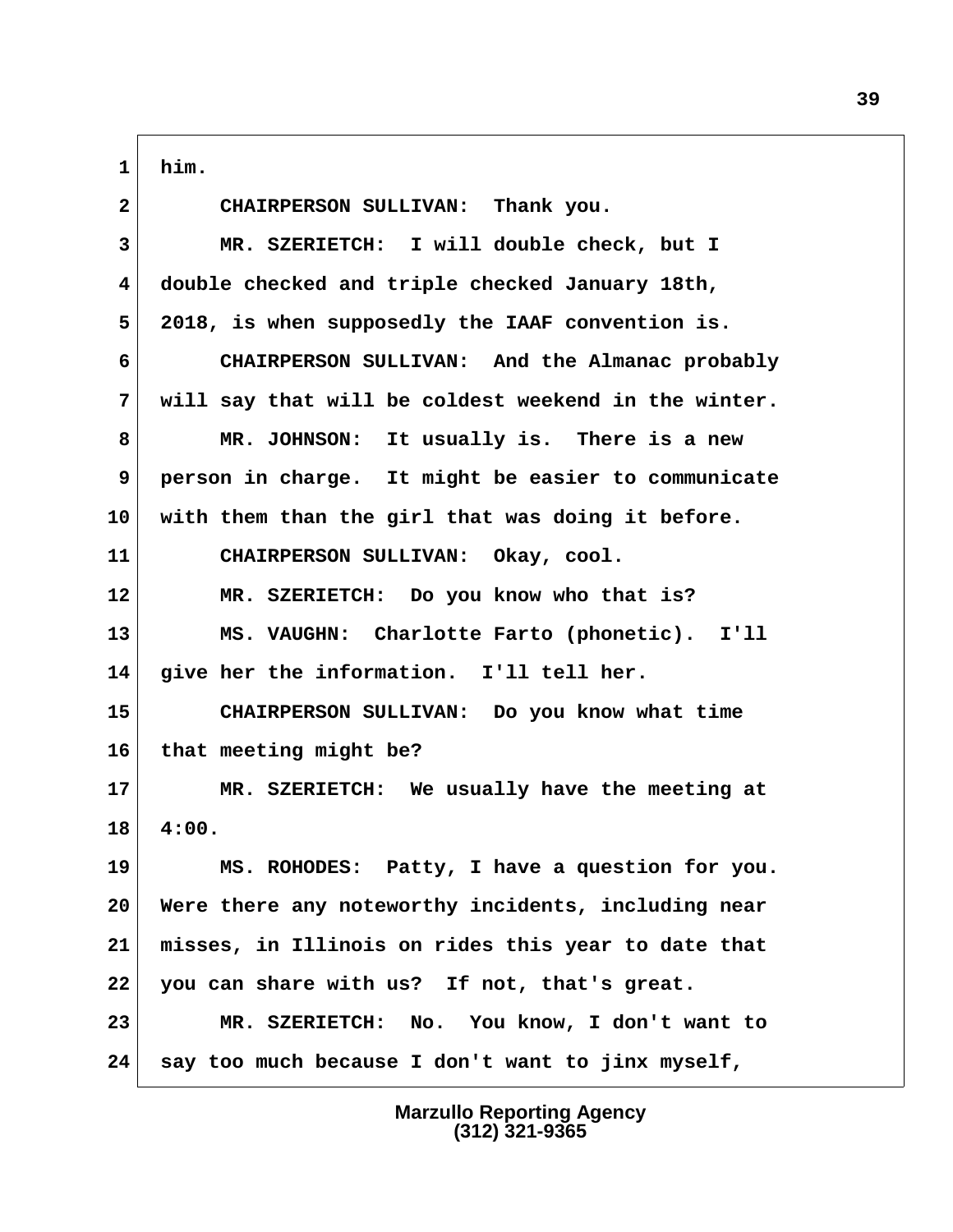**1 but we're having a very, very good year as far as** 2 accident rates.

 **3 CHAIRPERSON SULLIVAN: Knock on that wood. 4 MR. SZERIETCH: And I'll be anticipate to 5 report on that in January. So, I'm really excited 6 about how it's been. It's been really good year.**

 **7 CHAIRPERSON SULLIVAN: So, everybody is just 8 holding their breath. That's great. Anything else? 9 MR. SZERIETCH: I'll turn it over to public**

**10 comments.**

**11 CHAIRPERSON SULLIVAN: Okay, go ahead.**

**12 MR. JOHNSON: I only got one commented. Bill 13 Johnson, Fantasy Amusement. The Freak-Out ride now, 14 if the manufacturer does not require us to NTD, do 15 we have to do that again; or just because we did it, 16 now everything is fine, and we don't have to do it 17 yearly?**

**18 MR. SZERIETCH: Right, that was a one-time 19 thing. Is that right Joe?**

**20 MR. BEYER: Right.**

**21 MR. JOHNSON: That is what my understanding is. 22 MR. SZERIETCH: That is what I figured, just 23 one time.**

**24 CHAIRPERSON SULLIVAN: I have a question on**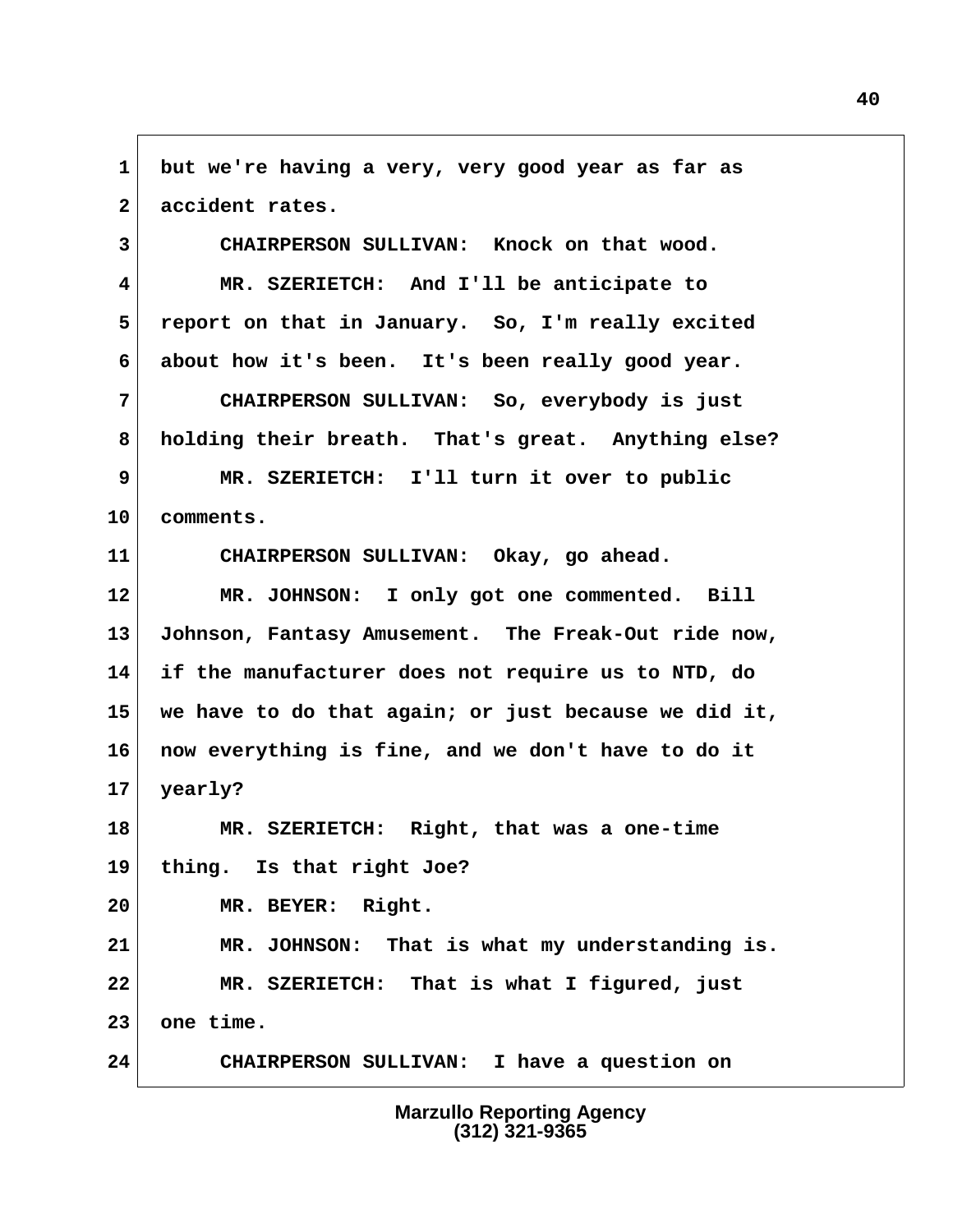**1 that. For those who don't have a ride within those 2 serial numbers, I would think no; but if water -- 3 have they changed their design, or are they changing 4 their design? 5 MR. SZERIETCH: The ones that are outside of 6 that serial number range? 7 CHAIRPERSON SULLIVAN: No, the ones that are 8 within those serial numbers. 9 MR. SZERIETCH: As of now, I don't think so. I 10 haven't heard anything. Bill? 11 MR. JOHNSON: I heard that you can buy new 12 seats for a Fire Ball ride at \$200,000. That's what 13 I heard. Now, luckily, I don't own a Fire Ball. 14 That is what I was told. 15 MR. SZERIETCH: They have several different 16 designs, too. 17 MR. JOHNSON: No. 40 and 41 had the Freak-Out 18 design, and they are allowed to work. Luckily, 19 those people are friends of mine, and they did not 20 call them Fire Balls. So, they were lucky they 21 changed the name. 22 CHAIRPERSON SULLIVAN: But I would think the 23 ones that were within those serial numbers, if it 24 can happen at some point in time, just because it**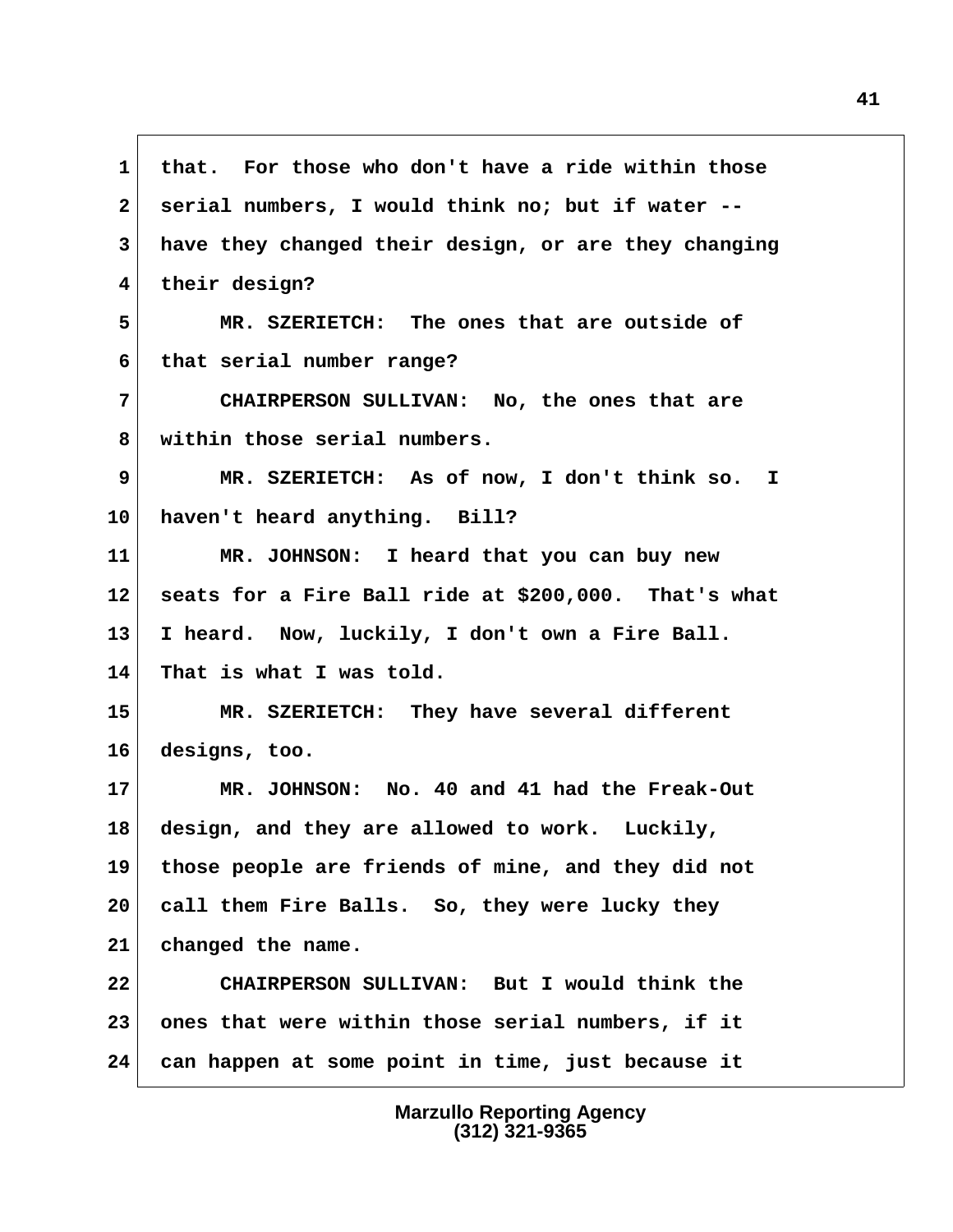**1 hasn't happened yet, you know, they could still get 2 moisture and condensation in that area. 3 MR. SZERIETCH: That's what that NDT is for. 4 CHAIRPERSON SULLIVAN: Well, but that's only a** 5 snapshot of right now.  **6 MR. SZERIETCH: True. 7 CHAIRPERSON SULLIVAN: That's not an ongoing. 8 MR. SZERIETCH: I would have to look at that 9 again, but I think this is a yearly requirement now. 10 CHAIRPERSON SULLIVAN: Okay. 11 MR. SZERIETCH: For those. 12 CHAIRPERSON SULLIVAN: Well, I would feel a 13 little bit better about that because the ones that 14 aren't in that, if they have a different way of 15 being manufactured, that's fine; but if they have 16 that same -- if it can happen once -- 17 MR. SZERIETCH: Right. 18 CHAIRPERSON SULLIVAN: If that design is same, 19 then it can happen again. Okay, go ahead. 20 MS. SALERNO: Juanita Solerno from All Around 21 Amusement regarding the next safety meeting, if you 22 could put on there the time or date and the place. 23 I think a lot of people are still going to 24 the convention and expecting it to be in the room**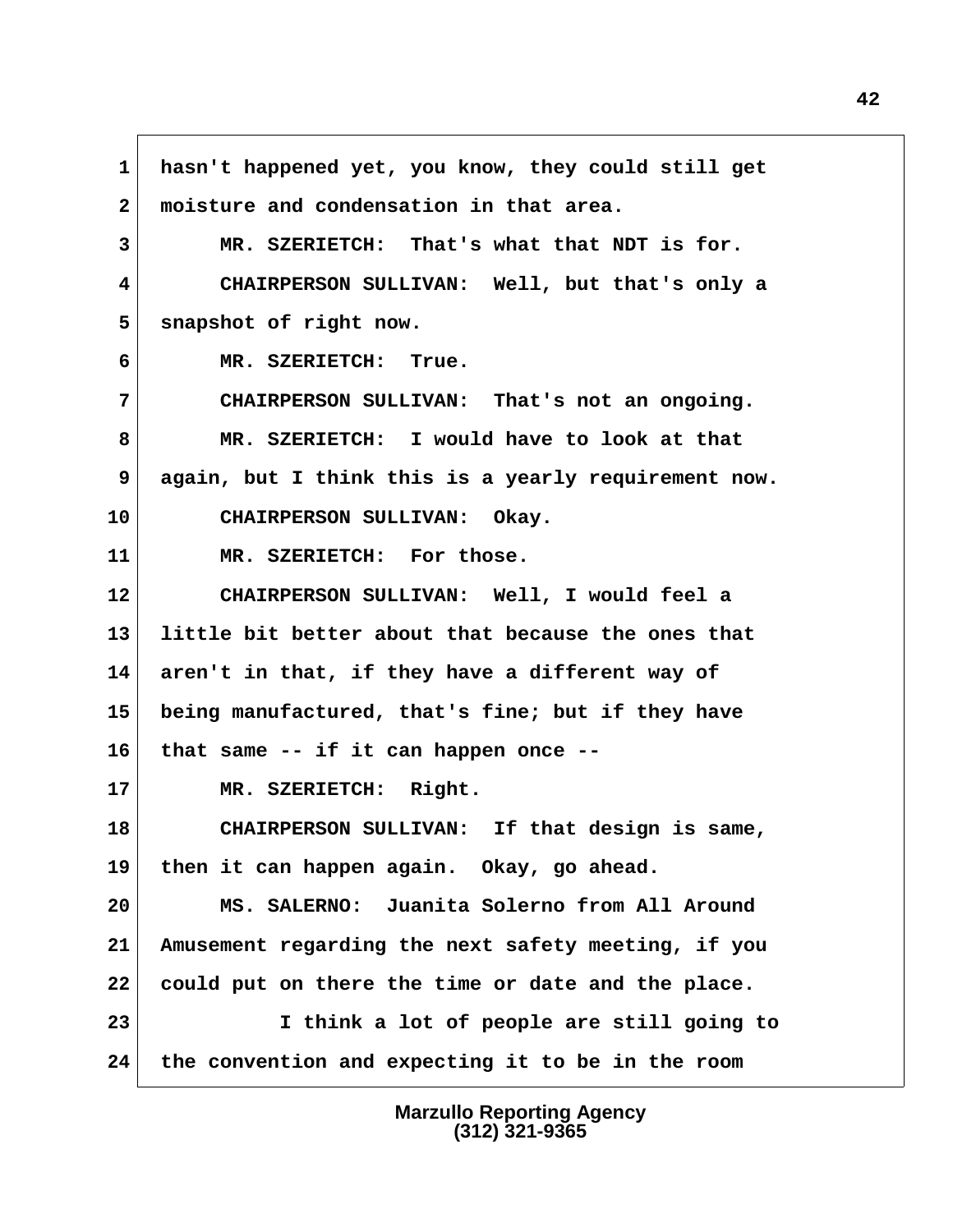**1 there as opposed to off site. I know that's a lot** 2 of confusion as well.

 **3 MR. SZERIETCH: Yes, that's true, it was.**

 **4 CHAIRPERSON SULLIVAN: Do you send out any 5 information to the folks before that point in time 6 about get your schedules in or anything like that?**

 **7 MS. ROHODES: Save the date.**

 **8 MR. SZERIETCH: Save the date we usually send** 9 out to the Board Members. We post a meeting notice **10 at the, you know, the offices here in Springfield, 11 and it's on our website, or supposed to be on our 12 website.**

**13 But that was a good point, Juanita. I 14 have that complaint many times, too. If it, in fact 15 -- I'm assuming it probably will be at the 16 Department of Transportation building again.**

**17 I will try to communicate that and make 18 sure it's on our website right away so everybody 19 knows what time.**

**20 MS. SOLERNO: Today's meeting we were informed 21 through the Showman's League of America, which I 22 know they sent out an E-mail Blast on that. 23 So probably I believe most everybody is a 24 member of the Showman's League. If you could get it**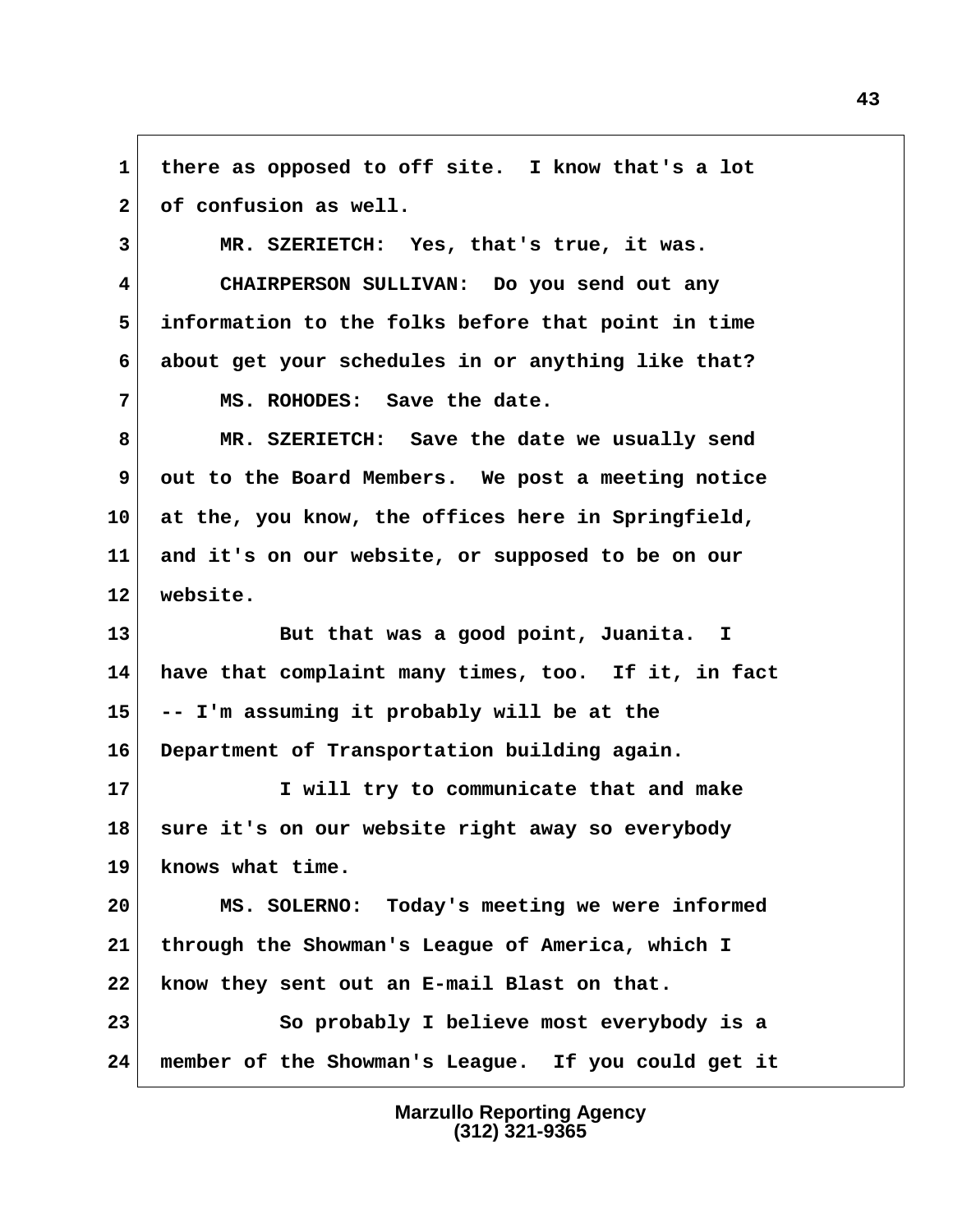**1 to them early enough, and then they can do an**  $2 \times$ **E-mail. 3 CHAIRPERSON SULLIVAN: They've been great about 4 that. She'll call me and say, "Tell me the scoop." 5 MS. SOLERNO: So that worked for us today. 6 CHAIRPERSON SULLIVAN: Good. 7 MS. SOLELRN: Even though it was in my notes, 8 it was kind of a reminder, yes. 9 CHAIRPERSON SULLIVAN: I know you guys have 10 been kind of -- one has time behind your back trying 11 to keep up with everything. I think that would be 12 great. 13 Any other comments from the public? 14 MS. SOLERNO: We did appreciate the 15 Department's quick response to the fix on the 16 Freak-Out. I know our ride was down that week. We 17 were at a big festival. 18 The media was trying to make a big issue 19 out of it. People that hadn't even heard of the 20 incident in Ohio, they were, like, bombarding them 21 with, "Did you know this? Did you know that?" 22 Unfortunately, it was already set up at 23 the time when the incident occurred, so we weren't 24 able to take it out, as I believe Bill was splashed**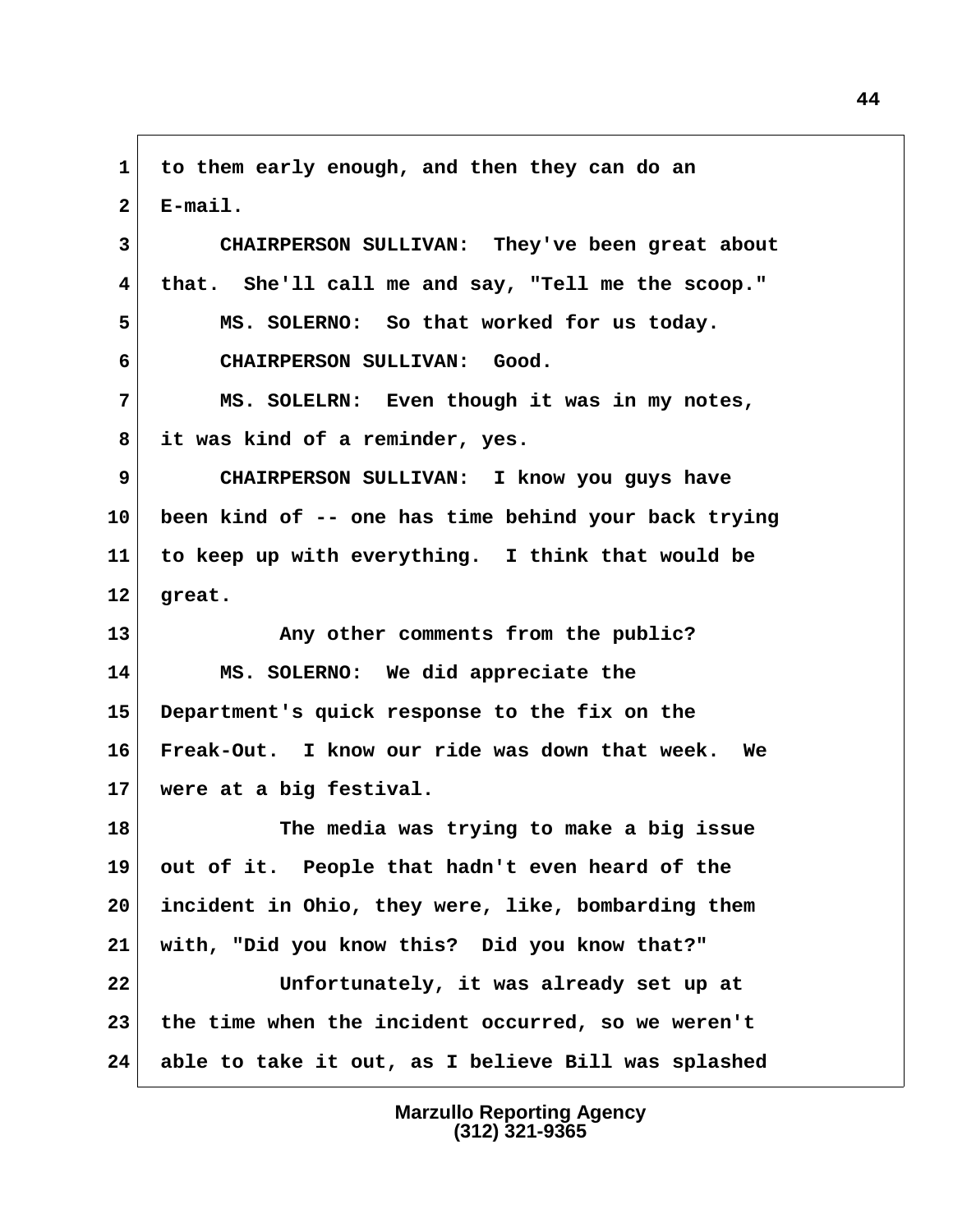**1 over the news as well.**

 **2 You know, we had nothing to do with it, 3 but you hear people's comments, like, "Oh, yeah 4 that's the ride." Like, that's the personal ride 5 that had that arm break off, and we just 6 miraculously put it together. 7 CHAIRPERSON SULLIVAN: I bet you have more 8 people wanting to ride it than before. 9 MS. SOLERNO: Probably, yes. But we did 10 appreciate you coming out and rectifying and telling 11 us what we could do in a timely manner. 12 I know Rob was concerned that it would be 13 sitting down for a couple months. So, I'm sure all 14 the show owners appreciate that. 15 MR. SZERIETCH: Thank you. I really appreciate 16 it. There's three people that have Freak-Outs that 17 were affected. We really appreciate you are working 18 with us, understanding, you know, our side of it. 19 We certainly understand your side of it, 20 and we worked together, I thought, to come up with a 21 quick resolution that was good for everybody. 22 And, most importantly, you know, with the 23 interest of public safety. 24 MS. SOLERNO: Public safety, yes.**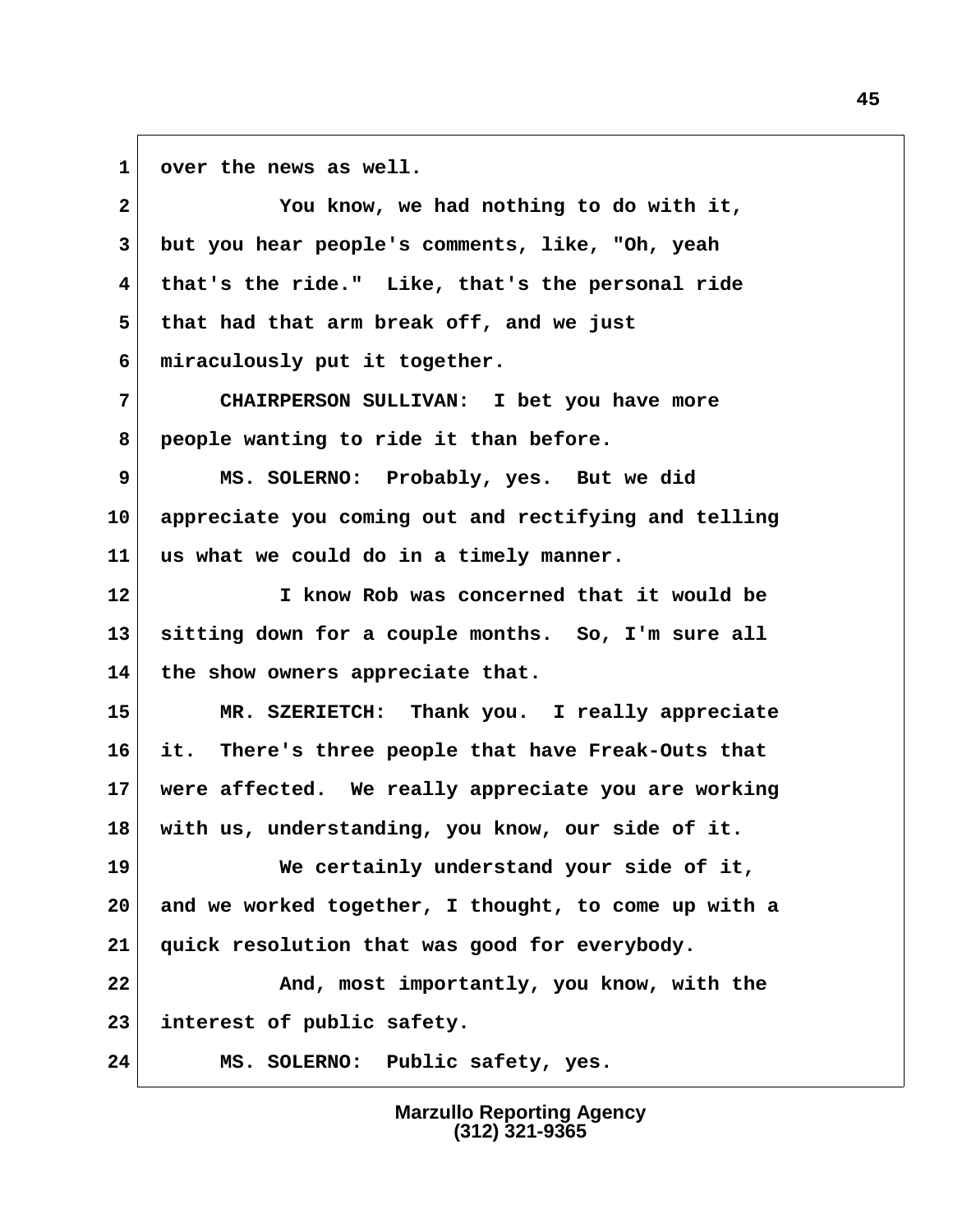**1 MR. SZERIETCH: Right away. We appreciate**  $2$  that.

 **3 MR. SOLERNO: I have one question. I'm Robert 4 Solerno with All Around Amusement. It was really 5 nice how you guys sent out letters or E-mails or 6 phone calls that everybody had Freak-Outs in the 7 State of Illinois that we couldn't operate them 8 anymore.**

 **9 It went to each and every one of our 10 committees that we give an itemized list of where 11 we're going to. Since you sent out that really nice 12 blast, and let everybody know we had this bad ride, 13 in reality, it really wasn't.**

**14 Can we have another letter sent to all of 15 our committees stating, "Hey, the ride was 16 inspected. The ride is good to operate"? Because I 17 now have committees telling me they don't even want 18 the ride anymore is what was happening.**

**19 And that's going to hurt my revenue. It 20 hurts my pocket, and we're here for the safety of 21 everybody; but at the same token, we're here to make 22 a profit. That is why we sell rides for us to buy 23 them and make a profit with them.**

**24 If you guys were so kind enough to send**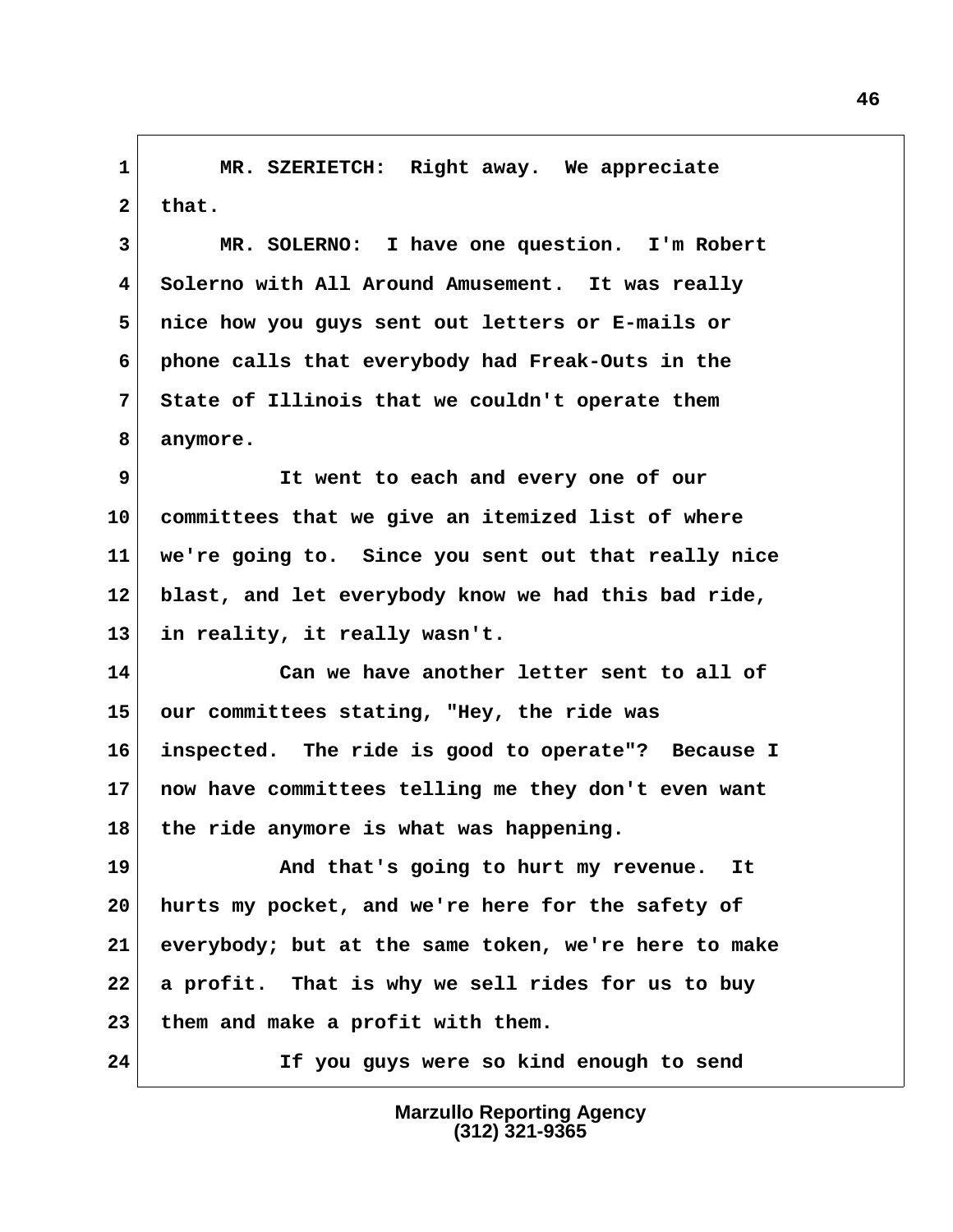**1 out the E-mail blast on all of our committees not to 2 operate them, I would really love for you guys to 3 send out another E-mail blast itemizing that Fantasy 4 Amusement, Alpine Amusement, Name and All Around 5 Amusement has passed with flying colors. 6 So, this way we can operate again, and our 7 committees will not condemn our rides that had 8 nothing to do with the accident. Thank you. 9 CHAIRPERSON SULLIVAN: You mean the newspapers 10 that made it didn't make that a lead article that 11 they are okay to run that? 12 MR. SOLERNO: No. Thank you. 13 MR. BEYER: One thing on that, Bill, I don't 14 know if you have any updated information on this, 15 but when we sent out those original letters, one of 16 the first things we discussed was, you know, when we 17 do reach a point where it has been solved, that we 18 would be sending out follow-up correspondence to let 19 them know for at least the temporary suspension of 20 the permits. 21 I'm not sure if we discussed it. 22 MR. SOLERNO: Well, my committees said they 23 have gotten nothing. 24 MR. SZERIETCH: We haven't sent nothing out.**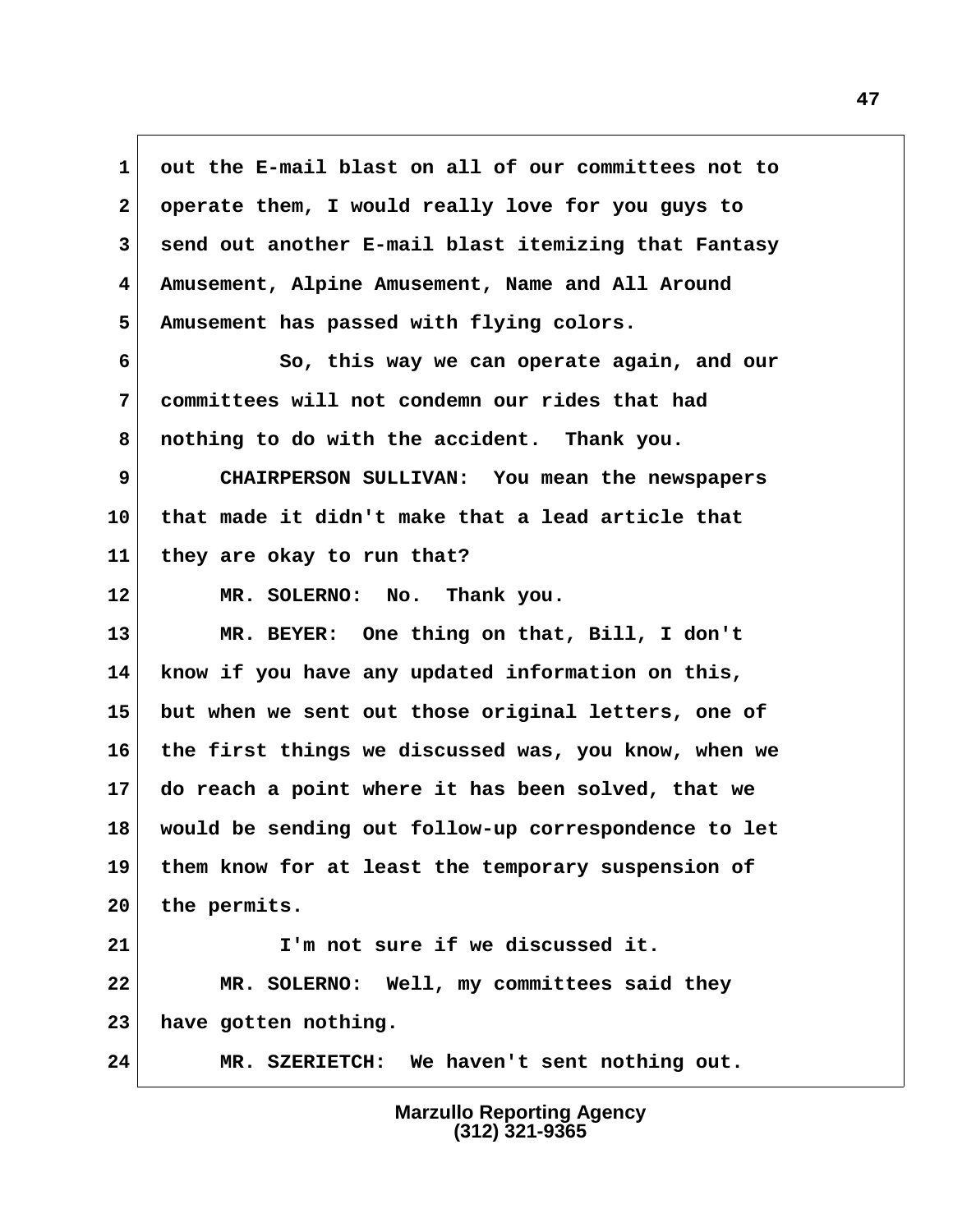**1 We just recently got the last of the Freak-Outs 2 done. So, nothing has been sent out. We can 3 certainly do that, though. 4 MR. SOLERNO: I would appreciate it for the 5 sake of everybody who owns a Freak-Out. 6 MS. SOLERNO: Or any other type ride. This may 7 happen to in the future.** 8 MR. SOLERNO: Thank you.  **9 CHAIRPERSON SULLIVAN: Anything else? Tom, 10 Bill? 11 MR. SZERIETCH: I've got some work to do. 12 MR. KIRSCHNER: Motion to adjourn. 13 CHAIRPERSON SULLIVAN: Do I hear a second? 14 MR. BROWN: I'll second. 15 CHAIRPERSON SULLIVAN: Those opposed? 16 (No response.) 17 CHAIRPERSON SULLIVAN: Okay, we're out. 18 (WHICH WERE ALL THE PROCEEDINGS HAD.) 19 20 21 22 23 24**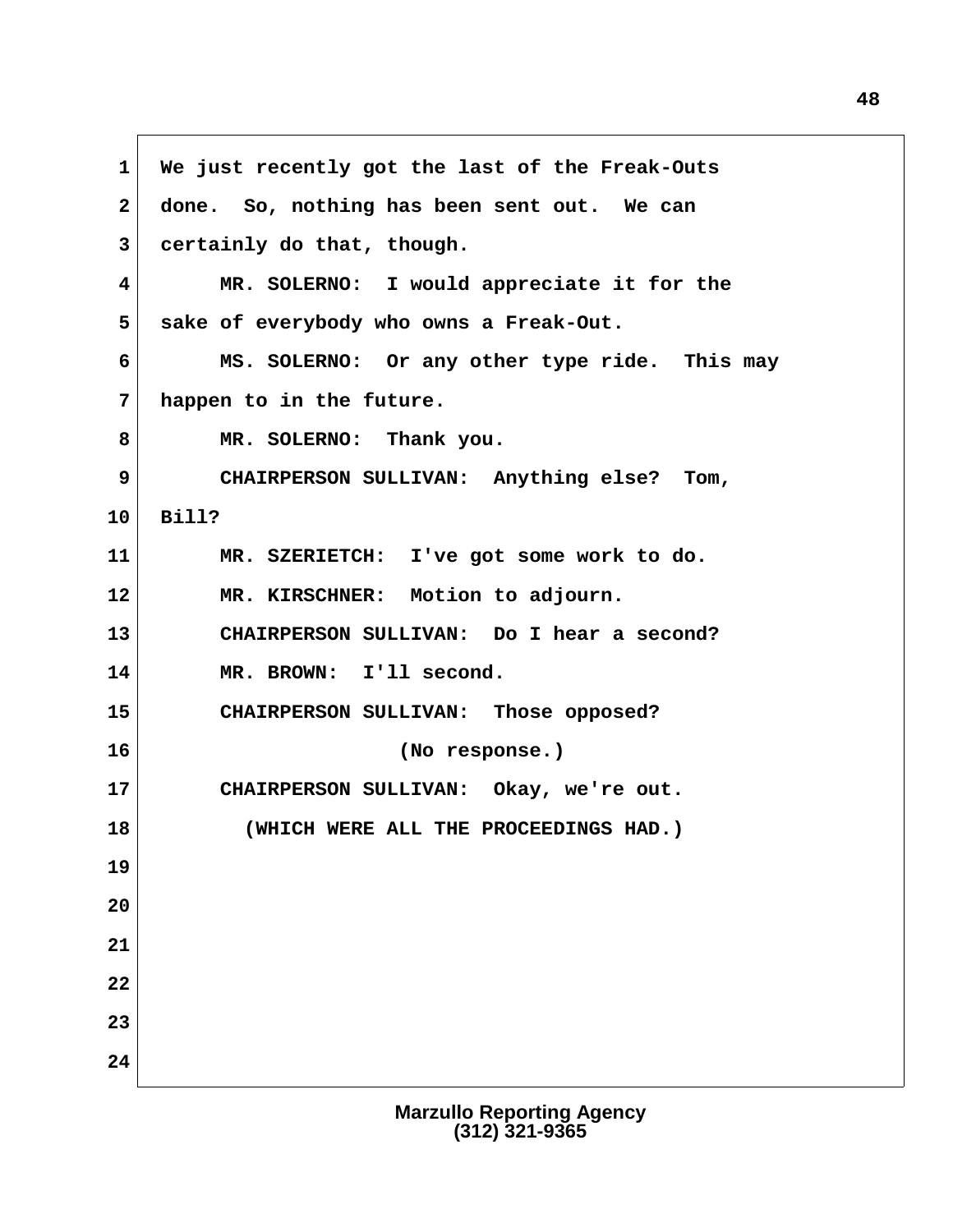**1 STATE OF ILLINOIS )** 2 ) SS:  **COUNTY OF C O O K ) 3 4 PAMELA A. MARZULLO, C.S.R., being first duly sworn, 5 says that she is a court reporter doing business in the city 6 of Chicago; that she reported in shorthand the proceedings 7 had at the Proceedings of said cause; that the foregoing is 8 a true and correct transcript of her shorthand notes, so 9 taken as aforesaid, and contains all the proceedings of said 10 hearing. 11**  $\overline{\phantom{a}}$  **PAMELA A. MARZULLO 12 License No. 084-001624 13 14 15 16 17 18 19 20 21 22 23 24**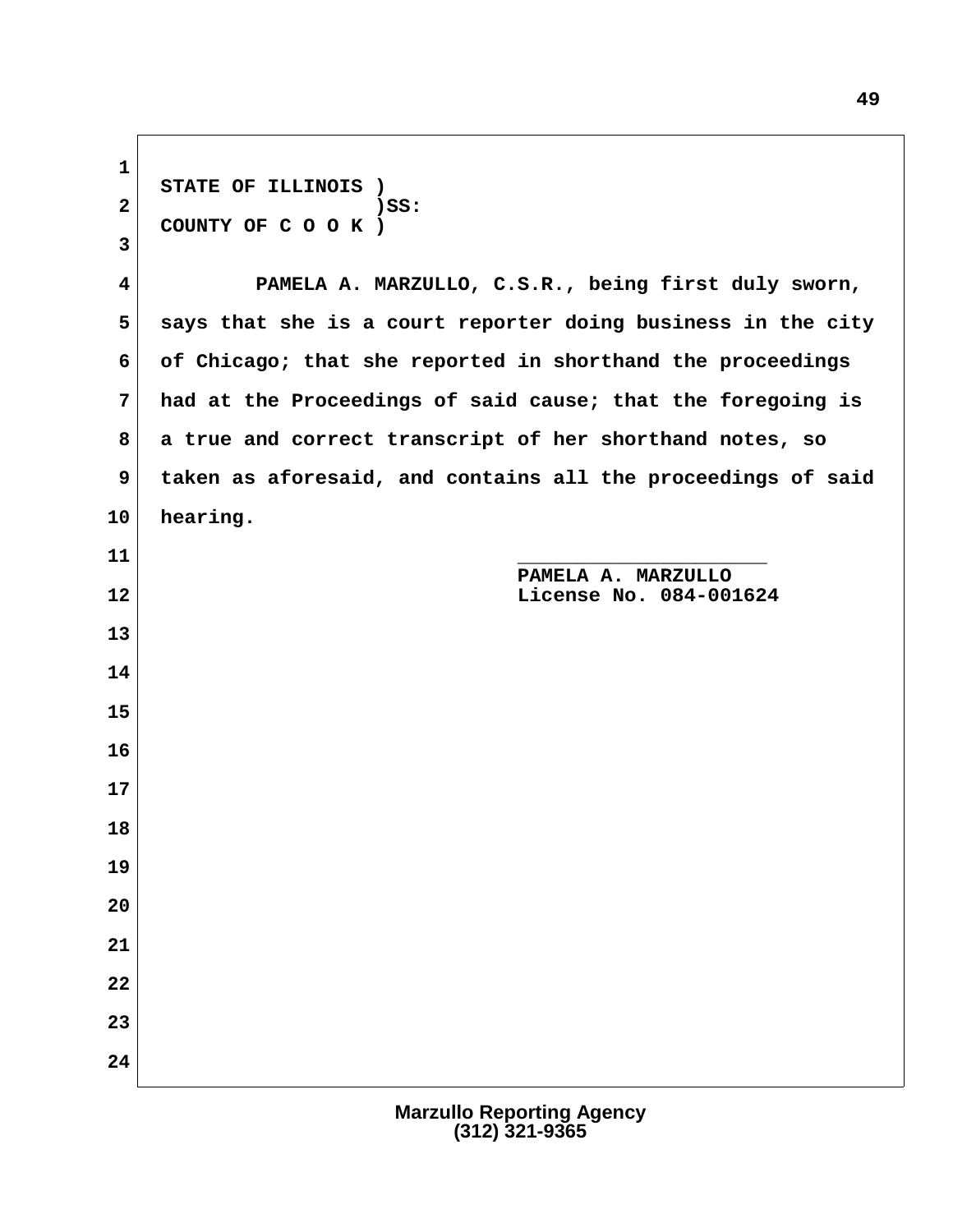## **Chairperson Patty Sullivan September 14, 2017**

|                           | 19:17                                    | 3:19                              | 44:14;45:10,14,15,                     |                                                    |
|---------------------------|------------------------------------------|-----------------------------------|----------------------------------------|----------------------------------------------------|
| \$                        | accident (6)                             | $a$ genda $(5)$                   | 17;46: 1;48: 4                         | $\bf{B}$                                           |
|                           | 24:18;27:14;                             | 3:3;4:12,14,17;                   | appreciated $(2)$                      |                                                    |
| \$200,000(1)              | 29:18;35:13;40: 2;                       | 5:2                               | 9:22;37:22                             | Bachelor (2)                                       |
| 41:12                     | 47:8<br>achieved (1)                     | ago(2)<br>6:7;31:20               | appropriate $(3)$<br>11: 1;27: 9;31:19 | 18:11,12                                           |
|                           | 19:14                                    | agree $(2)$                       | approval (2)                           | Bachelor's (4)                                     |
| $\mathbf{1}$              | acronym(1)                               | 9: 8; 33:11                       | 3: 2; 4: 12                            | 19:12, 14, 24; 23: 3                               |
| 1(3)                      | 23:7                                     | agreed $(2)$                      | approve $(2)$                          | back $(7)$<br>7:11;11:4,19;                        |
| 27:20;29:15;34:23         | act(8)                                   | 9:24;17:21                        | 4:17;5:14                              | 12:18;23:16;26:10;                                 |
| 13th(1)                   | 11:16;18:10;32:7;                        | ahead $(5)$                       | approved (1)                           | 44:10                                              |
| 38:6                      | 33: 2,15;34: 5, 9,16                     | 9: 7:27:2:35:3;                   | 5:3                                    | bacteria (1)                                       |
| 18th $(2)$                | Acting $(4)$<br>3: 7;4: 2, 9;38:11       | 40:11;42:19<br>air(1)             | approves $(1)$<br>35:6                 | 7:22                                               |
| 38: 5;39: 4               | action(4)                                | 11:9                              | April $(1)$                            | bad(3)                                             |
| $\boldsymbol{2}$          | 24:14;26: 7;27: 8;                       | alike $(1)$                       | 3:9                                    | 16: 5;36: 1;46:12<br><b>Ball</b> (15)              |
|                           | 28:16                                    | 31:24                             | area(4)                                | 8:16;12:22;13:5,                                   |
| 2014(2)                   | actions(1)                               | allow $(6)$                       | 8:12;26:23;31:2;                       | 20;14: 8;17: 9;24: 8,                              |
| 17:11;23:16               | 27:16                                    | 16:14;18:19,22;                   | 42:2                                   | 19;25: 8,16,19,24;                                 |
| 2018(2)                   | actual(2)<br>9:12;29:24                  | 19:20;20: 1,10<br>allowable $(1)$ | areas(1)<br>11:6                       | 34:22;41:12,13                                     |
| 38: 6;39: 5               | actually (8)                             | 19:5                              | ARM(2)                                 | Balls $(26)$                                       |
| 24.24(1)                  | 6: 2; 10: 19, 24;                        | allowed (2)                       | 36:17;45:5                             | 6: 3, 9; 7: 5, 7, 19,                              |
| 6:8<br>26th(2)            | 14: 3;23: 8;30:20;                       | 8:13:41:18                        | around (7)                             | 23;8: 6, 7, 9, 15;9:10,<br>12, 13, 14, 17; 10: 10; |
| 24:12,18                  | 36:18;38:16                              | allows $(1)$                      | 14: 9,10;33:18;                        | 13: 4, 5, 6, 7; 14: 20,                            |
| 27th(1)                   | add(5)                                   | 32:7                              | 34:10;42:20;46:4;                      | 21;16: 3,16;26: 1;                                 |
| 24:19                     | 4:13;9:5;27:3;                           | alluded $(1)$                     | 47:4                                   | 41:20                                              |
|                           | 28:13:37:17<br>added $(2)$               | 12:18<br>Almanac (1)              | article <sub>(1)</sub><br>47:10        | bar(1)                                             |
| $\overline{\mathbf{3}}$   | 37:14,20                                 | 39:6                              | Arts(1)                                | 24:5                                               |
|                           | adding $(1)$                             | alone $(1)$                       | 18:12                                  | based $(6)$<br>9:15;11:10;22:7;                    |
| 30(1)<br>37:10            | 30:1                                     | 28:12                             | assembled (3)                          | 23:15;25:14;26:6                                   |
| 31st(1)                   | additional (2)                           | along $(1)$                       | 28: 2;30: 9,11                         | basically $(5)$                                    |
| 35:6                      | 10: 2; 37: 17                            | 19:3                              | assembly $(1)$                         | 12: 4,23;13:22;                                    |
| 39(1)                     | addresses $(1)$<br>34:22                 | Alpine (1)<br>47:4                | 31:4                                   | 20: 5; 31: 3                                       |
| 34:23                     | addressing $(1)$                         | always $(2)$                      | Assistant (1)<br>4:10                  | basis $(1)$                                        |
|                           | 10:18                                    | 32:12;35:11                       | assuming $(2)$                         | 26:11<br>beach $(2)$                               |
| $\overline{\mathbf{4}}$   | adequate $(1)$                           | America (1)                       | 36: 6;43:15                            | 12:22:14:8                                         |
| 4:00(1)                   | 19:6                                     | 43:21                             | ASTM(4)                                | begging $(1)$                                      |
| 39:18                     | adjourn(1)                               | American (1)                      | 6:16;8:18;12:5;                        | 30:10                                              |
| 40(3)                     | 48:12                                    | 3:24                              | 15:10                                  | beginning $(1)$                                    |
| 27:20;29:15;41:17         | <b>Administrative (2)</b><br>17:12;18:6  | Amusement (10)<br>17:12;18:2,23;  | <b>ASTMF</b> (1)<br>6:8                | 15:23                                              |
| 41 $(1)$                  | admitted (1)                             | 21:21;40:13;42:21;                | attempts(1)                            | behind $(2)$                                       |
| 41:17<br>$48$ -hour $(2)$ | 7:16                                     | 46: 4; 47: 4, 4, 5                | 11:14                                  | 12:11;44:10<br>belongs $(1)$                       |
| 33:16,20                  | advise $(1)$                             | anticipate $(2)$                  | attorney $(1)$                         | 12:16                                              |
|                           | 32:20                                    | 22: 7;40: 4                       | 3:22                                   | Benno $(1)$                                        |
| 6                         | advising $(1)$                           | anticipating (1)                  | attraction (3)                         | 3:10                                               |
|                           | 33:7<br>affected (3)                     | 22:8<br>Anymore (3)               | 11: 7;12:20;20:22<br>attractions (1)   | best $(3)$                                         |
| 6000.25(1)                | 25:17;29:23;45:17                        | 23: 6;46: 8,18                    | 10:23                                  | 17: 7;28:16,23                                     |
| 20:21                     | afield $(1)$                             | apologize $(3)$                   | August $(1)$                           | bet $(1)$<br>45:7                                  |
| $\mathbf A$               | 15:13                                    | 17: 3;24:13,17                    | 17:10                                  | better $(2)$                                       |
|                           | afternoon (1)                            | apparent $(1)$                    | aware $(1)$                            | 16: 9;42:13                                        |
| able $(4)$                | 3:6                                      | 28:6                              | 6:20                                   | <b>BEYER</b> (11)                                  |
| 15:14;16: 3;20:17;        | again(9)                                 | appear $(1)$                      | away $(5)$                             | 3: 6, 7; 4: 6; 11: 3;                              |
| 44:24                     | 13: 1;27:22;28:10;<br>35:21;40:15;42: 9, | 17:14<br>applications (1)         | 28:16;29: 6;31:24;<br>43:18;46:1       | 15:4;16:12;27:3;                                   |
| <b>Abstentions (2)</b>    | 19;43:16;47:6                            | 37:10                             | ayes(2)                                | 30: 1;31:15;40:20;                                 |
| 4:24;5:22                 | agencies $(2)$                           | apply $(2)$                       | 4:21;5:19                              | 47:13<br>beyond $(1)$                              |
| accept(1)<br>24:17        | 9:16;22:19                               | 21:1, 5                           |                                        | 31:17                                              |
| acceptable(1)             | agency $(1)$                             | appreciate (7)                    |                                        | bidding $(1)$                                      |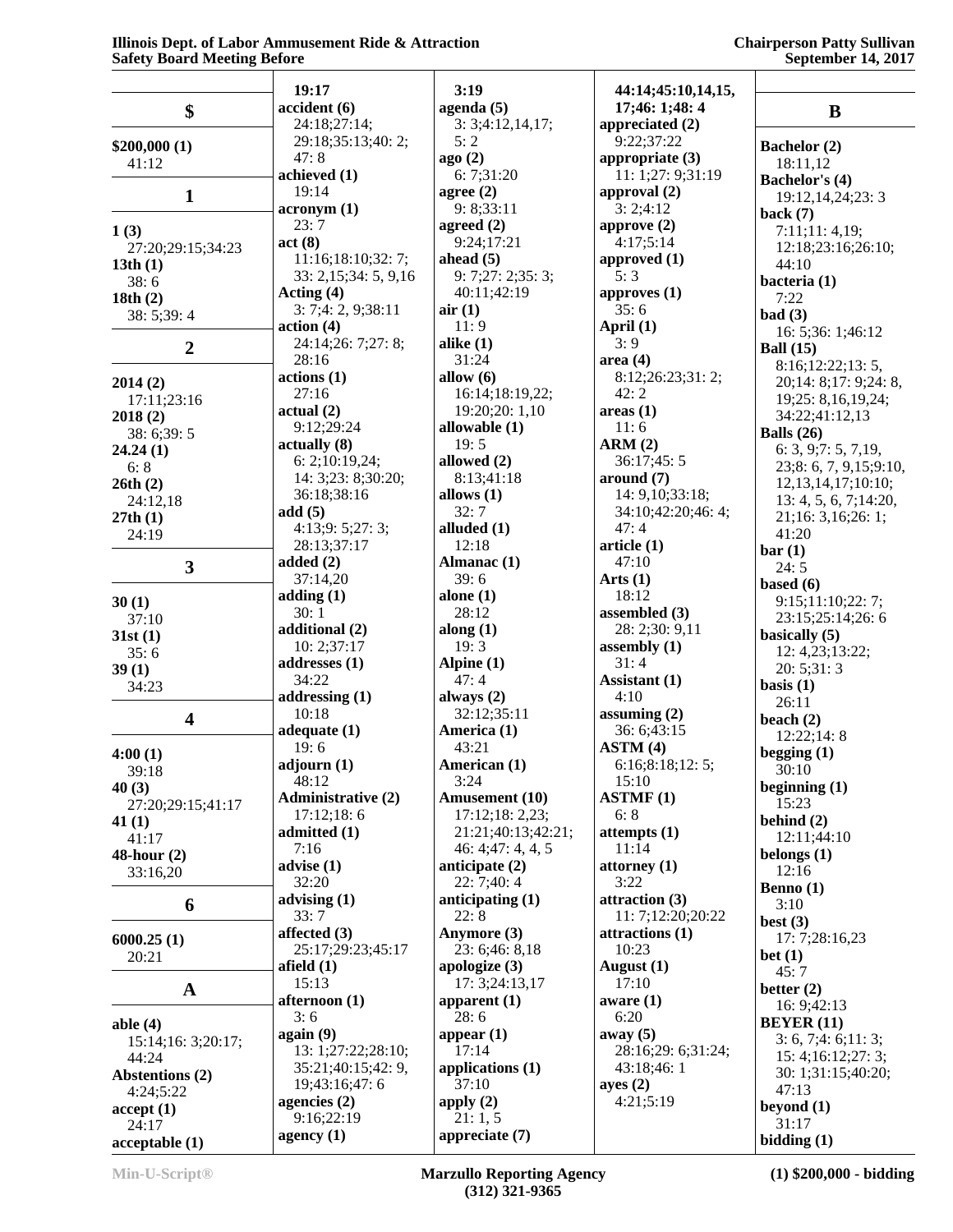**Chairperson Patty Sullivan September 14, 2017**

 22:19 **big (6)** 5: 8;14: 7;15:22; 22: 1;44:17,18 **biggest (1)** 9:16 **Bill (14)** 4: 2;5: 6;11: 4; 21:12;27: 1,11;29: 7, 8;30:21;40:12; 41:10;44:24;47:13; 48:10 **birthday (1)** 14: 4 **bit (3)** 16:10;22: 6;42:13 **Blast (4)** 43:22;46:12;47: 1, 3 **blow (1)** 13:13 **blowers (2)** 11: 9;12:22 **Board (29)** 3:13,13,23;6: 7; 12: 4;13: 1;14: 2; 15: 9;17:11;18: 5; 21: 4;24:13;27: 4; 28:19;30:17;31:17, 23;32:19,19;33: 8, 12,21,24;34:17; 37: 3;38: 8,11,16; 43: 9 **body (1)** 13:20 **bombarding (1)** 44:20 **both (4)** 9:14;17:19,20; 32: 3 **bounce (2)** 8: 7;14: 9 **Brad (1)** 3:12 **break (1)** 45: 5 **breath (2)** 17: 6;40: 8 **Bridge (1)** 3:16 **bring (4)** 5:11;16:21;20: 8; 29: 9 **bringing (3)** 12:18;23:11;25:21 **broaden (1)** 23:23 **brought (2)** 14: 5;28:19 **Brown (8)** 3:12,12;4:18;5:17; 14: 3;23:21;33:11;  $48.14$ **bug (1)** 17: 4 **building (1)** 43:16 **built (1)** 30: 6 **bulletin (5) bulletins (1)** 37: 1 **bumping (1)** 16: 4 **business (5) buy (2) California (1)** 31:21 **call (10) called (2) calling (1)** 32: 1 **calls (1)** 46: 6 **came (4)** 35: 9 **can (28) canceled (2)** 6:18,21 **candidate (4)** 24;24: 4 **capacity (1)** 33: 7 **Carnival (5)** 18: 5 **cause (1)** 29:18 **center (1)** 14: 8 **Central (1)** 23: 9 **certain (2)**

 34:21,21;35:15; 36: 3;37: 3 6: 1, 2, 2;16:20,24 41:11;46:22 **C** 3: 1;27: 7;31:17; 32: 5,18,23;34: 2,17; 41:20;44: 4 16:17;35:20 9:19;25:18;27:13; 8:11,12;12:14; 15: 4, 7;18: 9;20: 8; 22: 3;23:22;28:20; 31: 6;34:13,20;35: 3; 37: 3,12,17,21,24; 39:22;41:11,24; 42:16,19;44: 1; 46:14;47: 6;48: 2 19: 6;22: 1, 6,22 **candidates (5)** 20: 9;21:14;23:12, 17:11,13,20,24; 28: 5;36:18 **certainly (7)** 14:13;22: 5;27:24; 30:15;34:20;45:19; 48: 3 **Certified (1)** 3:20 **cetera (2)** 18:17;20: 3 **Chair (1)** 3:16 **chaired (1)** 6:10 **CHAIRPERSON (78)** 3: 1,15;4: 8,11,20, 22,24;5: 2,13,18,20, 22,24;6: 6,22;9: 7; 10:12;12: 3,23;13: 7, 11,16;15:10,22; 16: 2,13,19,23;17: 5, 8;20:11,24;21: 3, 9; 23: 7,10,19;27: 2; 28:18;30:16,24; 31: 5,11,13;32:22; 33: 6;34:11;35:10; 36:13;37: 5;38: 7,10, 20;39: 2, 6,11,15; 40: 3, 7,11,24;41: 7, 22;42: 4, 7,10,12,18; 43: 4;44: 3, 6, 9; 45: 7;47: 9;48: 9,13, 15,17 **chance (2)** 5: 3;35:20 **change (8)** 17: 1,10;18:10,10, 12,19;19: 8;26:10 **changed (4)** 17:13;23:16;41: 3, 21 **changes (1)** 5: 9 **changing (1)** 41: 3 **charge (1)** 39: 9 **Charlotte (1)** 39:13 **check (3)** 26:23;36:24;39: 3 **checked (2)** 39: 4, 4 **Chicago (2)** 33:20;38: 6 **Chief (1)** 4: 4 **choose (1)** 15: 6 **chorus (2)** 4:21;5:19 **Chris (2)** 4: 7, 9 **circumstance (1)**

 21:20 **circumstances (1)** 27: 9 **clarity (1)** 14:18 **class (3)** 17:22;18: 1,22 **classification (2)** 17:15;18: 3 **clear (2)** 10: 6;18:20 **clearly (1)** 12:20 **Cliffhanger (1)** 36: 2 **close (2)** 20: 7;25:21 **CMS (7)** 17:24;18: 4;19: 4; 22:17,22;23: 8,17 **CMS's (1)** 22:24 **Coe (4)** 4: 4, 4;35: 4, 4 **coincides (1)** 38: 8 **coldest (1)** 39: 7 **collectively (1)** 34:18 **college (2)** 18:15;19:11 **collegiate (2)** 18:21;19:22 **colors (1)** 47: 5 **combination (1)** 19:17 **comfortable (8)** 9:24;10: 5, 7,11; 27:18;28:11;32: 4; 33:10 **coming (3)** 25:10;27:14;45:10 **comment (3)** 9: 5;20:12;23:22 **commented (1)** 40:12 **comments (4)** 38: 1;40:10;44:13; 45: 3 **Commission (1)** 7:13 **committee (3)** 9:11;12: 9;17:12 **committees (6)** 46:10,15,17;47: 1, 7,22 **communicate (2)** 39: 9;43:17 **communicated (1)** 23:17 **communication (1)**

 11:21 **Company (1)** 3:16 **complaint (1)** 43:14 **completed (1)** 19:10 **completion (1)** 18:14 **Complicating (1)** 17:18 **concern (4)** 9:13,16,20;14:17 **concerned (4)** 7:21,23;9: 4;45:12 **condemn (1)** 47: 7 **condensation (2)** 29: 2;42: 2 **conditions (1)** 11: 8 **conference (3)** 32: 5;33:19;34: 1 **confusion (2)** 38:21;43: 2 **conservative (2)** 29:22;33: 9 **consider (1)** 10: 3 **considered (1)** 19:19 **considering (1)** 28: 9 **consultation (1)** 17:11 **Consumer (1)** 7:12 **contact (1)** 38:18 **contacted (1)** 24:16 **contacts (1)** 28:20 **continuous (1)** 11: 8 **convention (2)** 39: 5;42:24 **convinced (1)** 15:17 **cool (1)** 39:11 **coordinate (1)** 38:24 **copy (2)** 31: 7;35: 1 **corners (1)** 36:22 **corrections (1)** 5:10 **correspondence (1)** 47:18 **corrosion (2)** 28: 5;30: 5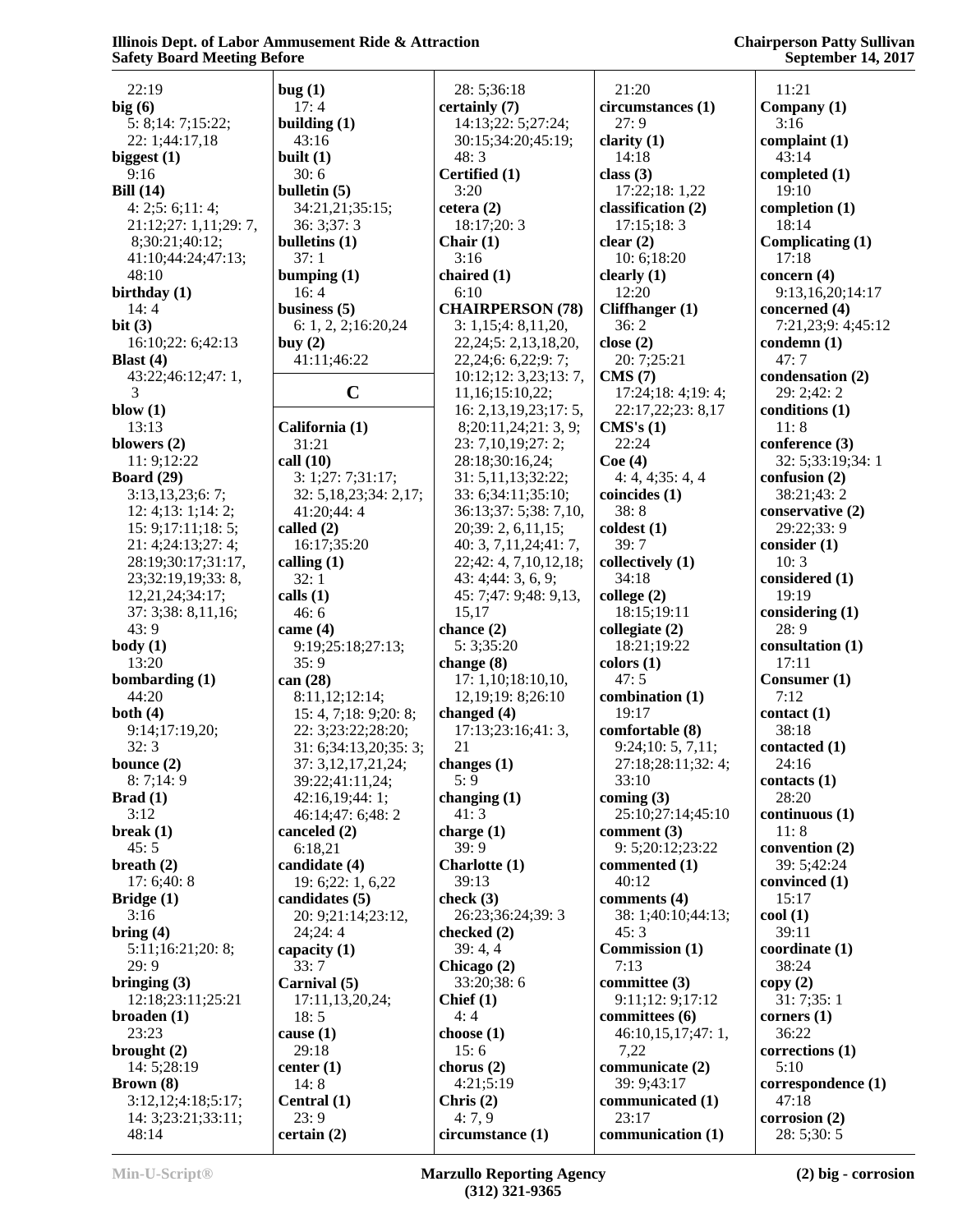| cough(1)               | decision(1)           | discussions $(2)$     | end $(2)$              | expecting $(1)$      |
|------------------------|-----------------------|-----------------------|------------------------|----------------------|
| 17:7                   | 16:10                 | 15:5;16:16            | 25:22;37:23            | 42:24                |
| coughing $(1)$         | definitely (1)        | disintegrated (1)     | ended $(1)$            | experience (8)       |
| 17:3                   | 23:23                 | 6:23                  | 28:3                   | 18:21;19: 1, 9,17,   |
| counsel (1)            | definition (2)        | disturbing $(1)$      | engaged $(1)$          | 21;21:13;24: 3;33:13 |
| 3:10                   | 11:7;14:14            | 13:15                 | 36:21                  | $\text{expert}(1)$   |
| counterparts (1)       | degradation (1)       | Division $(2)$        | engineer $(3)$         | 6:18                 |
| 16:14                  | 26:22                 | 4: 2; 17:20           | 3:12;24: 1;30:17       | expertise $(1)$      |
| couple(5)              | Degree (8)            | divisions $(1)$       | engineering $(2)$      | 9:3                  |
| 22:13;36: 1;38: 2,     | 18:12;19:12,15,19,    | 17:20                 | 18:16;20:13            | experts $(1)$        |
| 22;45:13               | 24;20:12;23: 3;28: 5  | document (1)          | enough $(7)$           | 9:9                  |
| course(5)              | demonstration (2)     | 18:23                 | 7: 1,17;10:4;          | explanation (1)      |
| 18:15;19:6,11,15;      | 10:10;14:1            | documentation (1)     | 27:23;28:11;44:1;      | 30:21                |
| 28:16                  | Department (28)       | 15:1                  | 46:24                  | extensive (1)        |
| cover(5)               | 3: 8,11; 4: 3, 5,10;  | done $(7)$            | entertain $(1)$        | 34:24                |
| 14:16;36: 5,11;        | 10:18,20;11:1,2,22;   | 7:18;12:1,4;14:3;     | 5:14                   | Extreme (3)          |
| 37:6,7                 | 12:12, 14, 15; 14:19, | 25: 6,20;48: 2        | Entertainment (1)      | 24:20;25:12,24       |
| covered $(2)$          | 23;15: 2, 2, 5;16: 7; | double $(4)$          | 4:1                    |                      |
| 27:21;30:9             | 17:15;25: 4;26:19;    | 26:10,23;39: 3, 4     | environment (1)        | F                    |
| CPSC(2)                | 32:11,20,21;34:17;    | down(7)               | 15:16                  |                      |
| 7:4,16                 | 37: 8;43:16           | 22: 3;23:15;24:21;    | equivalency (1)        | faced $(1)$          |
| create $(1)$           | Department's (2)      | 38: 2,24;44:16;45:13  | 20:2                   | 28:8                 |
| 18:2                   | 11:17;44:15           | downhill $(1)$        | equivalent $(2)$       | fact $(5)$           |
| current $(3)$          | design(8)             | 8:7                   | 18:13,14               | 9:17:10:9:26:6;      |
| 17:18,21;18:11         | 25:15,15;29:24;       | drafted $(1)$         | et(2)                  | 30:11;43:14          |
| currently $(1)$        | 36:10;41: 3, 4,18;    | 18:24                 | 18:16;20:3             | fair $(4)$           |
| 19:4                   | 42:18                 | draw(1)               | evaluated $(1)$        | 29:19;38: 8,11,16    |
| $\text{customers} (1)$ | designs $(1)$         | 22:15                 | 26:11                  | fall $(3)$           |
| 36:14                  | 41:16                 | dropped(1)            | even $(17)$            | 11:11,16;14:13       |
|                        | desired $(1)$         | 12:8                  | 8:15;10:14;11:16;      | falling $(1)$        |
| D                      | 18:10                 |                       | 12:16,19;13: 2,14;     | 15:13                |
|                        | detailed (1)          | $\bf{E}$              | 15: 7;20:13;23:24;     | falls $(1)$          |
| dais $(1)$             | 35:2                  |                       | 25:10;28:20;30:19;     | 10:19                |
| 3:3                    | determine (2)         | early $(3)$           | 33:16;44: 7,19;46:17   | Fantasy (2)          |
| damaging $(1)$         | 19: 5;22:22           | 5: 5;27:22;44: 1      | everybody (18)         | 40:13;47:3           |
| 36:21                  | developed (1)         | easier $(1)$          | 3: 3, 5; 5: 3; 13: 22; | far $(7)$            |
| Dan $(2)$              | 36:11                 | 39:9                  | 14:10;24:10;31:6;      | 9: 4; 13: 1; 15: 13; |
| 3:22;9:12              | development (2)       | easily $(1)$          | 33:19:37:12:38:4;      | 21:21;26:18;35:12;   |
| danger $(1)$           | 18:14;20:3            | 7:24                  | 40: 7;43:18,23;        | 40:1                 |
| 7:4                    | devices $(1)$         | education $(5)$       | 45:21;46: 6,12,21;     | Farto $(1)$          |
| dangerous (1)          | 10:23                 | 18:21;19: 1,17,22;    | 48:5                   | 39:13                |
| 20:18                  | dialed $(1)$          | 23:2                  | everybody's (1)        | favor $(2)$          |
| dangle $(1)$           | 4:6                   | egg-shaped (1)        | 37:11                  | 4:20;5:18            |
| 13:22                  | differences (1)       | 13:19                 | everyone $(2)$         | February $(1)$       |
| darn(1)                | 28:2                  | either $(2)$          | 3: 6; 11: 3            | 18:4                 |
| 29:15                  | different (6)         | 32: 2;35:11           | exactly $(2)$          | feedback (1)         |
| date(6)                | 6:16;8:23;33:13;      | else $(5)$            | 24:24;28:22            | 12:15                |
| 21:13;37:16;           | 35:21;41:15;42:14     | 10: 1; 16: 8; 31: 13; | example $(1)$          | feel $(12)$          |
| 39:21;42:22;43: 7, 8   | differently $(1)$     | 40: $8;48:9$          | 19:23                  | 8:18;9: 9,24;10: 5,  |
| dates $(3)$            | 30:10                 | elsewhere $(1)$       | except (1)             | 11;12:19;27: 9,18;   |
| 37:15,17;38:2          | difficulty $(1)$      | 30:14                 | 26:1                   | 28:11;32:17,18;      |
| day $(3)$              | 30:2                  | $E-mail (5)$          | exceptionally (1)      | 42:12                |
| 28:15;34: 2, 3         | Directer (1)          | 31:11;43:22;44: 2;    | 9:18                   | felt $(6)$           |
| days $(1)$             | 3:7                   | 47:1,3                | excited $(1)$          | 6:14;10:4,7,14;      |
| 37:10                  | director (3)          | E-mailing $(1)$       | 40:5                   | 28:16;30:7           |
| deadly(1)              | 3: 4;4:10;32:17       | 32:1                  | Excuse (3)             | festival $(1)$       |
| 7:4                    | discuss $(3)$         | E-mails $(2)$         | 13:17;18: 8;19: 8      | 44:17                |
| debate $(2)$           | 15: 9,11;16:7         | 31:23;46: 5           | existed (1)            | few $(3)$            |
| 9:21,23                | discussed (4)         | emergency $(5)$       | 21:15                  | 11: 6;14: 5;20: 6    |
| December $(1)$         | 6: 6;11:18;47:16,     | 27: 7;32: 5,13,13;    | exists $(1)$           | field $(3)$          |
| 35:6                   | 21                    | 34:4                  | 32:19                  | 19: 5;22:1, 6        |
| decided(2)             | discussing $(2)$      | encourage $(1)$       | expect (2)             | fields $(5)$         |
| 6:7;25:2               | 11:13;25:1            | 24:4                  | 25:9,9                 | 18:16;19:10,12,15;   |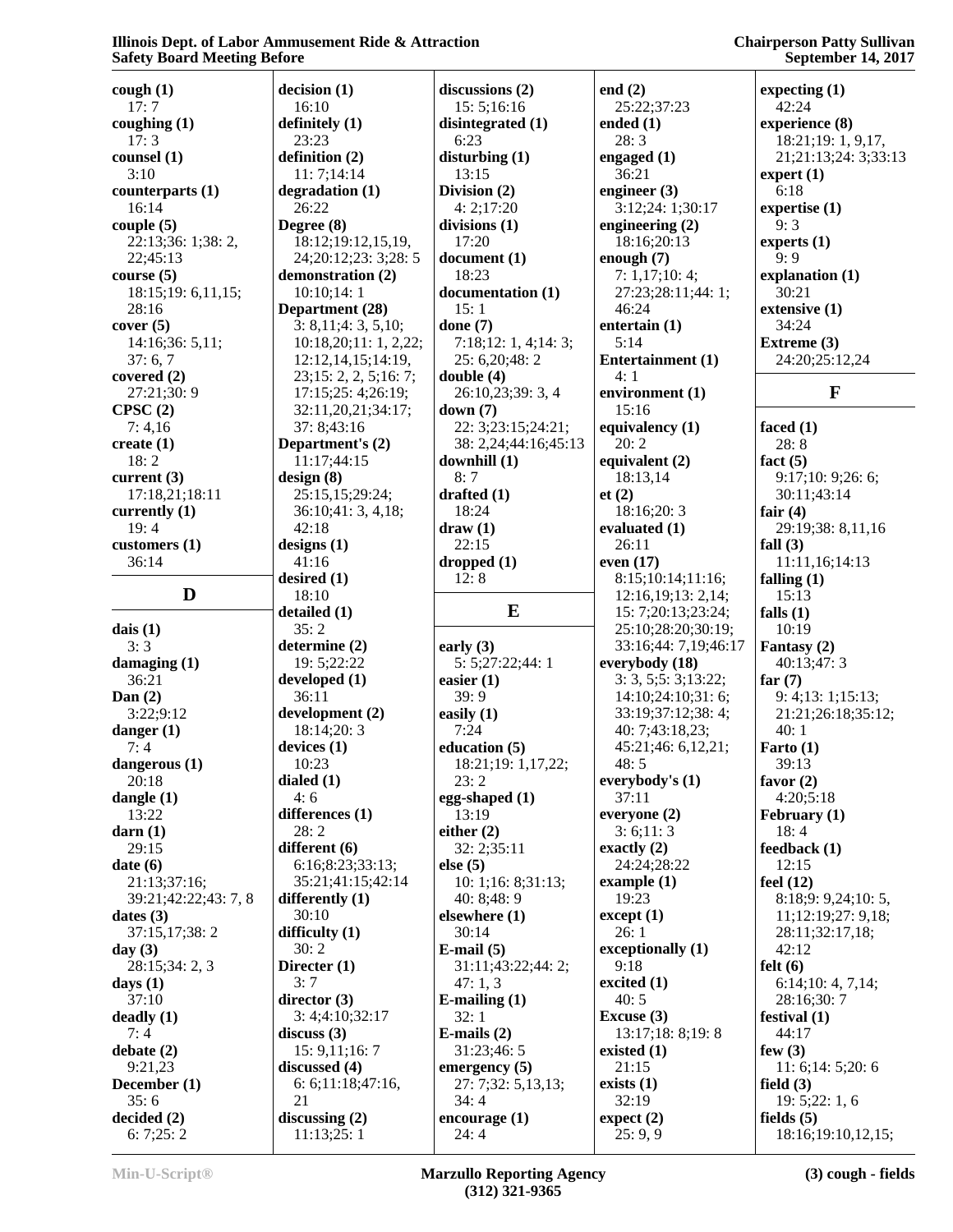| 20:14                   | 29:6                              | group(1)                   | 9:18                      | 7:10;10:15;24:10;                    |
|-------------------------|-----------------------------------|----------------------------|---------------------------|--------------------------------------|
| figure $(1)$            | four $(7)$                        | 8:20                       | helps $(1)$               | 31:21;44:20,23                       |
| 21:10                   | 6:11;11:19;13:4;                  | $grown (1)$                | 37:11                     | incidents $(2)$                      |
| figured $(1)$           | 18:15;19: 9,11;36:22              | 15:19                      | Hey(1)                    | 8:17:39:20                           |
| 40:22                   | four-year $(2)$                   | guess $(3)$                | 46:15                     | include $(1)$                        |
| filed $(1)$             | 18:11;20:12                       | 8: 3; 15: 12; 35: 7        | high $(1)$                | 23:4                                 |
| 11:24                   | frankly $(1)$                     | guidance (2)               | 24:5                      | included $(1)$                       |
| fill(1)                 | 7:14                              | 28:10;30:3                 | highlighted (1)           | 11:4                                 |
| 21:19                   | Freak-Out (8)                     | guidancing $(1)$           | 11:5                      | including $(2)$                      |
| final $(2)$             | 24: 9,20;25: 3,24;                | 27:20                      | himself $(1)$             | 18:15;39:20                          |
| 26:12;28:4              | 40:13;41:17;44:16;                | guide(2)                   | 4:7                       | individual (1)                       |
| finally $(1)$           | 48:5                              | 30:18;33:14                | hire $(1)$                | 32:17                                |
| 19:16                   | Freak-Outs (3)                    | guys(6)                    | 17:16                     | individually (3)                     |
| finding $(2)$           | 45:16;46: 6;48: 1                 | 30:19,22;44: 9;            | hit $(2)$                 | 31:17;32: 2;34:17                    |
| 21:14,18                | free $(2)$                        | 46: 5,24;47:2              | 15:23;17:4                | industry $(1)$                       |
| fine $(2)$              | 13:22;32:17                       | gymnasium(1)               | hold $(3)$                | 15:19                                |
| 40:16;42:15             | Friday $(1)$                      | 14:6                       | 8: 5;14: 9;29: 2          | infection $(1)$                      |
| finger $(1)$            | 38:14                             |                            | holding $(1)$             | 9:15                                 |
| 36:6                    | friends $(1)$                     | H                          | 40:8                      | inflatable (4)                       |
| finished (1)            | 41:19                             |                            | honest $(2)$              | 11: 7;12:20,21;                      |
| 9:6                     | front $(1)$                       | half $(1)$                 | 13: 3;36: 4               | 13:10                                |
| Fire $(11)$             | 17:4                              | 31:22                      | hook $(1)$                | information (8)                      |
| 24: 8,19;25: 8,16,      | future $(3)$                      | handout $(1)$              | 36:11                     | 10: 2, 4;24:23;                      |
| 19,23;26: 1;34:22;      | 26:17,20;48:7                     | 18:9                       | hooked $(1)$              | 27:12;28:15;39:14;                   |
| 41:12,13,20             |                                   | happen $(6)$               | 14:4                      | 43: 5;47:14                          |
| first $(5)$             | G                                 | 8:12;29: 3;41:24;          | hooks $(1)$               | informed $(3)$                       |
| 11:15;16:24;            |                                   | 42:16,19;48:7              | 36:21                     | 16: 9, 10; 43: 20                    |
| 24:12;35: 8;47:16       | gave(1)                           | happened $(6)$             | hopefully $(3)$           | injuries $(1)$                       |
| fit(2)                  | 7:3                               | 24:24;26: 7,14;            | 5: 3; 8: 24; 24: 16       | 14:12                                |
| 14:13;32:21             | general (3)                       | 28:22;30:20;42:1           | hurry $(1)$               | input $(2)$                          |
| fits $(2)$              | 3:10;9: 1;33:22                   | happening $(3)$            | 5:8                       | 27:4,17                              |
| 12:19;13:20             | gentleman (1)                     | 30:14;36:20;46:18          | hurt $(1)$                | inside $(2)$                         |
| five $(1)$              | 7:15                              | happy $(1)$                | 46:19                     | 13:21;15:14                          |
| 6:11                    | $germ-free (2)$                   | 34:14                      | hurts $(1)$               | inspected $(3)$                      |
| fix(2)                  | 15:15,16                          | hard $(1)$<br>21:18        | 46:20                     | 20:16;37:11;46:16                    |
| 35:11;44:15             | $\operatorname{girl}(1)$          |                            | I                         | inspection $(3)$                     |
| flexibility (1)<br>24:6 | 39:10<br>given $(2)$              | hard-and-fast (1)<br>19:20 |                           | 25: 5;26: 6;36:23<br>inspections (2) |
| flow $(1)$              | 10:19;28:3                        | harness $(2)$              | IAAF(1)                   | 21:7;28:6                            |
| 11:9                    | gives(1)                          | 13:21,21                   | 39:5                      | <b>Inspector</b> $(6)$               |
| flying $(1)$            | 30:13                             | head $(1)$                 | idea $(2)$                | 4: 5; 6: 12; 17: 19;                 |
| 47:5                    | goes(3)                           | 15:13                      | 26:20;29:7                | 18: 1, 2,24                          |
| focus $(1)$             | 10:22;36: 5,12                    | Health $(10)$              | identifying $(1)$         | inspectors (14)                      |
| 9:11                    | $go-forward(1)$                   | 10:20;11:1,23;             | 6:24                      | 8:24;17: 2,14,16;                    |
| folks $(5)$             | 26:10                             | 12:12,15;14:23;            | IDPH $(1)$                | 18: 1;20: 6,22,22;                   |
| 34: 7;38:15,16,21;      | gondola (2)                       | 15: 2, 2, 6; 16: 7         | 15:8                      | 21: 1, 6, 6, 22, 22: 4;              |
| 43:5                    | 25:15;31:3                        | healthy $(1)$              | Illinois $(9)$            | 31:23                                |
| folks' $(1)$            | Good (17)                         | 9:22                       | 3: 8,16;7:22;8:10;        | Insurance $(1)$                      |
| 29:11                   | 3: 6;20: 9,19;                    | hear $(4)$                 | 10: 3, 6; 16: 11; 39: 21; | 3:19                                 |
| follow $(1)$            | 26:24;28:18;29: 5, 7,             | 4:16;36:8;45:3;            | 46:7                      | intended $(2)$                       |
| 9:3                     | 9;31: 5;32:24;33: 1;              | 48:13                      | imagine $(2)$             | 6:16;14:15                           |
| following $(1)$         | 40: 1, 6;43:13;44: 6;             | heard $(5)$                | 35:3,13                   | intensive $(1)$                      |
| 26:7                    | 45:21;46:16                       | 24:10;41:10,11,13;         | immediate (1)             | 15:24                                |
| follow-up $(1)$         | grade(1)                          | 44:19                      | 28:17                     | interest $(1)$                       |
| 47:18                   | 23:14                             | Hearing $(3)$              | important $(2)$           | 45:23                                |
| form $(1)$              | $\mathbf{grading}\left( 3\right)$ | 4:16:5:13:16:20            | 15:18;35:5                | interested (1)                       |
| 8:10                    | 19: 3;22:21,24                    | help (8)                   | importantly $(1)$         | 7:1                                  |
| forth $(1)$             | grainy(1)                         | 6:24;12:8;22:5;            | 45:22                     | internal $(1)$                       |
| 5:11                    | 27:13                             | 23:23;30:17,18;            | impression $(1)$          | 26:5                                 |
| forward $(4)$           | $gr(8)$                           | 33:14;34:13                | 14:22                     | interpretation (1)                   |
| 10: 8; 12: 7; 27: 5;    | 16: 6;21:14;31: 8;                | helpful $(1)$              | improvement (1)           | 18:20                                |
| 28:9                    | 37: 5;39:22;40: 8;                | 27:4                       | 36:10                     | interview (1)                        |
| found $(1)$             | 44: 3,12                          | helpless $(1)$             | incident $(6)$            | 21:24                                |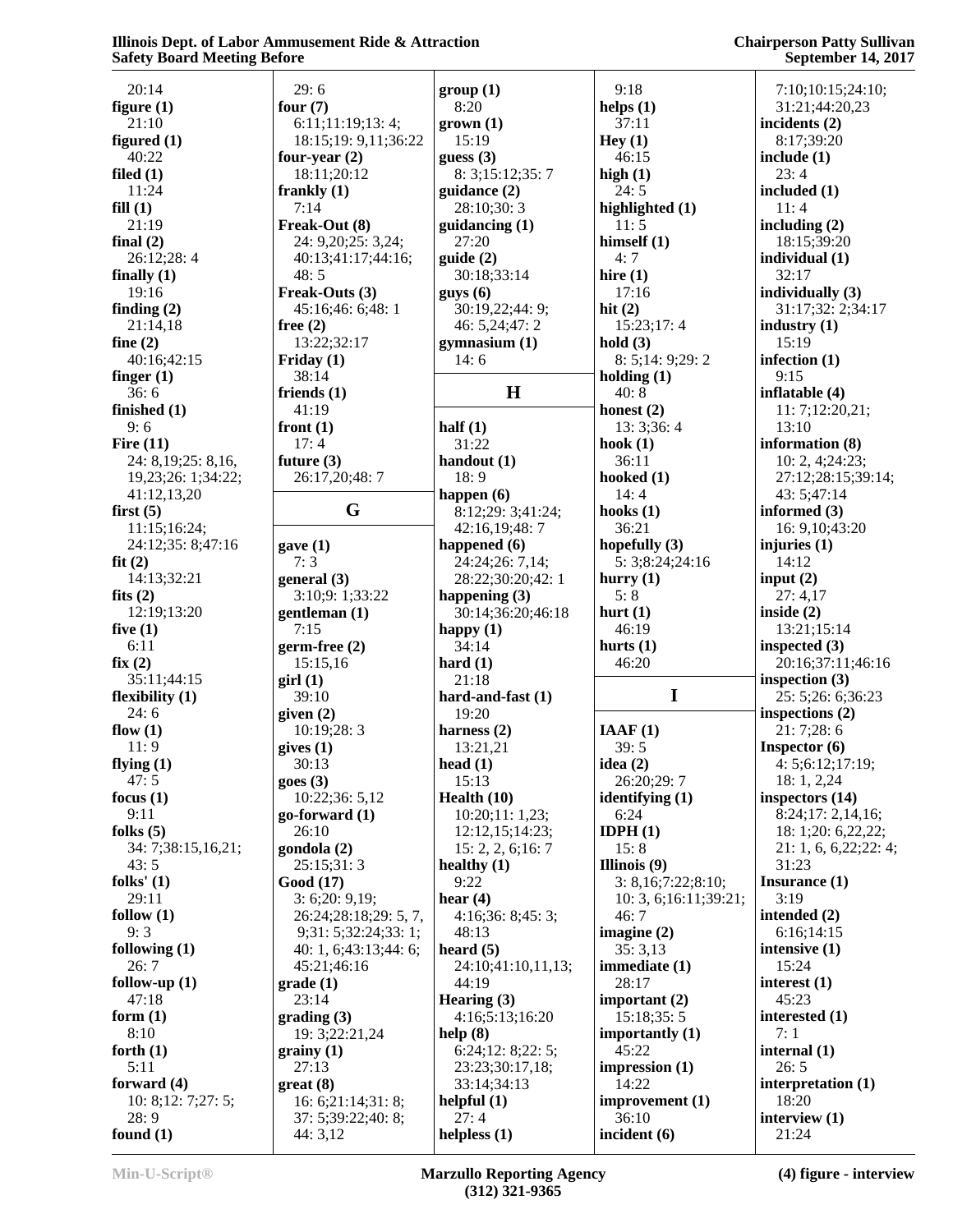| into $(7)$             | 31: 2;34:21                       | 21:9                   | 33:1                         | $6:11;33:2,15,17$ ,        |
|------------------------|-----------------------------------|------------------------|------------------------------|----------------------------|
| 10:23;13:23;16:4;      | keep(6)                           | left(3)                | main(1)                      | 24;34:5,9,16               |
| 17: 9,22;25:11;36:12   | 15:14, 15; 24:5;                  | 12:11;14:21;37:23      | 11:4                         | meets $(2)$                |
| introduce $(2)$        | 36:14;37:21;44:11                 | leftover $(1)$         | maintain(1)                  | 31: 3;33:24                |
| 3:4:4:7                | kept(1)                           | 8:3                    | 9:23                         | member $(5)$               |
|                        | 12:21                             |                        |                              |                            |
| invite $(1)$<br>15:8   |                                   | legs(1)<br>13:21       | majority $(2)$<br>33:23;34:8 | 3:13,21,23;34:17;<br>43:24 |
|                        | kicked $(1)$                      |                        |                              |                            |
| involve $(1)$<br>10:24 | 7:12                              | lengthy $(1)$<br>25:18 | makes $(1)$<br>15:8          | <b>Members</b> (6)         |
|                        | $\boldsymbol{\mathrm{kind}}$ (16) |                        |                              | 24:13;31:18,23;            |
| involved (3)           | 6: 4,15;14:8;                     | less(2)                | making (1)                   | 33:12;37: 3;43: 9          |
| 6:17;7:1;9:1           | 15:15,16,20;21:20;                | 34: 8;38:21            | 37:12                        | mental $(2)$               |
| issue $(10)$           | 22:14;23: 2,11;                   | letter $(1)$           | man(1)                       | 18:14;20:3                 |
| 7:7:11:15:17:18;       | 26:10:31: 6:35:15;                | 46:14                  | 12:6                         | mentioned (2)              |
| 23:14;25:14;28:10;     | 44: 8,10;46:24                    | letters $(2)$          | Management (1)<br>23:9       | 19:19;27:11                |
| 34:22;38:10,23;        | $\text{kinds}(2)$                 | 46: 5;47:15            |                              | metal(1)                   |
| 44:18                  | 15:12;20:16                       | letting $(1)$          | Manager (1)                  | 26:21                      |
| issued $(2)$           | Kirschner (12)                    | 36:14                  | 4:3                          | Midway $(1)$               |
| 27:19;36:17            | 3:22,22;5:16;                     | licensed (1)           | managers (1)                 | 3:24                       |
| issues $(3)$           | 10:16;11:18;12:13;                | 23:24                  | 17:20                        | might $(4)$                |
| 7:18;10:16;35:23       | 14:17;27: 1;32:11;                | lift $(1)$             | manner $(1)$                 | 8: 3;10:24;39: 9,16        |
| itemized $(1)$         | 33: 2;34:15;48:12                 | 21:1                   | 45:11                        | mind(2)                    |
| 46:10                  | <b>Knee</b> $(1)$                 | like-type $(1)$        | manufactured (1)             | 30:13;32:10                |
| itemizing $(1)$        | 14:12                             | 29:1                   | 42:15                        | mine(1)                    |
| 47:3                   | knee-jerk $(3)$                   | limited (2)            | Manufacturer (12)            | 41:19                      |
| iterations (1)         | 7: 6,15;35:11                     | 8:12;27:12             | 3:17;25:1,18;                | minimum(1)                 |
| 11:20                  | Knock $(1)$                       | Linda $(3)$            | 26:18;27:19;28:10,           | 19:1                       |
|                        | 40:3                              | 3:20;7:21;15:17        | 21, 24; 29: 8, 10, 14;       | minutes $(3)$              |
| ${\bf J}$              | Knockerball (1)                   | line $(3)$             | 40:14                        | 5: 4, 10, 14               |
|                        | 13:6                              | 22:24;24:21;32:23      | manufacturers (5)            | miraculously (1)           |
| January (4)            | Knockerballs (7)                  | list $(3)$             | 6:13;8:24;29:21;             | 45:6                       |
| 35: 2;38: 5;39: 4;     | 13: 5,14,16;14:4;                 | 35: 1,19;46:10         | 35:10,22                     | misses(1)                  |
| 40:5                   | 16:17,18,19                       | literature $(1)$       | many(2)                      | 39:21                      |
| JCAR(1)                | knowledge (3)                     | 38:12                  | 38:13;43:14                  | missing(1)                 |
| 17:13                  | 18:13;20: 2;33:13                 | little $(5)$           | material $(1)$               | 30:8                       |
| jinx(1)                | knows $(2)$                       | 14: 6;16: 9;22: 6;     | 38:15                        | models(1)                  |
| 39:24                  | 8:12;43:19                        | 35:14;42:13            | materials (1)                | 36:18                      |
| job $(2)$              |                                   | location(1)            | 9:15                         | modified (1)               |
| 20:15;22:18            | L                                 | 37:24                  | matter $(3)$                 | 18:8                       |
| jobs $(1)$             |                                   | long(2)                | 10:24;30:12;33:5             | $\text{modify}(1)$         |
| 17:23                  | Labor $(9)$                       | 17:5,8                 | may(7)                       | 18:5                       |
| Joe (4)                | 3: 8,11; 4: 3, 5,10;              | look $(8)$             | 11:10;22: 5;26:18;           | moisture(1)                |
| 3: 7,18;12:18;         | 11: 2; 15: 24; 17: 15;            | 5: 4;10:22;26:22;      | 27: 8;28:20;36:19;           | 42:2                       |
| 40:19                  | 25:4                              | 27:24;33:12;38:4,      | 48:6                         | months $(1)$               |
| $\textbf{Joe's}$ (1)   | language $(6)$                    | 15;42:8                | maybe $(7)$                  | 45:13                      |
| 11:21                  | 17:24;18:5, 8,13;                 | looking $(1)$          | 6:11;12:13;16:9;             | more (11)                  |
| <b>JOHNSON</b> (8)     | 19:24;20:2                        | 27:22                  | 28: 4;29: 9,13;30:20         | 11: 9; 12: 22; 13: 14;     |
| 13:18;29: 8;39: 8;     | last $(2)$                        | looks $(1)$            | mean $(6)$                   | 16:10,16;22:24;            |
| 40:12,13,21;41:11,     | 38:22;48:1                        | 38:4                   | 13: 8;15:20;16: 8;           | 26: 5;31:18;34:13;         |
| 17                     | latch(2)                          | lot(10)                | 20:12;21: 2;47: 9            | 36: 1;45: 7                |
| Joint $(1)$            | 36:5,12                           | 5:7;7:14;9:21;         | mechanism $(1)$              | most(2)                    |
| 17:12                  | latching $(1)$                    | 13: 9;20:15;24:3;      | 36:12                        | 43:23;45:22                |
| joints $(1)$           | 36:11                             | 37:19;38:20;42:23;     | media(1)                     | motion $(4)$               |
| 29:1                   | lately $(1)$                      | 43:1                   | 44:18                        | 4:16,18;5:14;              |
| Juanita (2)            | 22:10                             | love $(1)$             | meet $(3)$                   | 48:12                      |
| 42:20;43:13            | Later $(1)$                       | 47:2                   | 32:15,16;34:4                | move $(2)$                 |
| July $(2)$             | 24:21                             | luckily $(2)$          | meeting $(22)$               | 4:11;12:7                  |
| 24:12,18               | lead $(1)$                        | 41:13,18               | 3: 2,14;10: 7;15: 5,         | moved $(1)$                |
| jump(1)                | 47:10                             | lucky $(1)$            | 9;27:8;32:7,14,18,           | 5:16                       |
| 34:1                   | League $(2)$                      | 41:20                  | 23;34: 2;35: 2;37: 7,        | much(6)                    |
|                        | 43:21,24                          |                        | 24;38: 8,13,17;              | 7:16;8:13;24:23;           |
| $\mathbf K$            | least $(2)$                       | M                      | 39:16,17;42:21;              | 26:13;37:22;39:24          |
|                        | 34:12;47:19                       |                        | 43: 9,20                     | myself(2)                  |
| K&G(2)                 | leave $(1)$                       | magic(1)               | meetings $(8)$               | 8:18;39:24                 |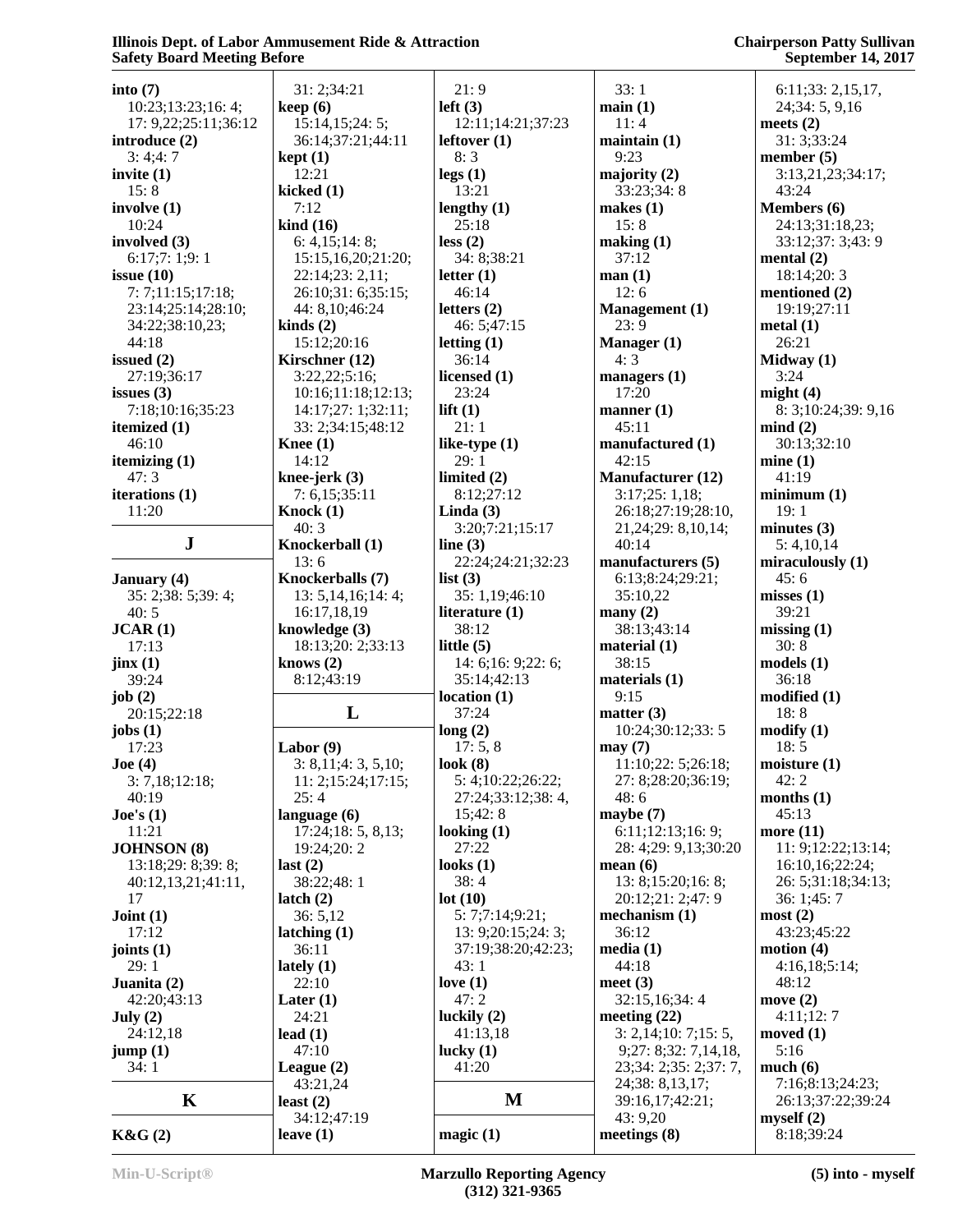|                                          | number $(4)$                             | 22: 5,17,18;23:1;                          | packet(2)                              | 20:17                      |
|------------------------------------------|------------------------------------------|--------------------------------------------|----------------------------------------|----------------------------|
| $\mathbf N$                              | 8:16;15:11;27:19;                        | 27:23;28:14;33:2,                          | 30:23;31:10                            | picture(1)                 |
|                                          | 41:6                                     | 15,24;34: 5, 9,16;                         | page $(2)$                             | 31:1                       |
| name $(3)$                               | numbers $(5)$                            | 37:13                                      | 7:22;12:19                             | piece $(2)$                |
| 3: 6; 41: 21; 47: 4                      | 29:12,22;41: 2, 8,                       | operate $(5)$                              | park(1)                                | 30:8,13                    |
| NDT(12)                                  | 23                                       | 25:10;46: 7,16;                            | 13:13                                  | pinched $(1)$              |
| 25: 2, 4;26:16;                          | $\mathbf 0$                              | 47:2,6                                     | parts(1)                               | 36:6                       |
| 31: 2; 34: 24; 35: 2, 5,                 |                                          | operated $(1)$<br>25:7                     | 10:21<br>part(2)                       | place $(2)$<br>8:14;42:22  |
| 17, 18, 23; 36: 2; 42: 3                 | obviously (2)                            | operating (4)                              | 11: 6; 33: 5                           | planning $(1)$             |
| near(1)                                  | 27:11:34:6                               | 15: 3;25: 8;26: 8;                         | particular (2)                         | 38:17                      |
| 39:20                                    | occasions (1)                            | 27:12                                      | 9:20;10:15                             | please $(1)$               |
| necessary(1)<br>32:18                    | 22:10                                    | operation (2)                              | particularly (2)                       | 37:15                      |
| need(5)                                  | occur(2)                                 | 24:19:35:6                                 | 27:4;28:3                              | pocket(1)                  |
| 26: 9;32:14;33: 4;                       | 29:16;34:3                               | operations $(1)$                           | pass $(2)$                             | 46:20                      |
| 34:4;35:5                                | occurred(1)                              | 8:16                                       | 28:7;31:4                              | point $(7)$                |
| needed $(2)$                             | 44:23                                    | operators (7)                              | passed $(3)$                           | 27:17;30:2,3;              |
| 6:24;32:24                               | ocean(1)                                 | 6:12;8:23;14:18,                           | 25: 3, 7; 47: 5                        | 41:24;43: 5,13;47:17       |
| needing (1)                              | 7:7                                      | 21;15: 1;37: 9,19                          | past(1)                                | policies (1)               |
| 37:10                                    | off(5)                                   | opinion $(2)$                              | 32:11                                  | 37:8                       |
| needs(1)                                 | 7:12:12:5:24:12;<br>43:1;45:5            | 7: 5; 13: 1<br>opposed $(5)$               | $\mathbf{patron}\left(1\right)$<br>8:1 | $\text{poll}(1)$<br>12:6   |
| 20:16                                    | office $(1)$                             | 4:22;5:20;8: 9;                            | Patty $(5)$                            | pool(3)                    |
| new(9)                                   | 11:22                                    | 43: 1;48:15                                | 3:15;9:6, 8:10:1;                      | 16: 3;19: 7;22:15          |
| 3: 4; 6: 2; 16:24;<br>17:16;18:22;34:21; | offices $(1)$                            | order(2)                                   | 39:19                                  | portions (1)               |
| 35: 9;39: 8;41:11                        | 43:10                                    | 3:2:25:14                                  | people $(13)$                          | 11:5                       |
| news(1)                                  | official (2)                             | organizing $(1)$                           | 6:17,24;8:5;9:1,                       | posed(1)                   |
| 45:1                                     | 27:14;30:4                               | 38:17                                      | 17;16: 2;22:13;                        | 8:22                       |
| newspapers $(1)$                         | officially (1)                           | original $(1)$                             | 38:11;41:19;42:23;                     | position (9)               |
| 47:9                                     | 35:13                                    | 47:15                                      | 44:19;45: 8,16                         | 14:19,23;18:24;            |
| next(8)                                  | Ohio $(6)$                               | OSHA(1)                                    | people's $(1)$                         | 20: 9;21:18,19;22: 2;      |
| 8: 2; 15: 4, 9; 24: 7;                   | 24:10,18;26: 7,13;                       | 17:20                                      | 45:3                                   | 23:14;32:12                |
| 28:15;34: 3;37:24;                       | 28: 3;44:20<br>Ohio's $(1)$              | others $(1)$<br>29:16                      | Perhaps (5)<br>12:14;14:23;15:7;       | possible $(1)$<br>20:9     |
| 42:21                                    | 35:13                                    | out (37)                                   | 31:15;38:17                            | possibly (2)               |
| nice(3)                                  | Old(4)                                   | 5: 5;7: 7, 9,11;                           | period(1)                              | 20: 6;35:23                |
| 20:13;46: 5,11<br>nobody(1)              | 5:24;6: 2;13:24;                         | 11:22;12:14;20:17;                         | 33:21                                  | post(3)                    |
| 29:20                                    | 16:20                                    | 21: 6,10;25:18,21;                         | permit(1)                              | 22:18;37: 2;43: 9          |
| none $(4)$                               | once $(1)$                               | 26: 2,13;27:13,14;                         | 18:20                                  | potential (1)              |
| 4:16;5:13;10:7;                          | 42:16                                    | 28: 4;29: 6,17;30: 2;                      | permits(1)                             | 9:14                       |
| 16:20                                    | one (29)                                 | 32:23;35:13;36:14;                         | 47:20                                  | potentially (1)            |
| nor $(1)$                                | 4: 6;6:11;7:20;                          | 43: 4, 9, 22; 44: 19, 24;                  | permitted (1)                          | 14:12                      |
| 22:2                                     | 10:10,16;11:8,9;                         | 45:10;46: 5,11;47: 1,                      | 13:4                                   | practical (1)              |
| Normally (1)                             | 12:22;13: 5, 6;14: 3;<br>21:23;25: 7,19; | 3, 15, 18, 24; 48: 2, 17<br>outreach $(1)$ | person(10)<br>4: 6; 6: 11; 8: 2, 22;   | 33:9<br>practically (1)    |
| 32:14                                    | 30:17;32:7;33:3;                         | 12:11                                      | 19: 8, 10, 14, 16; 33: 3;              | 34:3                       |
| North $(1)$<br>3:24                      | 35: 4,20;36: 1,17;                       | outside (1)                                | 39:9                                   | presence(1)                |
| note $(2)$                               | 37:14;40:12,23;                          | 41:5                                       | personal(1)                            | 30:5                       |
| 15:18;38:24                              | 44:10;46: 3, 9;47:13,                    | over $(10)$                                | 45:4                                   | present(1)                 |
| notes $(3)$                              | 15                                       | 8: 3; 13: 20; 22: 20;                      | perspective (3)                        | 15:7                       |
| 11:24;12:10;44:7                         | ones $(9)$                               | 30: 6; 31: 4; 36: 5,11,                    | 14:16;23:23;30:7                       | presented $(2)$            |
| noteworthy (1)                           | 8:7, 8;23:13;                            | 15;40:9;45:1                               | perspectives (1)                       | 4:17;5:15                  |
| 39:20                                    | 28:22;29:23;41: 5, 7,                    | own(2)                                     | 33:13                                  | pretty(8)                  |
| notice $(3)$                             | 23;42:13                                 | 35:17;41:13                                | phone (5)                              | 7:16;14:10;15:24;          |
| 33:16,21;43:9                            | one-time $(2)$<br>26:15;40:18            | owners (2)<br>29:12;45:14                  | 29:11;31:17;<br>32:24;33: 3;46: 6      | 26:13;29: 7,13,19;<br>38:7 |
| notification $(1)$                       | ongoing $(1)$                            | owns(1)                                    | phonetic(1)                            | prevalent(1)               |
| 27:7                                     | 42:7                                     | 48:5                                       | 39:13                                  | 14:13                      |
| notified $(1)$<br>31:24                  | only $(8)$                               |                                            | physical (2)                           | prevent(2)                 |
| notifying (1)                            | 27: 5;29:23;33:4;                        | ${\bf P}$                                  | 18:16;20:14                            | 30:14;34:7                 |
| 24:14                                    | 35: 6;37: 6,23;40:12;                    |                                            | physically (1)                         | previously $(1)$           |
| $\bf NTD$ (3)                            | 42:4                                     | package (1)                                | 34:7                                   | 17:21                      |
| 25:18;35: 1;40:14                        | open $(13)$                              | 18:9                                       | pick(1)                                | print(1)                   |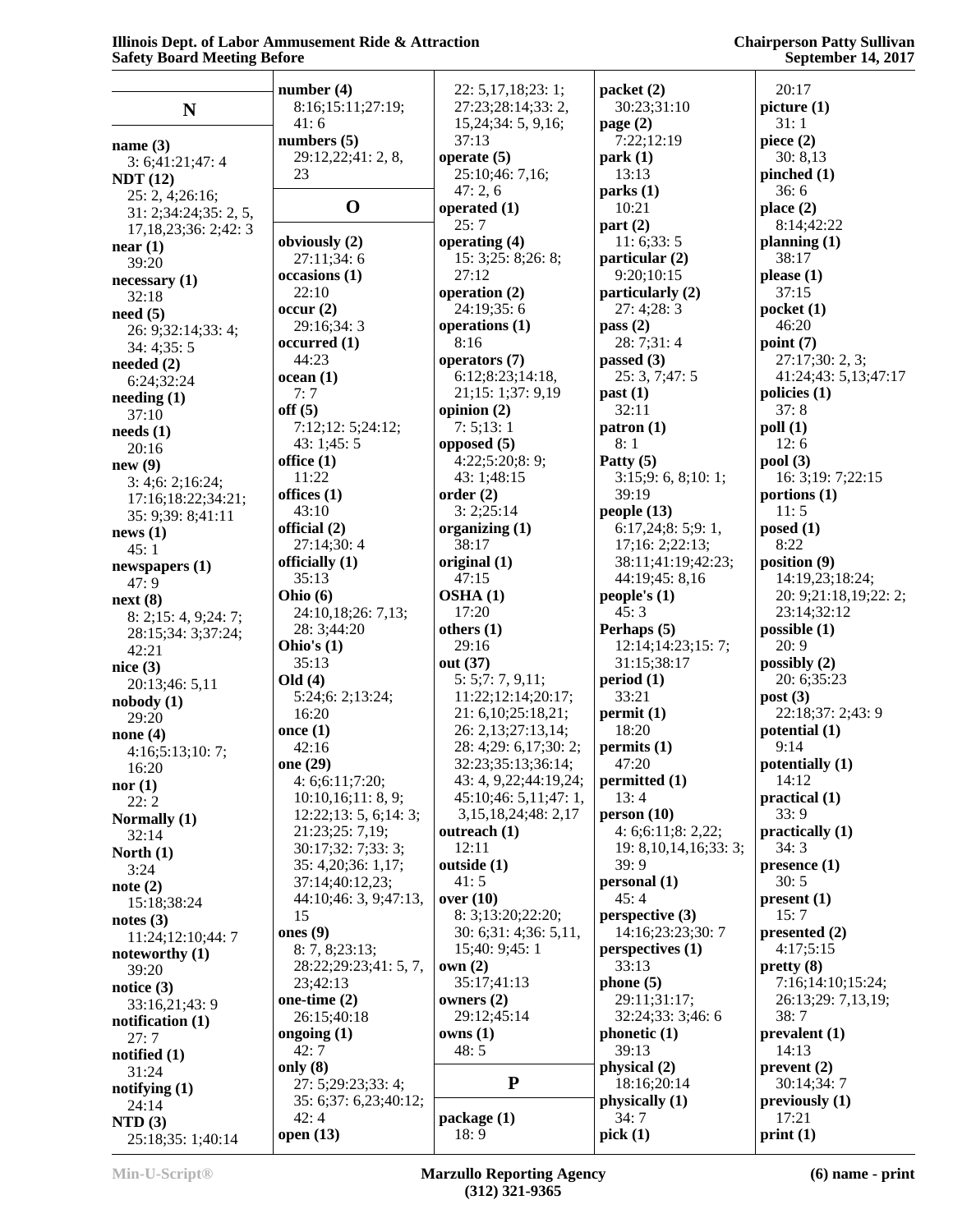| 5:7                    | 17:1                  | 21:16               | 45:21                     |                        |
|------------------------|-----------------------|---------------------|---------------------------|------------------------|
|                        |                       |                     |                           | Rob(1)                 |
| printouts (1)          | qualified (4)         | recruit $(3)$       | response (9)              | 45:12                  |
| 7:3                    | 19: 5;21:19;22:23;    | 22:12,13,15         | 4:23;5:1,12,21,23;        | Robert $(1)$           |
| prints $(1)$           | 23:3                  | recruiting $(1)$    | 16:22;24: 9;44:15;        | 46:3                   |
| 29:24                  | qualify $(5)$         | 21:14               | 48:16                     | <b>ROHODES</b> (8)     |
| prior $(3)$            | 19:10,13,16,18;       | recruitment (1)     | responsible (1)           | 10:14;23:5;26:5;       |
| 11:12;21:15;37:10      | 20:4                  | 22:14               | 23:11                     | 31: 7;32: 4,10;39:19;  |
| private(1)             | quality $(1)$         | rectifying $(1)$    | rest(1)                   | 43:7                   |
| 8:14                   | 15:12                 | 45:10               | 27:21                     | room $(1)$             |
| probably (6)           | quick $(3)$           | Redshaw (4)         | result(1)                 | 42:24                  |
| 16:15;34:10;39:6;      | 30:21;44:15;45:21     | 3:18,18,18;4:19     | 10:8                      | rule $(2)$             |
| 43:15,23;45:9          | quite $(2)$           | referring $(1)$     | resulted $(1)$            | 17:1,10                |
| problem(2)             | 7:14;27:24            | 15:1                | 26:7                      | Rules $(2)$            |
| 21:14;32:1             | quorum $(4)$          | reflect $(1)$       | results $(1)$             | 17:13:18:6             |
| $\n  problems (1)\n$   | 33: 4, 5, 23; 34: 8   | 17:16               | 16:5                      | run $(6)$              |
| 8:17                   |                       | regarding $(1)$     | retie $(1)$               | 12:24;13:22,23;        |
| procedure (3)          | $\mathbf R$           | 42:21               | 22:5                      | 14: 9, 10; 47: 11      |
| 35:17,18;36:23         |                       | regs(1)             | retirement (1)            | running $(4)$          |
| procedures (1)         | raised $(1)$          | 12:19               | 20:7                      | 13: 8, 8; 25:12;       |
| 27:6                   | 10:17                 | regulate $(2)$      | retiring $(1)$            | 26:1                   |
| <b>PROCEEDINGS (1)</b> | range $(1)$           | 13:2;14:20          | 22:13                     | Ryan(1)                |
| 48:18                  | 41:6                  | regulated $(1)$     | revenue $(1)$             | 11:21                  |
| process(6)             | rates $(1)$           | 14:22               | 46:19                     | Ryan's $(1)$           |
| 21:24;22:14,16;        | 40:2                  | regulates $(1)$     | reversed (1)              | 12:10                  |
| 27: 6,23;33:14         | reach $(2)$           | 10:20               | 27:16                     |                        |
| Product (2)            | 12:14;47:17           | regulating $(2)$    | review $(1)$              | S                      |
| 7:12;28:23             | reaching $(1)$        | 10:23;14:24         | 12:10                     |                        |
| Professional (2)       | 11:22                 | regulations $(3)$   | reviewing $(1)$           | safe $(1)$             |
| 3:21;24:1              | reaction $(1)$        | 14:14,15;21:4       | 24:4                      | 14:11                  |
| profit $(2)$           | 7:6                   | related $(3)$       | <b>Revolution (1)</b>     | Safety (12)            |
| 46:22,23               | reactions $(1)$       | 18:16;20:14;35:15   | 35:20                     | 3:21;7:13;9:16;        |
| proper <sub>(1)</sub>  | 7:15                  | relatively $(1)$    | Rhodes (8)                | 17:19;18: 1,23;        |
| 10:18                  | read $(3)$            | 15:15               | 3:20,20;9:5,8;            | 30:13;36: 3;42:21;     |
| properly $(2)$         | 5: 6, 7;7:20          | relevant $(1)$      | 13:24;21:12;22: 7,12      | 45:23,24;46:20         |
| 24:13:36:21            | ready $(1)$           | 11:5                | Ride $(26)$               | sake $(1)$             |
| protocol (1)           | 8:2                   | remember $(3)$      | 4:4;18:2,23;              | 48:5                   |
| 26:6                   | real $(1)$            | 9:20;10: 6;38:22    | 20:22,22;21: 6,22;        | <b>SALERNO</b> (1)     |
| provide (1)            | 7:18                  | reminder $(1)$      | 24:20,22;25:12;           | 42:20                  |
| 19:6                   | reality $(1)$         | 44:8                | 28: 3;29: 3;30:20;        | same $(11)$            |
| providing $(1)$        | 46:13                 | reopened $(1)$      | 36:15;40:13;41:1,         | 13:18;21: 5;25:16;     |
| 10:1                   | really $(20)$         | 25:3                | 12;44:16;45:4,4,8;        | 34: 2;35:16,20,22,     |
| public (11)            | 6:14;7:12,17;8:13;    | report $(3)$        | 46:12,15,16,18;48:6       | 23;42:16,18;46:21      |
| 3:21;9:1;15:6;         | 15:19,20;21:22;       | 26:13;28: 4;40: 5   | rider $(1)$               | Saturday (1)           |
| 17:19;18: 1;33:22;     | 22: 1;23:17;26: 3;    | representatives (1) | 30:13                     | 38:14                  |
| 38: 1;40: 9;44:13;     | 28:23;36: 9;40: 5, 6; | 15:8                | rides $(16)$              | Save $(2)$             |
| 45:23,24               | 45:15,17;46:4,11,     | require $(5)$       | 24: 8, 9, 20, 20;         | 43:7,8                 |
| $p$ ulled $(1)$        | 13;47:2               | 19:24;25: 2;26:17,  | 25: 3, 8, 17, 19, 24;     | saw $(2)$              |
| 17:24                  | real-world $(1)$      | 20;40:14            | 26: 8;27:24;28:14;        | 7:3;11:3               |
| purpose (1)            | 24:2                  | requirement (5)     | 31:22;39:21;46:22;        | saying $(3)$           |
| 12:17                  | reason $(4)$          | 18:11;19:20,22;     | 47:7                      | 10: 5;30: 8;38:13      |
| purity(1)              | 18:18;24:22;          | 33:16;42:9          | ridesafetyillinoisgov (1) | scale $(3)$            |
| 11:17                  | 30:17;34:16           | requirements $(5)$  | 37:16                     | 19: 4;22:21;23: 1      |
| put $(6)$              | reasonable $(1)$      | 17:13;19:1;34:1,    | right(19)                 | schedule (1)           |
| 20: 1;23:15;36: 1;     | 33:9                  | 6, 9                | 4:15;15:21,24;            | 37:11                  |
| 38: 1;42:22;45: 6      | reasons $(1)$         | requires $(2)$      | 17: 4;18: 6;19:23;        | schedules (1)          |
| putting (1)            | 37:21                 | 20: 2;32:15         | 26:15;28:15;29:6;         | 43:6                   |
| 38:12                  | receive $(1)$         | requiring $(1)$     | 31:24;34:19;36:16;        | school (2)             |
|                        | 19:12                 | 31:2                | 40:18,19,20;42:5,         | 14:6,6                 |
| Q                      | received $(1)$        | rescue $(1)$        | 17;43:18;46:1             | Science (2)            |
|                        | 9:15                  | 9:19                | rights $(1)$              | 18:12,16               |
| qualification $(1)$    | recently $(1)$        | residue(1)          | 34:22                     | sciences $(1)$         |
| 20:21                  | 48:1                  | 8:3                 | road $(1)$                | 20:14                  |
| qualifications (1)     | recommended (1)       | resolution $(1)$    | 22:3                      | $\mathbf{c}$ oop $(1)$ |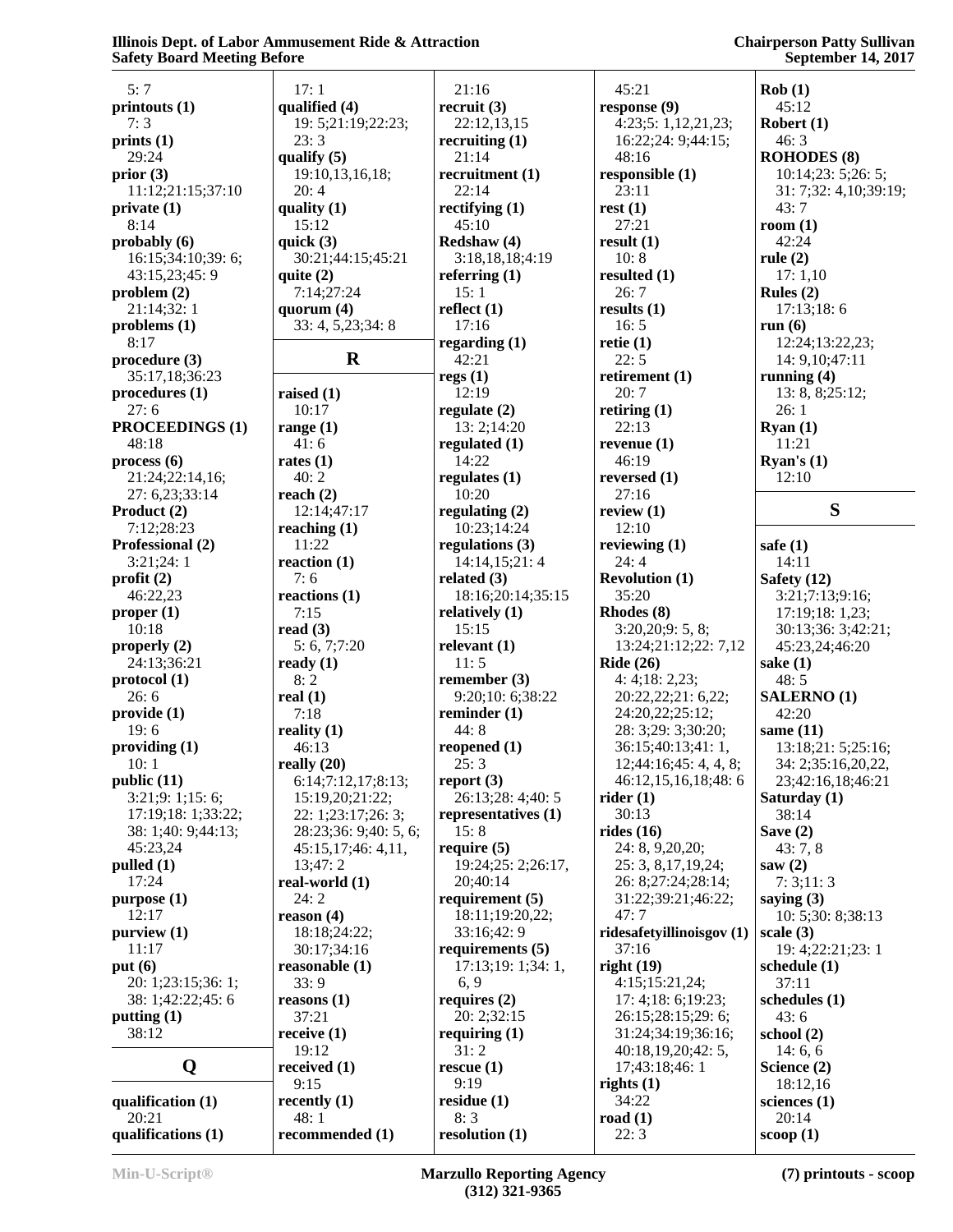| 44:4                   | 11:4                  | sound $(1)$        | 9:23;10:10;20:       |
|------------------------|-----------------------|--------------------|----------------------|
| season $(2)$           | Shot $(1)$            | 33:9               | 14;21:6;25:8,        |
| 25:21;37:20            | 36:18                 | sounding $(2)$     | 26: 1, 8, 11; 30:    |
| seat $(3)$             | shoulder $(1)$        | 32:19;33:8         | 38:13;42: 1,23       |
| 25:14;35:21;36:15      | 13:21                 | Sparks (3)         | stone $(1)$          |
| seating $(1)$          | show $(5)$            | 3:24,24;36:8       | 38:2                 |
| 35:22                  | 9: 1;37:15,16,17;     | speak $(1)$        | stop $(1)$           |
| seats $(2)$            | 45:14                 | 7:17               | 25:14                |
| 35:17;41:12            | showed $(3)$          | special $(2)$      | stopped $(1)$        |
| second $(6)$           | 6:11,13;10:9          | 21:20;33:17        | 25:13                |
| 3:13;4:19;5:17;        | Showman's $(2)$       | specific $(1)$     | straight $(1)$       |
| 11: 6;48:13,14         | 43:21,24              | 31:16              | 28:21                |
| Section $(1)$          | shows $(2)$           | specifically $(1)$ | struggled $(1)$      |
| 20:21                  | 31: 1;37:20           | 30:12              | 6:4                  |
| seeking $(1)$          | sick $(1)$            | specification (3)  | study $(1)$          |
| 19:2                   | 17:4                  | 17:22;18: 2,23     | 19:5                 |
| seem $(1)$             | side $(2)$            | specified $(3)$    | stuff $(2)$          |
| 32:16                  | 45:18,19              | 19: 9, 11, 15      | 32:13,13             |
| seems $(1)$            | similar $(3)$         | Spinout (3)        | subcommittee (4      |
| 14:10                  | 25:16;27:16,24        | 24:22;25:13;35:16  | 6: 8, 10, 18, 23     |
| sees $(1)$             | single $(1)$          | splashed (1)       | subcommittees (      |
| 32:21                  | 8:1                   | 44:24              | 8:19                 |
| sell $(1)$             | site $(1)$            | split $(1)$        | subject $(2)$        |
| 46:22                  | 43:1                  | 17:22              | 33:24:34:9           |
| send $(7)$             | sitting $(1)$         | spoke $(1)$        | substitution $(3)$   |
| 31: 7;37: 3, 4;        | 45:13                 | 27:15              | 18:20;19:21;20       |
| 43: 4, 8;46:24;47: 3   | situation $(1)$       | spray $(1)$        | suggest $(2)$        |
| sending $(2)$          | 29:4                  | 7:24               | 7:18;16:23           |
| 5:5;47:18              | ski(2)                | Springfield (3)    | <b>SULLIVAN (79)</b> |
| sense $(1)$            | 21:1,7                | 33:20;38: 5;43:10  | 3: 1,15,15;4:8       |
| 15:8                   | skill $(2)$           | square $(2)$       | 20, 22, 24; 5: 2, 1  |
| sent $(9)$             | 18:13;20:3            | 31: 3;36:22        | 20,22,24;6: 6,2      |
| 31:10,22;43:22;        | slides $(1)$          | staff $(1)$        | 9:7;10:12;12:        |
| 46: 5, 11, 14; 47: 15, | 10:21                 | 29:6               | 13: 7,11,16;15       |
| 24;48: 2               | sluffed (1)           | stakeholders (2)   | 22;16: 2,13,19,      |
| separate $(1)$         | 12:4                  | 6:17;8:23          | 17: 5, 8; 20:11,     |
| 17:23                  | small $(1)$           | stand $(1)$        | 21: 3, 9;23: 7,1     |
| September (1)          | 5:7                   | 23:8               | 27: 2;28:18;30       |
| 38:6                   | snapshot $(1)$        | standards (7)      | 24;31:5,11,13        |
| serial $(8)$           | 42:5                  | 6:15;9:10;11:14;   | 32:22;33: 6;34       |
| 27:19;29:14,22;        | <b>SOLELRN</b> (1)    | 12: 5;15:11;17:17; | 35:10;36:13;37       |
| 34:23;41: 2, 6, 8,23   | 44:7                  | 19:3               | 38: 7,10,20;39       |
| Services (1)           | Solerno (13)          | starting $(1)$     | 11,15;40:3,7,        |
| 23:9                   | 42:20;43:20;44:5,     | 3:4                | 41: 7,22;42: 4,      |
| set $(5)$              | 14;45: 9,24;46: 3, 4; | State (6)          | 12, 18; 43: 4; 44    |
| 15: 5;27: 5;28:14;     | 47:12,22;48: 4, 6, 8  | 7:22;8:10;16:11;   | 9;45: 7;47: 9;4      |
| 38: 2;44:22            | solid $(1)$           | 22:19;25:11;46:7   | 13, 15, 17           |
| sets $(1)$             | 29:13                 | states $(2)$       | Super $(1)$          |
| 33:21                  | solved $(1)$          | 16:14;27:15        | 36:18                |
| setting $(1)$          | 47:17                 | State's $(1)$      | supposed $(4)$       |
| 35:7                   | somebody (1)          | 24:9               | 8:19,21;30:22;       |
| several $(5)$          | 29:10                 | stating $(1)$      | 43:11                |
| 11:19;28: 6,14;        | someone (7)           | 46:15              | supposedly (1)       |
| 31:20;41:15            | 9:19:10:1,9;          | statute (4)        | 39:5                 |
| shape $(1)$            | 21:19;23: 1,24;36: 6  | 10:19;11:5;32:15,  | sure $(17)$          |
| 8:10                   | Sometimes (1)         | 20                 | 6: 1;11: 3;16: 3     |
| shaped $(1)$           | 36:13                 | statutes $(1)$     | 20: 7;24:10;26       |
| 12:21                  | sooner $(1)$          | 10:22              | 29:15,17;30: 1       |
| share $(2)$            | 24:16                 | stayed $(1)$       | 37:12,17;38: 7       |
| 32: 6;39:22            | sorry $(2)$           | 15:20              | 43:18;45:13;47       |
| shared $(1)$           | 27:1;36:3             | stays $(1)$        | suspended $(3)$      |
| 17:19                  | sort $(2)$            | 37:18              | 24:19,21;31:22       |
| sheet $(1)$            | 7:10;33:21            | still $(15)$       | suspension $(1)$     |

|                           | - 11                      |
|---------------------------|---------------------------|
| 9:23;10:10;20:13,         | 47:19                     |
| 14;21: 6;25: 8,13;        | Szerietch (65)            |
| 26: 1, 8, 11; 30: 3, 8;   | 4: 2, 2;6: 4,20;          |
| 38:13;42: 1,23            | 12:10,17,24;13: 9,13,     |
| stone (1)                 | 19;15:18;16: 1,18;        |
| 38:2                      | 17: 3, 7, 10; 20: 23;     |
| stop $(1)$                | 21: 2, 8, 17; 22: 11, 17; |
| 25:14                     | 23: 6, 9, 13, 20; 24: 7;  |
| stopped (1)               | 26:12;28:13;30:22;        |
| 25:13                     | 31: 1, 9, 12, 20; 32: 9;  |
| straight (1)              | 34:20;35:12;36: 9,        |
| 28:21                     |                           |
|                           | 16;37: 6;38: 9,19,22;     |
| struggled (1)             | 39: 3, 12, 17, 23; 40: 4, |
| 6:4                       | 9, 18, 22; 41: 5, 9, 15;  |
| study $(1)$               | 42: 3, 6, 8, 11, 17;      |
| 19:5                      | 43: 3, 8;45:15;46: 1;     |
| stuff (2)                 | 47:24;48:11               |
| 32:13,13                  |                           |
| subcommittee (4)          | Т                         |
| 6: 8, 10, 18, 23          |                           |
| subcommittees (1)         | tab(1)                    |
| 8:19                      | 37:16                     |
| subject (2)               | table(3)                  |
| 33:24;34:9                | 12:14,16;15:6             |
| substitution (3)          | talk (3)                  |
| 18:20;19:21;20:1          | 24: 8;28:20;34:18         |
| suggest (2)               | talked $(3)$              |
| 7:18;16:23                | 7:16;10:17;29:10          |
|                           |                           |
| <b>SULLIVAN</b> (79)      | talking $(3)$             |
| 3: 1,15,15;4: 8,11,       | 25: 1;29: 7;31: 6         |
| 20, 22, 24; 5: 2, 13, 18, | $\tan(1)$                 |
| 20,22,24;6: 6,22;         | 8:20                      |
| 9: 7;10:12;12: 3,23;      | $\text{Techn}(1)$         |
| 13: 7, 11, 16; 15: 10,    | 36:1                      |
| 22;16: 2,13,19,23;        | telling $(2)$             |
| 17: 5, 8; 20:11, 24;      | 45:10;46:17               |
| 21: 3, 9;23: 7, 10, 19;   | temporary (1)             |
| 27: 2;28:18;30:16,        | 47:19                     |
| 24;31: 5,11,13;           | terms $(2)$               |
| 32:22;33: 6;34:11;        | 11:22;27:6                |
| 35:10;36:13;37:5;         | test $(1)$                |
| 38: 7,10,20;39: 2, 6,     | 26:16                     |
| 11, 15; 40: 3, 7, 11, 24; | tethered (1)              |
| 41: 7,22;42: 4, 7,10,     | 7:8                       |
| 12, 18; 43: 4; 44: 3, 6,  | therefore $(1)$           |
|                           | 9:24                      |
| 9;45: 7;47: 9;48: 9,      |                           |
| 13,15,17                  | though $(4)$              |
| Super (1)                 | 9:23;20:20;44: 7;         |
| 36:18                     | 48:3                      |
| supposed (4)              | thought $(2)$             |
| 8:19,21;30:22;            | 12:24;45:20               |
| 43:11                     | thoughts $(2)$            |
| supposedly (1)            | 31:15,16                  |
| 39:5                      | three $(6)$               |
| sure (17)                 | 13: 6;22: 4;25: 7,        |
| 6: 1; 11: 3; 16: 3; 12;   | 9;35:21;45:16             |
| 20: 7;24:10;26:23;        | throughout (1)            |
| 29:15,17;30: 1;36: 4;     | 37:20                     |
| 37:12,17;38:7;            | Thursday (2)              |
| 43:18;45:13;47:21         |                           |
|                           | 38:5,5                    |
| suspended (3)             | timely $(1)$              |
| 24:19,21;31:22            | 45:11                     |
| suspension (1)            | times $(2)$               |